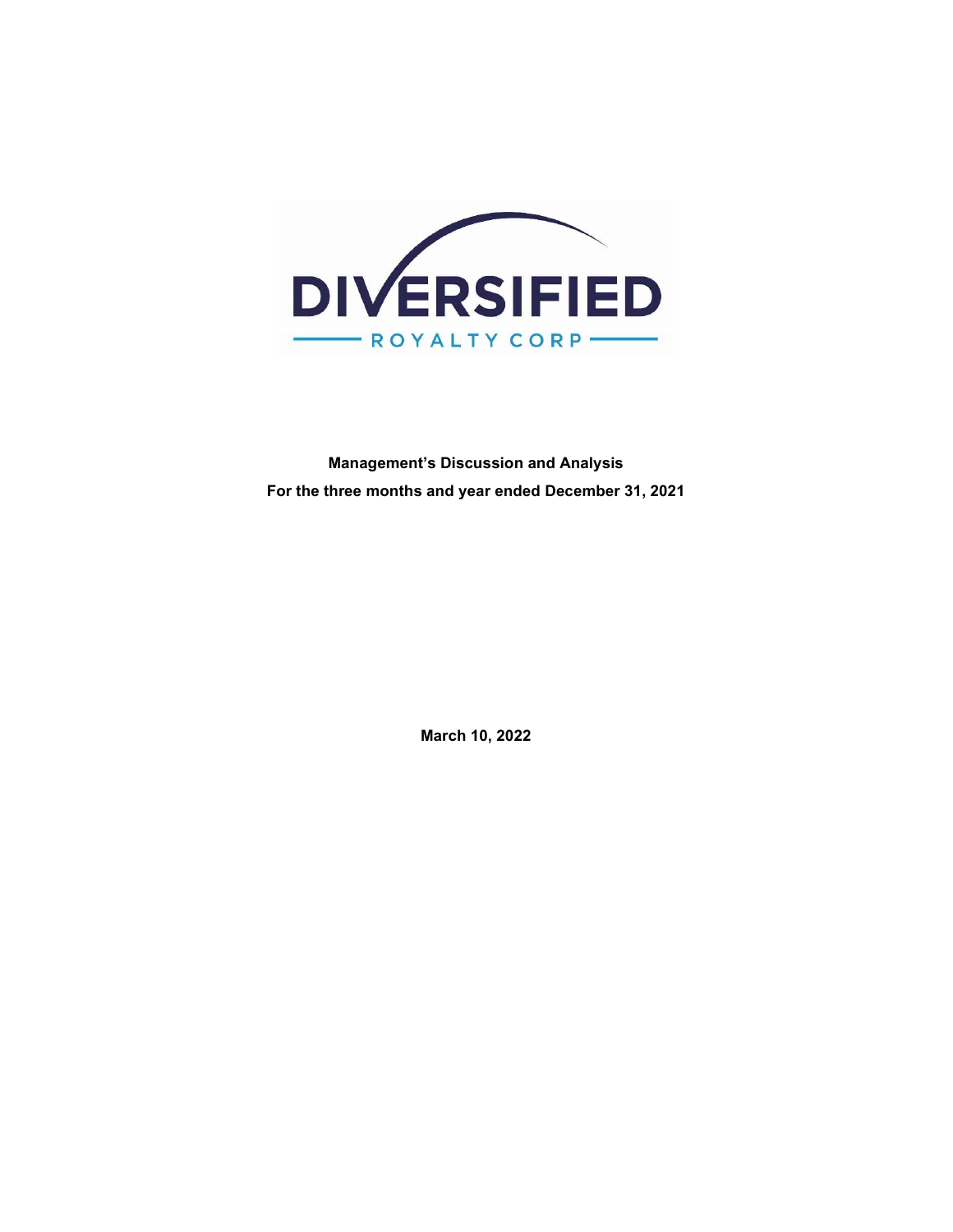# MANAGEMENT'S DISCUSSION AND ANALYSIS OF RESULTS OF OPERATIONS AND FINANCIAL CONDITION

# BASIS OF PRESENTATION

This management's discussion and analysis ("MD&A") in respect of the results of operations of Diversified Royalty Corp. ("DIV" or the "Company") for the three months and year ended December 31, 2021 should be read in conjunction with the Company's consolidated financial statements for year ended December 31, 2021 (the "2021 Financial Statements"). The financial statements of the Company are presented in thousands of Canadian dollars and are prepared in accordance with International Financial Reporting Standards ("IFRS").

Additional information related to the Company, including its Annual Information Form dated March 10, 2022 for the year ended December 31, 2021, is available on SEDAR at www.sedar.com.

Statements made in this MD&A and in the 2021 Financial Statements are subject to the risks and uncertainties identified under the headings "Risk Factors" and "Forward Looking Statements" and those identified elsewhere in this MD&A.

### DESCRIPTION OF NON-IFRS FINANCIAL MEASURES, NON-IFRS RATIOS AND SUPPLEMENTARY FINANCIAL **MEASURES**

### Non-IFRS Financial Measures

Readers are cautioned that, in addition to reported results, the Company has also included non-IFRS financial measures that are historical, non-IFRS ratios and supplementary financial measures to assess its results in this MD&A. Non-IFRS financial measures are utilized to assess the Company's businesses and to measure the Company's overall performance. Non-IFRS financial measures include EBITDA, normalized EBITDA, distributable cash, DIV Royalty Entitlement, DIV Royalty Entitlement net of NND Royalties LP Expenses, adjusted royalty income and adjusted revenue. Non-IFRS ratios are ratios that include a non-IFRS financial measure as one or more of its components. Non-IFRS ratios include distributable cash per share and payout ratio. Supplementary financial measures include same stores sales growth or SSSG.

Management believes that disclosing certain non-IFRS financial measures provides readers of this MD&A with important information regarding the Company's financial performance and its ability to pay dividends and the performance of its Royalty Partners. By considering these measures in combination with the most closely comparable IFRS measure, management believes that investors are provided with additional and more useful information about the Company and its Royalty Partners than investors would have if they simply considered IFRS measures alone. The non-IFRS financial measures do not have standardized meanings prescribed by IFRS and therefore are unlikely to be comparable to similar measures presented by other issuers. Investors are cautioned that non-IFRS measures should not be construed as a substitute or an alternative to net income or cash flows from operating activities as determined in accordance with IFRS.

#### DIV Royalty Entitlement, Adjusted Royalty Income and Adjusted Revenue

DIV Royalty Entitlement, adjusted royalty income and adjusted revenue are reported to allow readers to assess the performance of DIV's royalty arrangement with Nurse Next Door on a basis consistent with the royalties received from DIV's other Royalty Partners. Under IFRS, DIV is required to record its investment in NND Royalties LP as a financial instrument and the income earned from this investment as finance income, which does not allow for a direct comparison of the income received from this investment to the royalties received from DIV's other Royalty Partners, which attract different treatment under IFRS. The most comparable IFRS measure to DIV Royalty Entitlement is "distributions received from NND LP". DIV Royalty Entitlement is calculated as distributions received from NND LP plus NND Royalties LP expenses, which include legal, audit, tax and advisory services. Note that distributions received from NND LP is derived from the royalty paid by Nurse Next Door to NND LP. Adjusted royalty income is calculated as royalty income, plus the DIV Royalty Entitlement received by NND Royalties LP from Nurse Next Door. Adjusted revenue is calculated as adjusted royalty income plus management fees. The table under the section "DIV Royalty Entitlement net of NND Royalties LP Expenses" provides a reconciliation of DIV Royalty Entitlement to Distributions received from NND LP on the financial statements and the table under the section "Royalty Pools" provides a reconciliation of royalty income to adjusted royalty income and adjusted revenue to the most comparable IFRS measure disclosed in the financial statements. DIV Royally Entillement, adjusted Royalty income and Adjusted Revenue<br>
DIV Royalty Entillement, adjusted Royalty income and Adjusted Revenue<br>
DIV Royalty Entillement, adjusted royalty income and Adjusted Revenue<br>
DIV Royal UV Royally Entitlement A quisited royally income and Aquista revenue are reported to allow readers to assess the<br>particular control of the stress of the most proportion of DDV synthy are need for the absolute that which is

# DIV Royalty Entitlement net of NND Royalties LP Expenses

DIV Royalty Entitlement net of NND Royalties LP expenses is calculated as the DIV Royalty Entitlement less expenses related to NND Royalties LP, which include legal, audit, tax and advisory services. In addition to net income and cash flow from operations, DIV Royalty Entitlement net of NND Royalties LP expenses is a useful supplemental measure as it provides investors with an indication of cash available for distribution generated by NND Royalties LP. The following table reconciles these non-IFRS financial measures to the most directly comparable IFRS measure disclosed in the financial statements:

| (000's)                                                   |   | Three months ended December 31,<br>2021 | 2020  | Years ended December 31,<br>2021 | 2020  |
|-----------------------------------------------------------|---|-----------------------------------------|-------|----------------------------------|-------|
| Distributions received from NND LP                        | æ | 238. ا                                  | 1,219 | 4.906                            | 4,588 |
| Add: NND Royalties LP expenses                            |   | 4                                       | 8     | 19                               | 248   |
| DIV Royalty Entitlement                                   |   | 1,242                                   | 1,227 | 4.925                            | 4,836 |
| Less: NND Royalties LP expenses                           |   | (4)                                     | (8)   | (19)                             | (248) |
| Add: Transaction fees and other                           |   | $\overline{\phantom{a}}$                |       | $\overline{\phantom{a}}$         | 213   |
| DIV Royalty Entitlement, net of NND Royalties LP expenses |   | 1.238                                   | 1.220 | 4.906                            | 4,801 |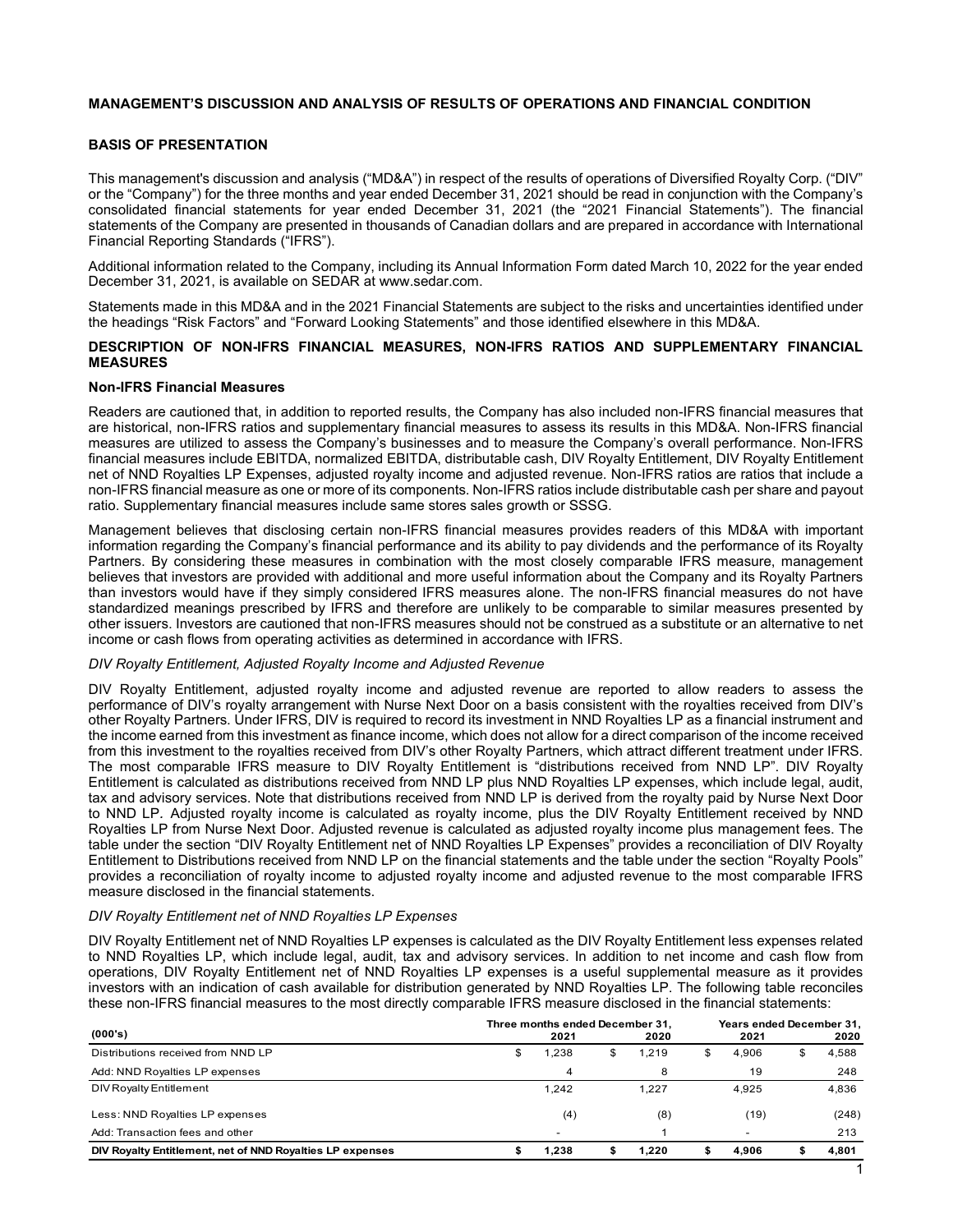# EBITDA and Normalized EBITDA

EBITDA is calculated as earnings before interest, taxes, depreciation and amortization. Normalized EBITDA is calculated as EBITDA before certain items including: share-based compensation, litigation expense, impairment (reversal) loss, other finance income (costs), the fair value adjustment on financial instruments, payment of lease obligations and transaction costs, but including the DIV Royalty Entitlement net of expenses related to NND Royalties LP. While EBITDA and normalized EBITDA are not recognized measures under IFRS, management of the Company believes that, in addition to net income, EBITDA and normalized EBITDA are useful supplemental measures as they provide investors with an indication of cash available for distribution prior to debt service needs, litigation expenditures and interest income, as applicable. The methodologies used by the Company to determine EBITDA and normalized EBITDA may differ from those utilized by other issuers or companies and, accordingly, EBITDA and normalized EBITDA as used in this MD&A may not be comparable to similar measures used by other issuers or companies. Readers are cautioned that EBITDA and normalized EBITDA should not be construed as an alternative to net income or loss determined in accordance with IFRS as indicators of an issuer's performance or to cash flows from operating, investing and financing activities as measures of liquidity and cash flows. The table under the section "EBITDA, Normalized EBITDA, and Distributable Cash" provides a reconciliation from these non-IFRS financial measures to net income or loss, the most comparable IFRS measure disclosed in the financial statements.

### Distributable Cash

Distributable cash is defined as Normalized EBITDA less interest expense on the credit facilities, less distributions on MRM Units held by Mr. Mikes, less current income tax expense, plus interest income. Management believes that distributable cash provides investors with useful information about the amount of cash the Company has generated to cover dividends on its common shares during the applicable period. Readers should be cautioned, however, that distributable cash should not be construed as an alternative to the statement of cash flows as a measure of liquidity and cash flows of the Company. The Company's method of calculating distributable cash may differ from that of other issuers and companies and, accordingly, distributable cash may not be comparable to similar measures used by other issuers or companies. The table under the section "EBITDA, Normalized EBITDA, and Distributable Cash" provides a reconciliation from this non-IFRS financial measure to net income and cash flows from operating activities, the most comparable IFRS measures disclosed in the financial statements.

### Non-IFRS Ratios

# Distributable Cash per Share

Distributable cash per share is a non-IFRS ratio that does not have a standardized meaning prescribed by IFRS, and therefore may not be comparable to similar ratios presented by other issuers. Distributable cash per share is defined as distributable cash divided by the weighted average number of common shares outstanding during the period. The Company's method of calculating distributable per share cash may differ from that of other issuers and companies and, accordingly, distributable cash may not be comparable to similar measures used by other issuers or companies.

# Payout Ratio

The payout ratio is calculated by dividing the dividends per share during the period by the distributable cash per share generated in that period. The payout ratio is a non-IFRS ratio and is not recognized under IFRS, however, management of the Company believes that it provides supplemental information regarding the extent to which the Company distributes cash as dividends, when compared to its cash flow capacity. Payout ratio as used in this MD&A may not be comparable to similar measures used by other issuers or companies.

#### Supplementary Financial Measures

#### Same Store Sales Growth or SSSG

Same store sales growth or SSSG is the percentage increase in store sales over the prior comparable period for locations that are included in the Mr. Lube Royalty Pool, the Oxford Royalty Pool, or Mr. Mikes Royalty Pool, as applicable, and were open in both the current and prior periods, excluding stores that were permanently closed. Same store sales growth is a supplementary financial measure and does not have a standardized meaning prescribed by IFRS. However, the Company believes that SSSG is a useful measure as it provides investors with an indication of the change in year-over-year sales of Mr. Lube locations included in the Mr. Lube Royalty Pool, Oxford locations in the Oxford Royalty Pool and Mr. Mikes Restaurants in the Mr. Mikes Royalty Pool, as applicable. The Company's method of calculating same store sales growth may differ from those of other issuers or companies and, accordingly, same store sales growth may not be comparable to similar measures used by other issuers or companies.

# ADDITIONAL IFRS MEASURES

IFRS mandates certain minimum line items for financial statements and requires presentation of additional line items, headings and subtotals when such presentation is relevant to an understanding of the issuer's financial position or performance. IFRS also requires that notes to the financial statements provide information that is not presented elsewhere in the financial statements, but is relevant to understanding them. Such financial measures outside the minimum mandated line items are considered additional IFRS measures. The 2021 Financial Statements include certain additional IFRS measures where management considers such information to be useful to understanding the Company's financial results.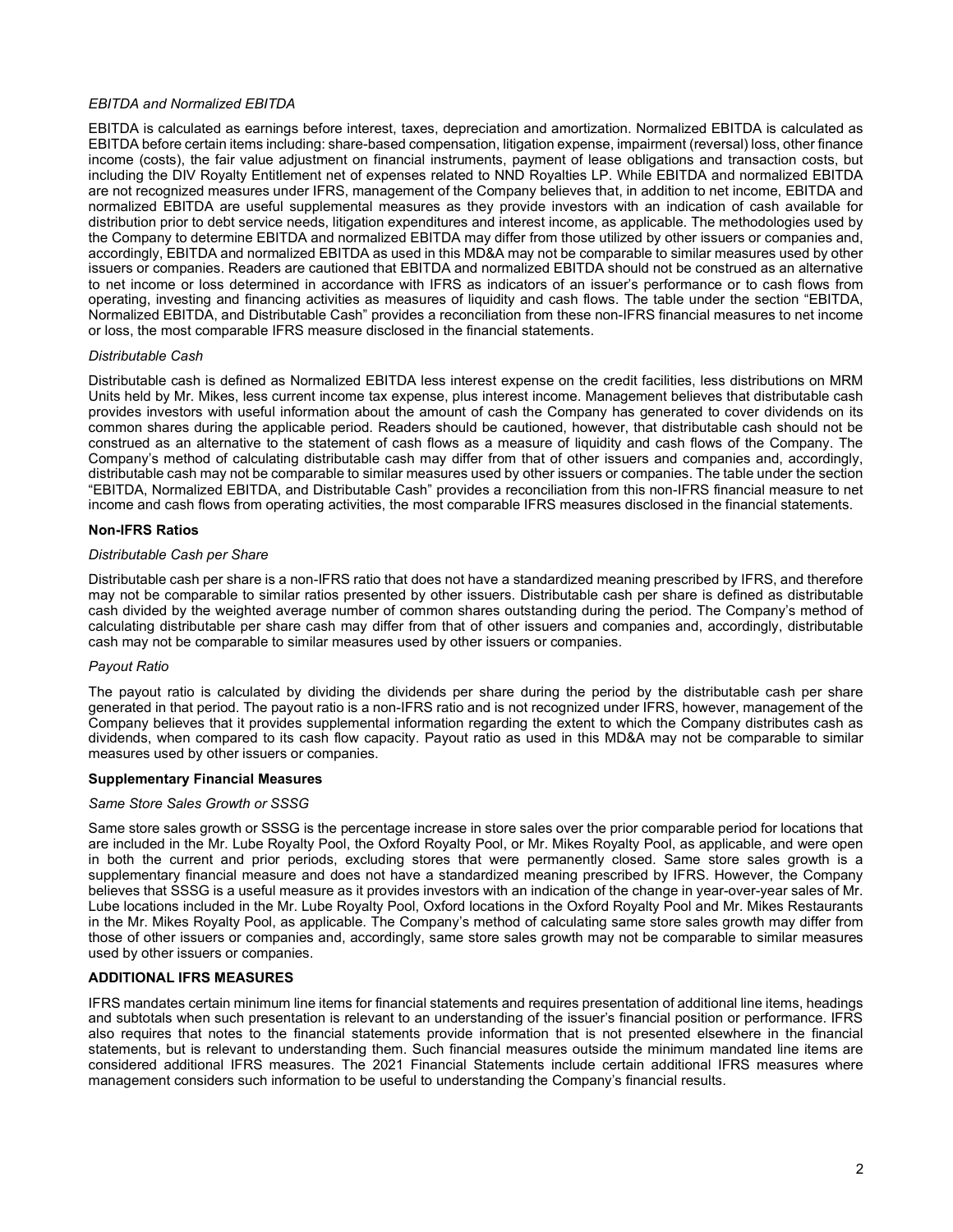# **OVERVIEW**

DIV is a multi-royalty corporation, engaged in the business of acquiring royalties from well-managed multi-location businesses and franchisors in North America ("Royalty Partners"). The Company believes that its royalty structure provides a strong incentive for a Royalty Partner to continue growing its business while retaining control of its business.

The Company's primary objectives are to: (i) purchase stable and growing royalty streams from Royalty Partners, and (ii) increase distributable cash per share, a non-IFRS measure, by making accretive royalty purchases. These objectives are intended to allow the Company to pay a dividend to shareholders, while increasing the dividend as distributable cash per share allows. Refer to the "Description of Non-IFRS Financial Measures, Non-IFRS Ratios and Supplementary Financial Measures" section of this MD&A.

At the special meeting of DIV shareholders held on October 14, 2020, DIV shareholders passed a special resolution to approve the continuance of DIV from the Canada Business Corporations Act to the Province of British Columbia under the Business Corporations Act (British Columbia) (the "Continuance"). The Continuance was effective October 15, 2020.

The Company's revenue for the year ended December 31, 2021 consists of royalties and management fees that are contractually agreed to between the Company and its Royalty Partners:

- Mr. Lube Canada Limited Partnership ("Mr. Lube"): royalties are based on the top-line system sales of Mr. Lube stores in the royalty pool (the "Mr. Lube Royalty Pool"). As at December 31, 2021, Mr. Lube had 176 locations, of which 135 were in the Mr. Lube Royalty Pool. In addition to the royalty, Mr. Lube is required to pay the Company a management fee of approximately \$0.2 million per year for strategic and other services. See "Mr. Lube" below for further information.
- AIR MILES®: royalties are based on gross billings generated by LoyaltyOne, Co. ("LoyaltyOne") through its operation of the AIR MILES® reward program in Canada (the "AIR MILES® Reward Program"). See "AIR MILES® Reward Program" below for further information.
- Sutton Group Realty Services Ltd. ("Sutton"): royalties are based on the number of Sutton agents in the royalty pool (the "Sutton Royalty Pool"). As at December 31, 2021, there were 5,400 agents in the Sutton Royalty Pool. In addition to the royalty, Sutton is required to pay the Company a management fee of approximately \$0.1 million per year for strategic and other services. See "Sutton" below for further information.
- Oxford Learning Centres, Inc. ("Oxford"): royalties are based on the system sales of Oxford locations in the royalty pool (the "Oxford Royalty Pool"). As at December 31, 2021, Oxford had 155 locations, of which 146 were in the Oxford Royalty Pool. In addition, Oxford is required to pay the Company a management fee of approximately \$0.04 million per year for strategic and other services. See "Oxford" below for further information.
- Mr. Mikes Restaurants Corporation ("Mr. Mikes"): royalties are based on the notional system sales of Mr. Mikes restaurants in the royalty pool (the "Mr. Mikes Royalty Pool"). As at December 31, 2021, Mr. Mikes had 44 restaurants, of which 38 were in the Mr. Mikes Royalty Pool. In addition to the royalty, Mr. Mikes is required to pay the Company a management fee of approximately \$0.04 million per year for strategic and other services. See "Mr. Mikes" below for further information.
- Nurse Next Door Professional Homecare Services Inc. ("Nurse Next Door"): DIV's royalty entitlement from Nurse Next Door, a non-IFRS measure (the "DIV Royalty Entitlement"), is equal to approximately \$4.8 million per annum, and grows at a fixed rate of 2.0% per annum. In addition to the royalty, Nurse Next Door is required to pay the Company a management fee of approximately \$0.08 million per year for strategic and other services. See "Nurse Next Door" below for further information, and refer to the "Description of Non-IFRS Financial Measures, Non-IFRS Ratios and Supplementary Financial Measures" section of this MD&A.

The Company's ongoing cash expenditures are comprised of salaries and benefits, general and administration (including public company costs), professional fees, and interest on credit facilities. The success of the Company currently depends largely on the ability of Mr. Lube, Sutton, Mr. Mikes, Oxford and Nurse Next Door to maintain and increase the sales or number of agents in the respective royalty pools, and, in the case of LoyaltyOne, the gross billings generated through the AIR MILES® Reward Program. See "Risk Factors" for further information.

#### COVID-19

Since the onset of the COVID-19 pandemic in March 2020, jurisdictions across Canada have had varying levels of COVID-19 related restrictions in place and many of those restrictions have been modified multiple times in response to the fluctuating number of COVID-19 cases, the appearance of new COVID-19 variants, and vaccination levels. The situation remains dynamic and the ultimate duration and magnitude of the impact on the economy, DIV's business and the respective businesses of its Royalty Partners (including their respective franchisees) remains uncertain. Government restrictions, which have included, the temporary closure of non-essential businesses (in most jurisdictions), restrictions on business operations, bans on public gatherings over certain sizes and travel advisories to avoid non-essential travel, may continue or be re-imposed at any time. These measures triggered significant disruptions to businesses worldwide, including the businesses of DIV's Royalty Partners and their respective franchisees.

DIV's Royalty Partners (including their respective franchisees) have had, and may continue to have in the months ahead, significant interruptions to their respective businesses, including prolonged periods of low system sales on which certain royalties are based and low revenues on which the Royalty Partners rely to pay royalties and management fees to DIV. Certain governments have eased some of the restrictions put in place to fight the COVID-19 pandemic. However, due to a growing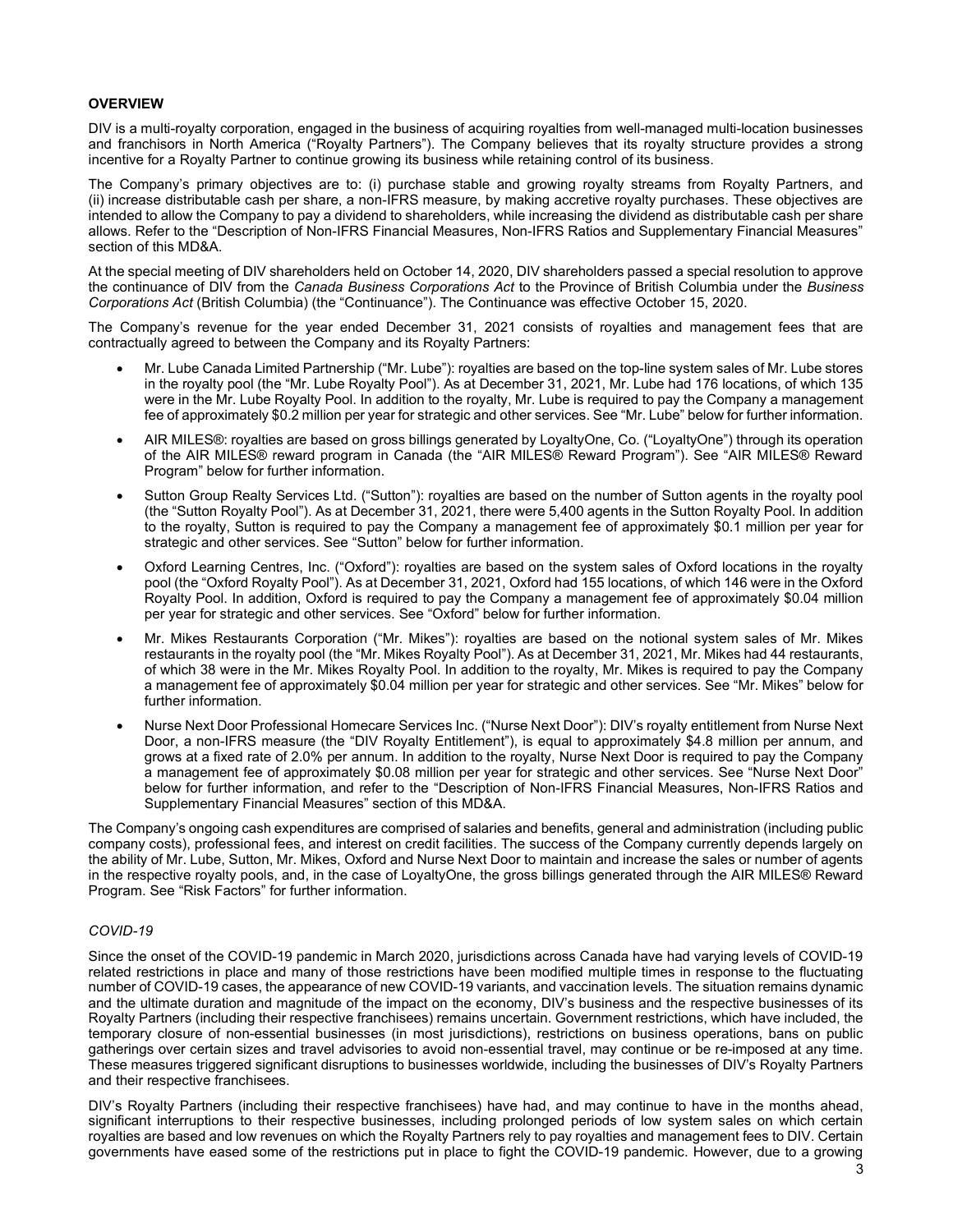concern over COVID-19 variants in recent months, governments may re-impose certain restrictions, and in some cases have already done so. Accordingly, DIV does not know the full extent of the financial impact of such interruptions going forward, the timeline for restoring normal operations for its Royalty Partners (including their respective franchisees) or the potential changes in consumer behaviors as a result of the COVID-19 pandemic. In addition, the rates of recovery for DIV's Royalty Partners have and will continue to be dependent upon, among other things, the availability, effectiveness and individual take-up rate of vaccines for the COVID-19 virus, government responses, rates of economic recovery, precautionary measures taken by consumers and the rate at which social restrictions are lifted. Recently experienced improvement trends by certain of DIV's Royalty Partners may not continue and may regress, and in certain cases have regressed when COVID-19 related government restrictions have been re-imposed. Certain government support programs which have been helpful to DIV's Royalty Partners, their franchisees and the general population have been terminated or modified, and those remaining government support programs may be terminated or modified at any time. Following the termination of such programs, or the reduction of amounts available under such programs, or other modifications, DIV's Royalty Partners and their respective franchisees currently receiving support under those programs may need to find alternative sources of financial support and may make requests for such support from, among other parties, DIV and its Royalty Partner, as applicable. There is also a risk that Royalty Partner franchise locations that temporarily close may not reopen, and those that are open may be required to close in the future as a direct or indirect result of the impacts of COVID-19 and related government restrictions. The ongoing effects of COVID-19 could impact DIV's and its Royalty Partners' (as well as their respective franchisees') ability to obtain debt and equity financing, and result in an impairment in the value of the long-lived assets or investments or decreases in revenue or the profitability of DIV's ongoing operations.

As announced on March 31, 2020, given the economic uncertainty facing DIV and its Royalty Partners as a result of the COVID-19 pandemic, the Board of Directors of the Company (the "Board" or the "Board of Directors") approved changing the monthly dividend from \$0.01958 per share (\$0.235 per share on an annualized basis) to \$0.01667 per share (\$0.20 per share on an annualized basis) effective with the dividend declared in the month of April 2020. In addition, starting with the April 2020 monthly dividend, the Board approved the temporary suspension of DIV's dividend reinvestment plan ("DRIP"), which was subsequently reinstated effective with the January 2021 monthly dividend. Positive trends in DIV's Royalty Partners and the May 1, 2021 accretive incremental royalty purchases from Mr. Lube resulted in an increase to DIV's distributable cash, a non-IFRS measure. As a result, on July 29, 2021, the Board of Directors approved an increase to DIV's monthly dividend from \$0.01667 per share (\$0.20 per share on an annualized basis) to \$0.0175 per share (\$0.21 per share on an annual basis) effective with the dividend declared in the month of August 2021. The positive trends experienced by certain of DIV's Royalty Partners continued through the latter part of 2021. Accordingly, the Board of Directors approved an increase to DIV's monthly dividend from \$0.0175 per share (\$0.21 per share on an annual basis) to \$0.01833 per share (\$0.22 per share on an annual basis) effective with the dividend declared in the month of November 2021. See "Dividends to Shareholders" below for further discussion and refer to the "Description of Non-IFRS Financial Measures, Non-IFRS Ratios and Supplementary Financial Measures" section of this MD&A.

Further discussion is included throughout this MD&A with respect to specific impacts of COVID-19 on DIV and the respective businesses of DIV's Royalty Partners. In addition, please see "Risk Factors" for further information.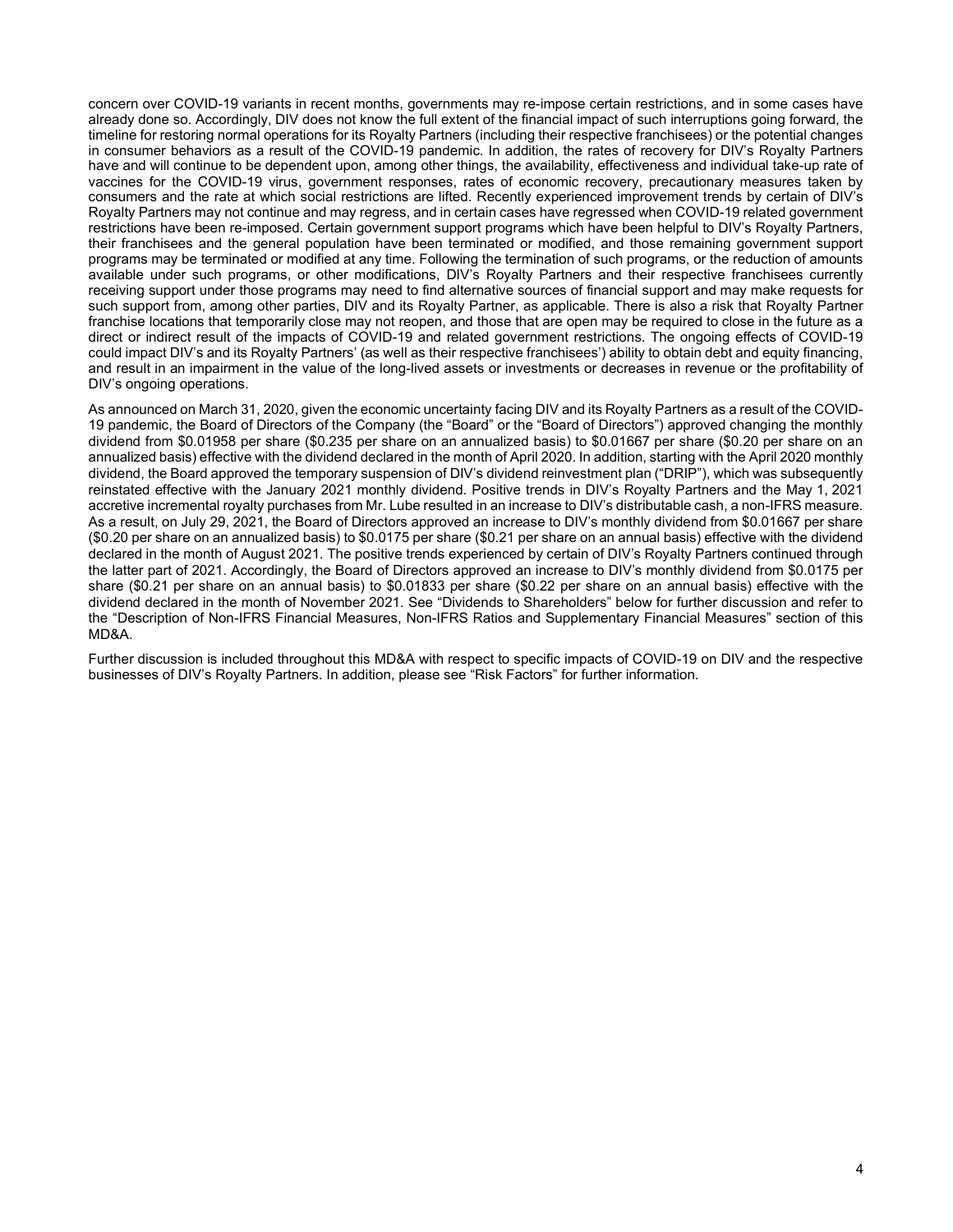# FINANCIAL HIGHLIGHTS

| <b>FINANCIAL HIGHLIGHTS</b>                          |                                         |          |                  |                         |          |
|------------------------------------------------------|-----------------------------------------|----------|------------------|-------------------------|----------|
|                                                      |                                         |          |                  |                         |          |
|                                                      |                                         |          |                  |                         |          |
|                                                      | Three months ended December 31,<br>2021 | 2020     | 2021             | Year ended December 31, |          |
| (000's except per share amounts)<br>Consolidated:    |                                         |          |                  |                         | 2020     |
|                                                      | 10,636 \$                               | 8,915    | 37,281 \$        |                         | 30,496   |
| Revenue <sup>1</sup>                                 | \$                                      |          | \$               |                         |          |
| Adjusted revenue <sup>1, 2, 3</sup>                  | 11,878                                  | 10,142   | 42,206           |                         | 35,332   |
| Royalty income <sup>1</sup>                          | 10,511                                  | 8,804    | 36,818           |                         | 30,074   |
| Adjusted royalty income <sup>1, 2, 3</sup>           | 11,753                                  | 10,031   | 41,743           |                         | 34,910   |
| Normalized EBITDA <sup>3</sup>                       | 11,140                                  | 9,517    | 39,278           |                         | 32,708   |
| Distributable cash $3$                               | 7,937                                   | 7,073    | 27,924           |                         | 23,747   |
| Income from operations <sup>4</sup>                  | 11,270                                  | 2,005    | 34,830           |                         | 680      |
| Net income (loss) <sup>4</sup>                       | 8,230                                   | 847      | 23,518           |                         | (8,885)  |
| Dividends declared                                   | 6,628                                   | 6,050    | 25,093           |                         | 24,665   |
| Basic income (loss) per share <sup>4</sup>           | \$<br>$0.07$ \$                         | 0.01     | \$<br>$0.19$ \$  |                         | (0.07)   |
| Diluted income (loss) per share <sup>4</sup>         | 0.06                                    | 0.01     | 0.19             |                         | (0.07)   |
| Distributable cash per share <sup>3</sup>            | 0.06                                    | 0.06     | 0.23             |                         | 0.20     |
| Dividends declared per share                         | $0.05\,$                                | 0.05     | 0.21             |                         | 0.21     |
| Total assets <sup>5</sup>                            | \$<br>380,764 \$                        | 358,396  | \$<br>380,764 \$ |                         | 358,396  |
| Total non-current financial liabilities <sup>5</sup> | 114,900                                 | 158,236  | 114,900          |                         | 158,236  |
| Adjusted Revenue <sup>3</sup> by Royalty Partner     |                                         |          |                  |                         |          |
| Mr. Lube                                             | \$<br>5,752 \$                          | 4,232    | \$<br>19,459 \$  |                         | 15,414   |
| <b>AIR MILES</b>                                     | 1,772                                   | 1,940    | 6,570            |                         | 7,026    |
| Sutton                                               | 1,055                                   | 1,033    | 4,175            |                         | 3,415    |
| Oxford <sup>1</sup>                                  | 990                                     | 879      | 3,650            |                         | 2,720    |
| Mr. Mikes                                            | 1,047                                   | 812      | 3,350            |                         | 1,845    |
| Nurse Next Door <sup>2</sup>                         | 1,262                                   | 1,246    | 5,002            |                         | 4,912    |
| Mr. Lube SSSG <sup>3</sup>                           | 20.7%                                   | 1.1%     | 15.8%            |                         | $-4.4%$  |
| Oxford SSSG3, 6                                      | 14.0%                                   | $-22.9%$ | 9.5%             |                         | $-26.1%$ |

3) Adjusted revenue, adjusted royalty income, normalized EBITDA, and distributable cash are non-IFRS financial measures and as such, do not have standardized meanings under IFRS. Distributable cash per share is a non-IFRS ratio and SSSG is a supplementary financial measure. For additional information regarding these financial metrics, refer to the sections "Royalty Pools", "EBITDA, Normalized EBITDA and Distributable Cash" and "Description of Non-IFRS Financial Measures, Non-IFRS Ratios and Supplementary Financial Measures " in this MD&A.

4) A non-cash impairment reversal of \$6.9 million was recorded during the year ended December 31, 2021 related to the MRM Rights and OX Rights (defined below), offset by a \$5.2 million impairment loss related to the AM Rights (\$25.9 million impairment loss in 2020 related to the MRM Rights and OX Rights). For additional information see "Results of Operations – Impairment of Intangible Assets".

5) At period end.

6) After the impact of foreign currency translation, SSSG was 13.5% and 8.4% for the three months and year ended December 31, 2021, respectively, compared to -22.9% for the three months ended December 31, 2020 and -25.9% for the period from February 20, 2020 to December 31, 2020.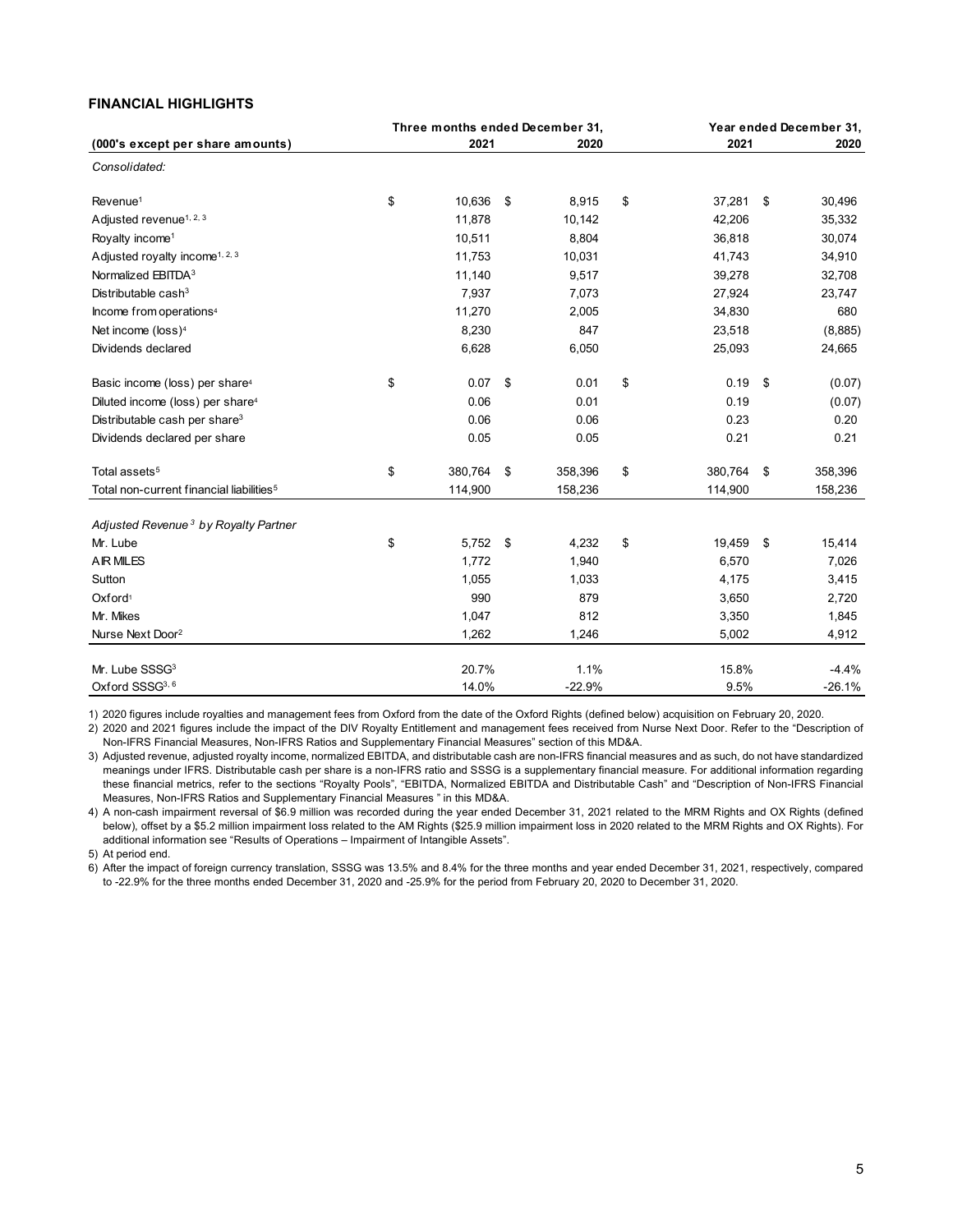# ROYALTY POOLS

| <b>ROYALTY POOLS</b>                                                                                                      |                                 |               |                        |                         |
|---------------------------------------------------------------------------------------------------------------------------|---------------------------------|---------------|------------------------|-------------------------|
| The following table reconciles the non-IFRS financial measures of adjusted royalty income and adjusted revenue to royalty |                                 |               |                        |                         |
| income, the most directly comparable IFRS measure disclosed in the financial statements:                                  |                                 |               |                        |                         |
|                                                                                                                           |                                 |               |                        |                         |
|                                                                                                                           | Three months ended December 31, |               |                        | Year ended December 31, |
| (000's)                                                                                                                   | 2021                            | 2020          | 2021                   | 2020                    |
| Mr. Lube                                                                                                                  | \$<br>5,695 \$                  | 4,177         | \$<br>19,236 \$        | 15,196                  |
| <b>AIR MILES®</b>                                                                                                         | 1,772                           | 1,940         | 6,570                  | 7,026                   |
| Sutton                                                                                                                    | 1,027                           | 1,006         | 4,065                  | 3,327                   |
| Oxford <sup>1</sup>                                                                                                       | 980                             | 869           | 3,610                  | 2,686                   |
| Mr. Mikes                                                                                                                 | 1,037                           | 812           | 3,337                  | 1,839                   |
|                                                                                                                           | \$<br>$10,511$ \$               | 8,804         | \$<br>36,818 \$        | 30,074                  |
| Royalty income                                                                                                            | 1,242                           | 1,227         | 4,925                  | 4,836                   |
| DIV Royalty Entitlement <sup>2</sup>                                                                                      |                                 |               |                        |                         |
| Adjusted royalty income <sup>2</sup><br>Management fees <sup>1</sup>                                                      | \$<br>$11,753$ \$<br>125        | 10,031<br>111 | \$<br>41,743 \$<br>463 | 34,910<br>422           |

1) 2020 figures include royalties and management fees from Oxford from the date of the Oxford Rights acquisition on February 20, 2020.

2) Adjusted royalty income and adjusted revenue are non-IFRS financial measures and as such, do not have standardized meetings under IFRS. For additional information regarding these financial metrics, refer to "Description of Non-IFRS Financial Measures, Non-IFRS Ratios and Supplementary Financial Measures" in this MD&A.

### Mr. Lube

ML Royalties Limited Partnership ("ML LP"), an entity controlled by the Company, owns all the trademarks and certain other intellectual property rights utilized by Mr. Lube (the "ML Rights") in its business of franchising automotive maintenance businesses.

ML LP licensed the ML Rights to Mr. Lube for a 99 year term ending on August 19, 2114, in exchange for a royalty payment currently equal to 7.95% of the system sales, with the exception of system sales on tires and rims ("Tire Sales") that are subject to a royalty rate of 2.5% (collectively, the "Mr. Lube Royalty Rate") of flagship Mr. Lube locations in the Mr. Lube Royalty Pool.

Subject to certain performance criteria being met, the Mr. Lube Royalty Pool is adjusted annually on May 1 (the "Adjustment Date") to include new Mr. Lube locations and to remove Mr. Lube locations that have been permanently closed during the previous year. On May 1, 2019, the Mr. Lube Royalty Pool was adjusted to include the royalties from four new Mr. Lube locations. With the adjustment for these four openings, the Mr. Lube Royalty Pool had 122 locations on May 1, 2019. Mr. Lube elected not to add any eligible Mr. Lube Locations to the Mr. Lube Royalty Pool on May 1, 2020, given the uncertainty of the economic environment due to COVID-19 at the time. See "Mr. Lube Royalty Rate Increase and Mr. Lube Royalty Pool Additions" below.

Mr. Lube has the option, subject to meeting certain performance criteria, to increase the Mr. Lube Royalty Rate on non-Tire Sales in four 0.5% increments, two of which options have previously been exercised. Specifically, on May 1, 2018, the royalty rate paid by Mr. Lube on non-Tire Sales was increased by 0.5% from 6.95% to 7.45%, and on May 1, 2021, the royalty rate paid by Mr. Lube on non-Tire Sales was further increased by 0.5% to 7.95%. The royalty rate on Tire Sales remains unchanged at 2.5%. See "Mr. Lube Royalty Rate Increase and Mr. Lube Royalty Pool Additions" below. As consideration for the Mr. Lube Royalty Rate increases, Mr. Lube is entitled to exchange certain limited partnership units of ML LP for DIV shares (or cash at DIV's option) based on a formula that is intended to be accretive to DIV.

For Mr. Lube, changes in system sales are derived from both SSSG, a supplementary financial measure, from existing locations in the Mr. Lube Royalty Pool and from the addition of new Mr. Lube locations to the Mr. Lube Royalty Pool.

#### Mr. Lube Royalty Rate Increase and Mr. Lube Royalty Pool Additions

On November 9, 2020, DIV and Mr. Lube entered into an amendment to the amended and restated limited partnership agreement of ML LP (the "LP Amendment") to confirm the terms on which: (i) the Mr. Lube Royalty Rate on non-Tire Sales at flagship locations would be increased by 0.5% from 7.45% to 7.95% effective May 1, 2021, and (ii) the Mr. Lube Royalty Pool would be adjusted to include royalties from 13 additional Mr. Lube locations effective May 1, 2021. A copy of the LP Amendment has been filed on SEDAR at www.sedar.com.

The LP Amendment provides that the consideration payable to Mr. Lube for the second Mr. Lube Royalty Rate increase on non-Tire Sales on May 1, 2021 from 7.45% to 7.95% was to be calculated based on a 7.25x multiple of the incremental annual royalty revenue from such increase, which consideration was required to be paid in cash. The total consideration for the increase of the Mr. Lube Royalty Rate of \$8.3 million was paid to Mr. Lube on May 1, 2021 in cash and recorded as an addition to intangible assets.

The LP Amendment also provides that the consideration payable to Mr. Lube for the addition of the 13 locations to the Mr. Lube Royalty Pool on May 1, 2021 was to be calculated based on a 7.25x multiple of the incremental annual royalty revenue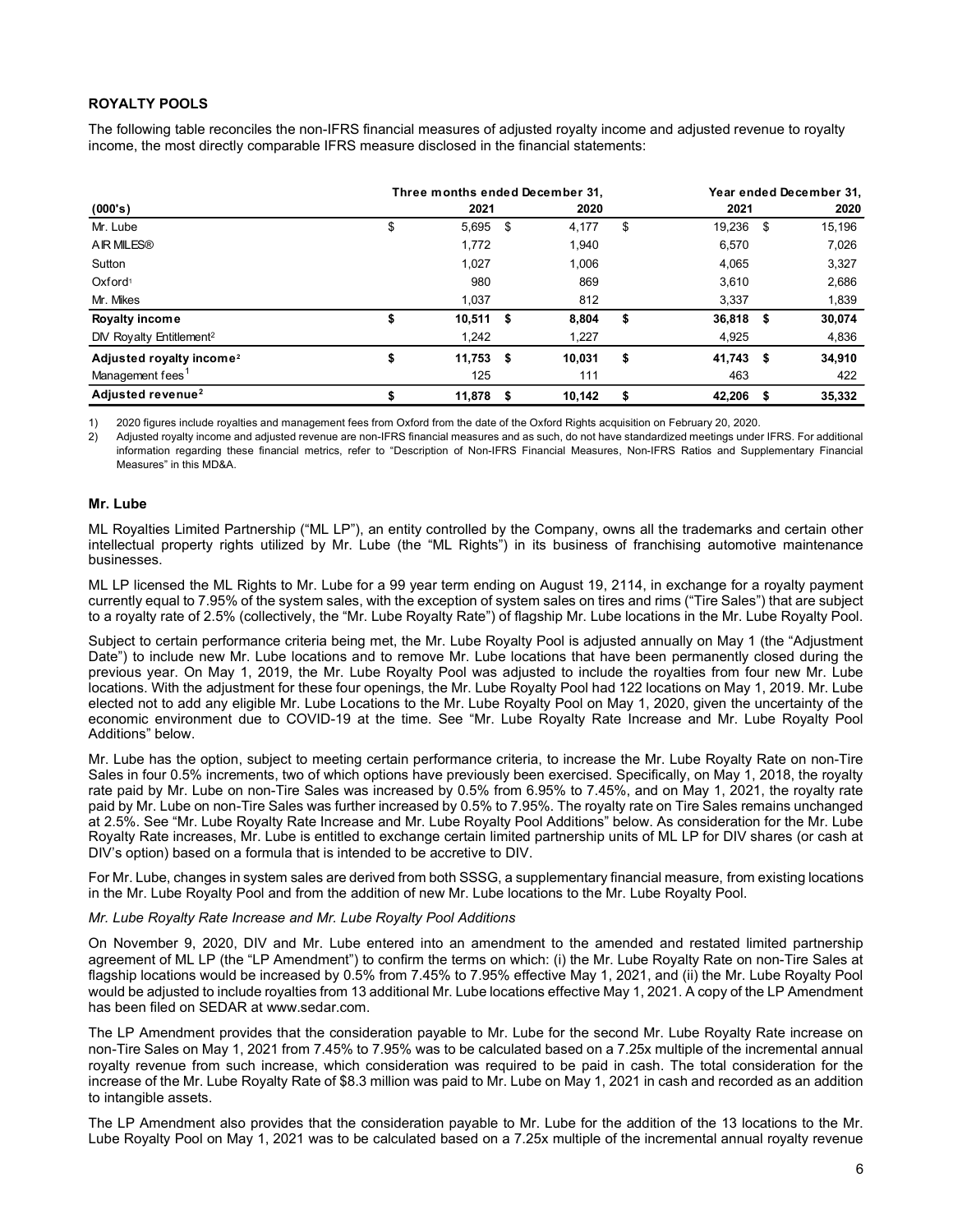to be added to the Mr. Lube Royalty Pool from such additions, which consideration was required to be paid in cash. The initial consideration paid to Mr. Lube on May 1, 2021 for the estimated net additional royalty revenue from the 13 Mr. Lube locations added to the Mr. Lube Royalty Pool was \$7.7 million, representing 80% of the total current estimated consideration of \$9.6 million payable. The remaining consideration payable for the net additional royalty revenue related to 7 of the 13 locations will be paid to Mr. Lube on May 1, 2022, and will be adjusted to reflect the actual system sales of these locations for the year ending December 31, 2021. The remaining consideration payable for the net additional royalty revenue related to 6 of the 13 locations will be paid to Mr. Lube on May 1, 2023 and will be adjusted to reflect the actual system sales of these locations for the year ending December 31, 2022.

### Fourth Quarter

System sales reported by Mr. Lube for the Mr. Lube locations within the Mr. Lube Royalty Pool were \$75.9 million in the fourth quarter of 2021, compared to \$58.6 million in the fourth quarter of 2020. SSSG, a supplementary financial measure, for the Mr. Lube locations within the Mr. Lube Royalty Pool was reported by Mr. Lube as 20.7% in the fourth quarter of 2021, compared to the fourth quarter of 2020, primarily due to increased tire and tire service sales, and targeted marketing campaigns customized based on regional weather patterns. Mr. Lube reported to DIV that it generated SSSG of 21.5% for the Mr. Lube stores in the Mr. Lube Royalty Pool, in the fourth quarter of 2021 compared to the fourth quarter of 2020.

Royalty income was \$5.7 million in the fourth quarter of 2021, an increase of 36.3% compared to the fourth quarter of 2020. The increase in royalty income was due to positive SSSG, as well as the addition of 13 Mr. Lube locations to the Mr. Lube Royalty Pool and the increase to the Mr. Lube Royalty Rate on non-Tire Sales, each of which was effective on May 1, 2021.

#### Year

System sales reported by Mr. Lube for the Mr. Lube locations within the Mr. Lube Royalty Pool were \$256.6 million for the year ended December 31, 2021, compared to \$211.3 million in 2020. SSSG for the Mr. Lube locations within the Mr. Lube Royalty Pool was reported by Mr. Lube as 15.8% for the year ended December 31, 2021, compared to the year ended December 31, 2020. The increase in system sales was due to a variety of factors including growth in maintenance services and tire sales, new service offerings and price increases. In addition, the relaxing of COVID-19 government restrictions during the year resulted in more drivers returning to the road. Mr. Lube reported to DIV that the SSSG for Mr. Lube's locations in the Royalty Pool was 10.4% for the year ended December 31, 2021 when compared to the same period in 2020.

Royalty income increased to \$19.2 million for the year ended December 31, 2021, compared to \$15.2 million for the year ended December 31, 2020. The increase in royalty income was due to positive SSSG, as well as the addition of 13 Mr. Lube locations to the Mr. Lube Royalty Pool and the increase to the Mr. Lube Royalty Rate on non-Tire Sales, each of which was effective on May 1, 2021.

Readers are referred to the consolidated financial statements and MD&A of Mr. Lube for the three months and year ended December 31, 2021, copies of which are available on SEDAR at www.sedar.com. Refer to the "Description of Non-IFRS Financial Measures, Non-IFRS Ratios and Supplementary Financial Measures" section of this MD&A.

# AIR MILES® Reward Program

AM Royalties Limited Partnership ("AM LP"), a wholly owned subsidiary of the Company, owns the Canadian AIR MILES® trademarks and certain related Canadian intellectual property rights (collectively, the "AIR MILES® Rights"). In accordance with the terms of two license agreements with LoyaltyOne (collectively, the "AIR MILES® Licenses") acquired by AM LP as part of the acquisition of the AIR MILES® Rights, LoyaltyOne has the exclusive right to use the AIR MILES® Rights for purposes of operating the AIR MILES® Reward Program in Canada for an indefinite term in exchange for a royalty payment equal to 1% of "gross billings" from the AIR MILES® Reward Program. Gross billings for the AIR MILES® Reward Program is derived from several AIR MILES® metrics, with AIR MILES® reward miles issued being the primary metric, and other metrics including AIR MILES® reward miles redeemed, service revenue, commissions and promotional items. Variations in these metrics collectively affect DIV's royalty income under the AIR MILES® Licenses. LoyaltyOne was a subsidiary of Alliance Data Systems Inc. ("ADS"), a NYSE listed company until November 5, 2021, when it was spun-off into a new independent US-based, publicly traded company, Loyalty Ventures Inc. ("LoyaltyVentures").

#### Fourth Quarter and Year

LoyaltyVentures issued a news release on February 3, 2022 regarding the fourth quarter of 2021 and year ended December 31, 2021 performance of the AIR MILES® reward program announcing that: (i) AIR MILES® reward miles issued decreased by 6.7% in fourth quarter of 2021 and 5.9% for the year ended December 31, 2021, due to the non-renewal of two sponsors and their exit from the program in the first quarter of 2021; (ii) AIR MILES® reward miles redeemed increased by 27.8% in fourth quarter of 2021 and 12.1% for the year ended December 31, 2021, reflecting continued strength in the merchandise category and positive momentum early in the quarter for travel bookings, before the emergence of the COVID-19 Omicron variant in November 2021.

In the fourth quarter of 2021, royalty income of \$1.8 million was generated from the AIR MILES® Licenses, a decrease of \$0.2 million (8.7%) compared to the fourth quarter of 2020. For the year ended December 31, 2021, royalty income generated was \$6.6 million, a decrease of \$0.5 million (6.5%) compared to the year ended December 31, 2020. DIV's royalty payment is derived from several AIR MILES® metrics, with AIR MILES® reward miles issued being the primary metric, and other metrics including AIR MILES® reward miles redeemed, service revenue, commissions and promotional items, all of which affect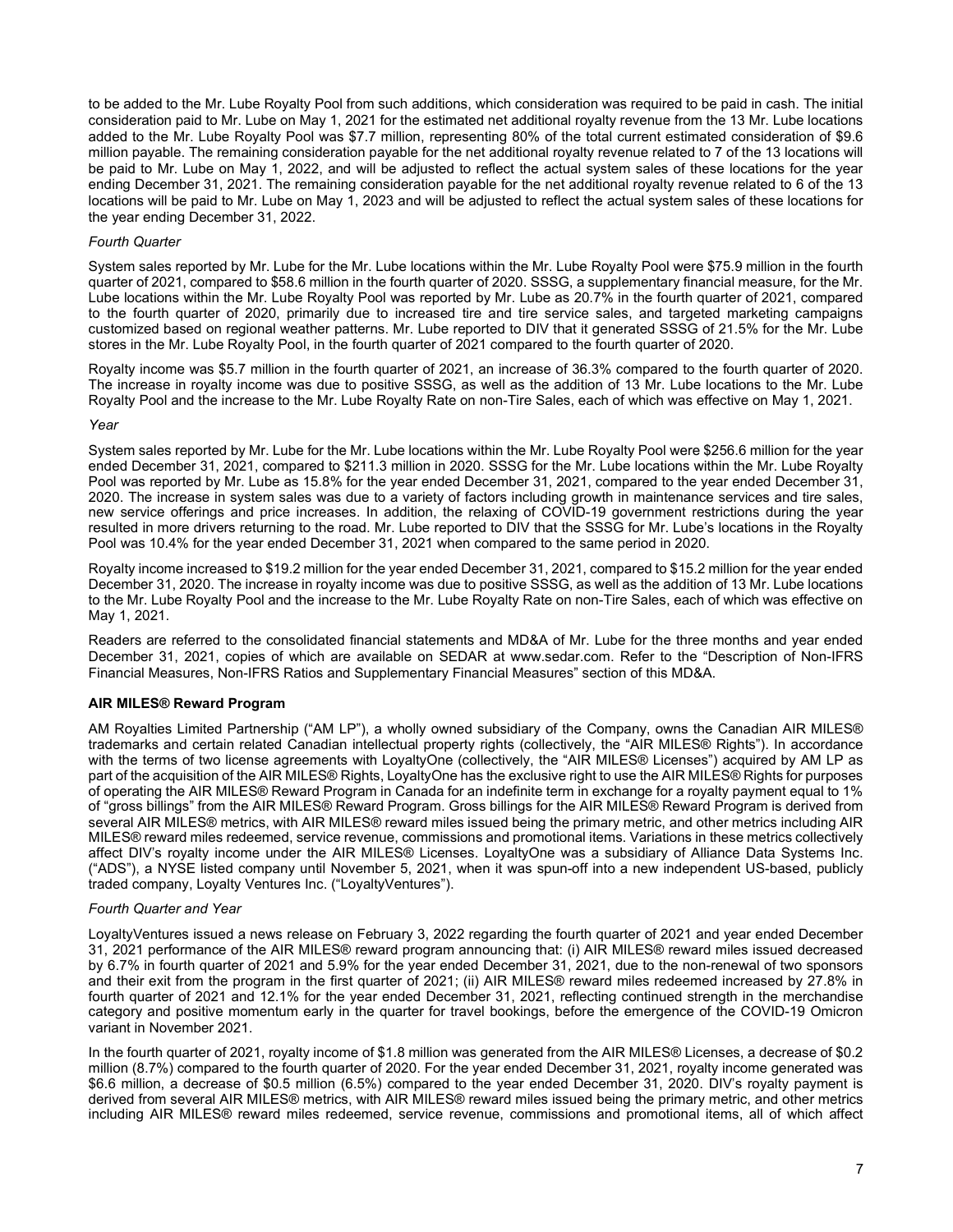quarterly variability. Refer to the "Description of Non-IFRS Financial Measures, Non-IFRS Ratios and Supplementary Financial Measures" section of this MD&A.

# **Sutton**

SGRS Royalties Limited Partnership ("SGRS LP"), an entity controlled by the Company, owns all the Canadian and U.S. trademarks and certain other intellectual property rights utilized by Sutton in its residential real estate franchise business (the "SGRS Rights").

On June 19, 2015, SGRS LP licensed the SGRS Rights to Sutton for 99 years in exchange for a monthly royalty payment (the "Sutton Royalty Rate"), based on the number of agents in the Sutton Royalty Pool. The Sutton Royalty Rate grows by 2.0% per year, effective July 1<sup>st</sup> of each year. On July 1, 2021, the monthly Sutton Royalty Rate was increased from \$62.105 per agent to \$63.347 per agent. There are currently 5,400 agents in the Sutton Royalty Pool.

# Fourth Quarter

Royalty income was \$1.0 million in the fourth quarter of 2021, which reflects the contractual 2% annual increase effective July 1, 2021. During the fourth quarter of 2021, 100% of the royalty income was collected from Sutton.

### Year

Royalty income increased by \$0.7 million to \$4.1 million for the year ended December 31, 2021 compared to the prior year. DIV waived royalty and management fees for the months of March (50%), April (75%) and May (75%) of 2020 in connection with the dramatic slow-down of Canadian residential real estate activity that occurred following the initial onset of the COVID-19 pandemic, and the related impact on Sutton's business. The Canadian residential real estate market experienced a broad recovery following a period of low transactional activity in April and May 2020.

Since June 2020, Sutton has paid all scheduled fixed monthly royalty and management fee payments in full. Refer to the "Description of Non-IFRS Financial Measures, Non-IFRS Ratios and Supplementary Financial Measures" section of this MD&A.

# **Oxford**

OX Royalties Limited Partnership ("OX LP"), an entity controlled by DIV, owns the trademarks and certain other intellectual property rights utilized by Oxford in its franchised supplementary education services business (the "Oxford Rights").

On February 20, 2020, OX LP licensed the Oxford Rights to Oxford for 99 years in exchange for a royalty equal to 7.67% of the gross sales (the "Oxford Royalty Rate") from Oxford's 146 franchise and corporate locations in Canada and the United States included in the royalty pool (the "Oxford Royalty Pool"). So long as certain royalty coverage tests are met, Oxford is eligible to add new Oxford locations to the Oxford Royalty Pool on May 1<sup>st</sup> of each year. In consideration for the addition of net new Oxford locations into the Oxford Royalty Pool, Oxford will be entitled, subject to TSX approval, to exchange certain of the limited partnership units of OX LP held by Oxford for common shares of DIV (or cash, at DIV's election).

Oxford will also, subject to meeting certain performance criteria, be provided opportunities to increase the Oxford Royalty Rate in six 0.25% increments during the life of the royalty. In consideration for each incremental Oxford Royalty Rate increase, Oxford will be entitled, subject to TSX approval, to exchange certain of the limited partnership units of OX LP for common shares of DIV (or cash, at DIV's election).

#### Fourth Quarter

System sales reported by Oxford for the Oxford locations within the Oxford Royalty Pool were \$12.8 million in the fourth quarter of 2021, compared to \$11.3 million for the fourth quarter of 2020. Oxford reported that Oxford locations in the Oxford Royalty Pool generated SSSG on a constant currency basis of 14.0% in the fourth quarter of 2021 (after the impact of foreign currency translation, SSSG was 13.5%), compared to 22.9% in the fourth quarter of 2020 (after the impact of foreign currency translation, SSSG was -22.9%). Oxford also reported that Oxford locations in the Oxford Royalty Pool generated SSSG (on a constant currency basis) of -11.7% in the fourth quarter of 2021 compared to the fourth quarter of 2020 (on a pro forma basis, had the Oxford transaction closed on January 1, 2020). Oxford was more adversely impacted by the COVID-19 pandemic in 2020 compared to 2021 in connection with the temporary suspension of in-centre services at the majority of its locations.

Royalty income from Oxford was \$1.0 million in the fourth quarter of 2021, compared to \$0.9 million for the fourth quarter in 2020 due to positive SSSG.

#### Year

System sales reported by Oxford for the Oxford locations within the Oxford Royalty Pool was \$47.1 million for the year ended December 31, 2021, compared to \$35.0 million for the period from February 20, 2020 to December 31, 2020. Oxford reported that Oxford locations in the Oxford Royalty Pool generated SSSG on a constant currency basis of 9.5% for the year ended December 31, 2021 (after the impact of foreign currency translation, SSSG was 8.4%) compared to 26.1% for the period from February 20, 2020 to December 31, 2020 (after the impact of foreign currency translation, SSSG was -25.9%). Oxford also reported that Oxford locations in the Oxford Royalty Pool generated SSSG (on a constant currency basis) of -13.6% for the year ended December 31, 2021 compared to 2020 (on a pro forma basis, had the Oxford transaction closed on January 1, 2020). Oxford was more adversely impacted by the COVID-19 pandemic in 2020 compared to 2021 in connection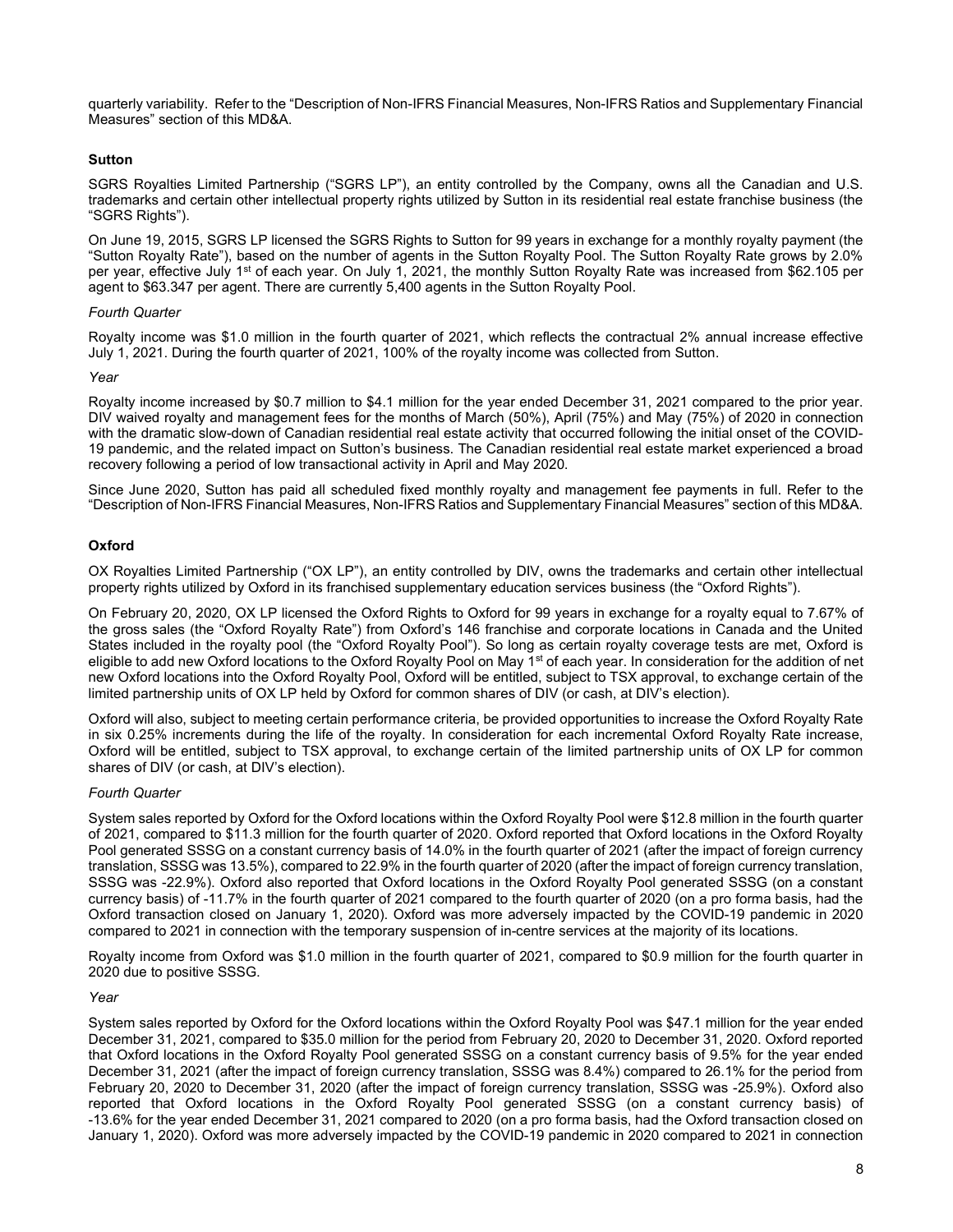with the temporary suspension of in-centre services at the majority of its locations. In addition, at the request of Oxford, DIV waived the make-whole payments for 2020 and 2021 in respect to two Oxford Locations that permanently closed.

Royalty income from Oxford was \$3.6 million for the year ended December 31, 2021, compared to \$2.7 million for the period from February 20, 2020 to December 31, 2020.

In 2021, government-mandated COVID restrictions began to relax, and Oxford saw a transition back to in-person tutoring for many locations. However, ongoing capacity constraints, predominantly in Ontario, continued to limit in-person services for the balance of 2021 and into early 2022. Refer to the "Description of Non-IFRS Financial Measures, Non-IFRS Ratios and Supplementary Financial Measures" section of this MD&A.

### Mr. Mikes

MRM Royalties Limited Partnership ("MRM LP"), an entity controlled by the Company, owns the trademarks and certain related other intellectual property rights utilized by Mr. Mikes in its restaurant business (the "MRM Rights").

On May 20, 2019, MRM LP licensed the MRM Rights to Mr. Mikes for 99 years, in exchange for an initial royalty payment equal to 4.35% of notional system sales of the Mr. Mikes restaurants in the Mr. Mikes Royalty Pool. The royalty was structured to grow at a fixed rate of 2% per annum for the first four years and thereafter to fluctuate based on the same-store-sales growth of the Mr. Mikes locations in the Mr. Mikes Royalty Pool.

### Fourth Quarter and Year

Mr. Mikes reported that SSSG, a supplementary financial measure, for Mr. Mikes restaurants in the royalty pool, including restaurants that were temporarily closed due to the COVID-19 pandemic, was approximately 9.3% in the fourth quarter of 2021 compared to the fourth quarter of 2020 and -26.4% compared to the fourth quarter of 2019. Mr. Mikes also reported that SSSG for the year ended December 31, 2021 for Mr. Mikes restaurants in the royalty pool was 6.2% compared to the year ended December 31, 2020 and -28.4% compared to the year ended December 31, 2019. Mr. Mikes restaurants were closed for inrestaurant dining for most of Q2 2020, which negatively impacted SSSG for the year ended December 31, 2020. The majority of Mr. Mikes restaurants have been open for in-restaurant dining at a reduced capacity since mid-June 2021. Mr. Mikes continues to expect a protracted recovery.

Royalty income from Mr. Mikes was \$1.0 million in the fourth quarter of 2021, and is 100% of the contractual fixed royalty amount. Royalty income from Mr. Mikes was \$3.3 million for the year ended December 31, 2021, and is 81% of the contractual fixed royalty amount for the year ended December 31, 2021. DIV continued to provide Mr. Mikes with royalty and management fee relief in 2021. As of March 10, 2022, DIV has deferred a total of \$1.3 million of contractual amounts otherwise owing, which have not been recognized into revenue, but may be partially or fully recognized and collected in the future.

For the three months and year ended December 31, 2020, royalty income from Mr. Mikes was \$0.8 and \$1.8 million respectively. DIV waived 100% of Mr. Mikes' fixed royalty and management fee payments for the period from February 24, 2020 to July 12, 2020 in connection with the impact of the COVID-19 pandemic on Mr. Mikes' business and collected 46% of the fixed contractual royalty and management fee payments for the year ended December 31, 2020, as royalty and management fee relief was granted to Mr. Mikes.

DIV expects continued royalty and management fee relief will be required by Mr. Mikes until such time as all government restrictions impacting the operation of Mr. Mikes restaurants are lifted and the business stabilizes. As at the end of Mr. Mikes' fourth quarter of 2021, Mr. Mikes reported positive working capital and no senior debt outstanding on its operating line of credit. Mr. Mikes has also advised DIV that Mr. Mikes was in compliance with the financial covenants under its operating line of credit at the end of the fourth quarter of 2021, with such compliance being based in part on the royalty relief provided by DIV to date and the nature of the calculation of such covenants. Refer to the "Description of Non-IFRS Financial Measures, Non-IFRS Ratios and Supplementary Financial Measures" section of this MD&A.

#### Nurse Next Door

On November 15, 2019, NND Royalties Limited Partnership ("NND Royalties LP") licensed the trademarks and certain other intellectual property rights utilized by Nurse Next Door in its premium home care business (the "NND Rights") to Nurse Next Door for 99 years in exchange for a gross royalty (the "Gross Royalty") equal to the greater of: (i) 6% of gross sales from Nurse Next Door franchises and corporate stores in Canada and the United States, and (ii) approximately \$4.8 million per year, which amount shall increase at a fixed rate of 2% per annum (being the DIV Royalty Entitlement, a non-IFRS measure). To the extent the Gross Royalty is greater than the DIV Royalty Entitlement, Nurse Next Door will be entitled to receive the excess amount in the form of a cash distribution paid by NND Royalties LP on the NND Exchangeable Units held by Nurse Next Door (the "Nurse Next Door Distribution Entitlement").

Subject to certain royalty coverage tests being met, Nurse Next Door is eligible to sell incremental royalties to NND Royalties LP. In consideration for the incremental royalty, Nurse Next Door will be entitled, subject to TSX approval, to indirectly exchange certain of the limited partnership units of NND Royalties LP held by Nurse Next Door for common shares of DIV, or cash at DIV's election, based on a formula that is intended to be accretive to DIV.

Nurse Next Door has the ability to repurchase the NND Rights from NND Royalties LP (the "NND Buy-Out Option") at any time after November 15, 2026. Due to the NND Buy-Out Option, NND Royalties LP does not satisfy the tests under IFRS to establish control over the NND Rights; accordingly, the Company cannot recognize the NND Rights as an intangible asset on its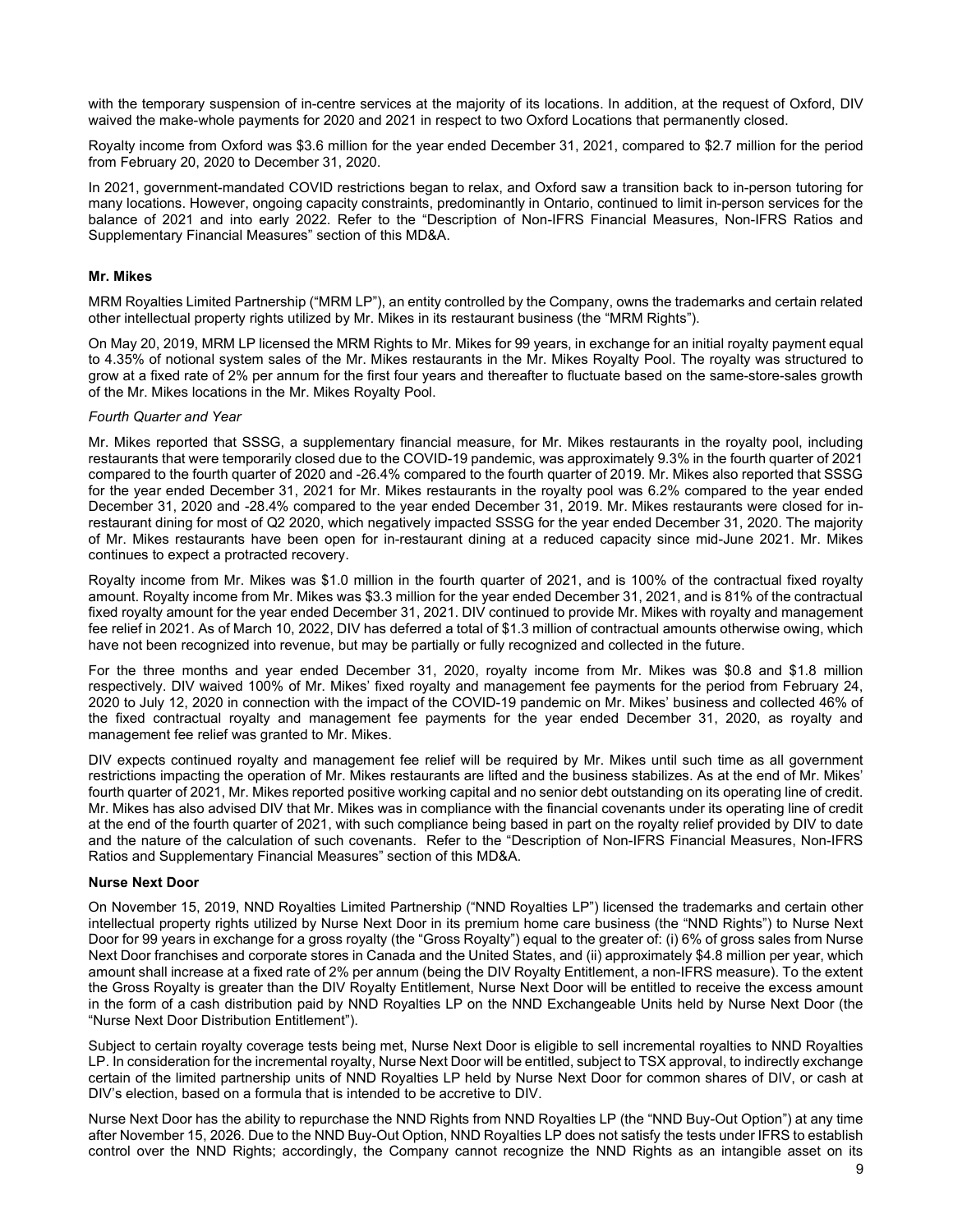consolidated statement of financial position and the transaction is accounted for as a financing arrangement. Under IFRS, DIV is required to record its investment in NND Royalties LP as a financial instrument and the income earned from this investment as finance income, which does not allow for a direct comparison of the income received from this investment to the royalties received from DIV's other Royalty Partners, which attract different treatment under IFRS. To allow readers to assess the performance of DIV's royalty arrangements with Nurse Next Door on a basis consistent with the royalties received from DIV's other Royalty Partners, the Company reports the DIV Royalty Entitlement as a non-IFRS measure. Refer to the "Description of Non-IFRS Financial Measures, Non-IFRS Ratios and Supplementary Financial Measures" section of this MD&A.

### Fourth Quarter and Year

# EBITDA, NORMALIZED EBITDA AND DISTRIBUTABLE CASH

| טווסטוועמנטט אמנטוווטות טרווומווטומו ponisuri and the transaction is accounted for as a mianuing anangoment. סוועטר וו דלט, ברע<br>is required to record its investment in NND Royalties LP as a financial instrument and the income earned from this investment<br>as finance income, which does not allow for a direct comparison of the income received from this investment to the royalties<br>received from DIV's other Royalty Partners, which attract different treatment under IFRS. To allow readers to assess the<br>performance of DIV's royalty arrangements with Nurse Next Door on a basis consistent with the royalties received from DIV's<br>other Royalty Partners, the Company reports the DIV Royalty Entitlement as a non-IFRS measure. Refer to the "Description<br>of Non-IFRS Financial Measures, Non-IFRS Ratios and Supplementary Financial Measures" section of this MD&A. |                   |                                 |              |      |                |                         |  |
|--------------------------------------------------------------------------------------------------------------------------------------------------------------------------------------------------------------------------------------------------------------------------------------------------------------------------------------------------------------------------------------------------------------------------------------------------------------------------------------------------------------------------------------------------------------------------------------------------------------------------------------------------------------------------------------------------------------------------------------------------------------------------------------------------------------------------------------------------------------------------------------------------------|-------------------|---------------------------------|--------------|------|----------------|-------------------------|--|
| Fourth Quarter and Year                                                                                                                                                                                                                                                                                                                                                                                                                                                                                                                                                                                                                                                                                                                                                                                                                                                                                |                   |                                 |              |      |                |                         |  |
| The DIV Royalty Entitlement was \$1.2 million for the three months and \$4.9 million for the year ended December 31, 2021,<br>and reflects the contractual 2.0% increase effective October 1, 2021 compared to the same prior periods in 2020. Nurse Next<br>Door's home health care services were considered an essential service across all its markets where such determinations were<br>made by government authorities and all of Nurse Next Door's franchisees were open for business during the reported periods.<br>Refer to the "Description of Non-IFRS Financial Measures, Non-IFRS Ratios and Supplementary Financial Measures" section<br>of this MD&A.                                                                                                                                                                                                                                    |                   |                                 |              |      |                |                         |  |
| DIV currently expects Nurse Next Door to continue to make its royalty payments and management fees to DIV in full. Refer<br>to the "Description of Non-IFRS Financial Measures, Non-IFRS Ratios and Supplementary Financial Measures" section of<br>this MD&A.                                                                                                                                                                                                                                                                                                                                                                                                                                                                                                                                                                                                                                         |                   |                                 |              |      |                |                         |  |
| EBITDA, NORMALIZED EBITDA AND DISTRIBUTABLE CASH                                                                                                                                                                                                                                                                                                                                                                                                                                                                                                                                                                                                                                                                                                                                                                                                                                                       |                   |                                 |              |      |                |                         |  |
| The following table reconciles the non-IFRS financial measures of EBITDA, normalized EBITDA, and distributable cash to<br>net income, the most directly comparable IFRS measure disclosed in the financial statements:                                                                                                                                                                                                                                                                                                                                                                                                                                                                                                                                                                                                                                                                                 |                   | Three months ended December 31, |              |      |                | Year ended December 31, |  |
| (000's)                                                                                                                                                                                                                                                                                                                                                                                                                                                                                                                                                                                                                                                                                                                                                                                                                                                                                                | 2021              |                                 | 2020         |      | 2021           | 2020                    |  |
| Net income (loss)                                                                                                                                                                                                                                                                                                                                                                                                                                                                                                                                                                                                                                                                                                                                                                                                                                                                                      | \$<br>$8,230$ \$  |                                 | 847          | - 56 | 23,518 \$      | (8,885)                 |  |
| Interest expense on credit facilities<br>Income tax expense (recovery)                                                                                                                                                                                                                                                                                                                                                                                                                                                                                                                                                                                                                                                                                                                                                                                                                                 | 1,847<br>3,304    |                                 | 1,729<br>349 |      | 7,299<br>9,166 | 7,014<br>(2,849)        |  |
| Depreciation expense                                                                                                                                                                                                                                                                                                                                                                                                                                                                                                                                                                                                                                                                                                                                                                                                                                                                                   | 24                |                                 | $\sim$       |      | 90             | $\sim$                  |  |
| EBITDA <sup>1</sup>                                                                                                                                                                                                                                                                                                                                                                                                                                                                                                                                                                                                                                                                                                                                                                                                                                                                                    | 13,405            |                                 | 2,925        |      | 40,073         | (4,720)                 |  |
| Adjustments:                                                                                                                                                                                                                                                                                                                                                                                                                                                                                                                                                                                                                                                                                                                                                                                                                                                                                           |                   |                                 |              |      |                |                         |  |
| Share-based compensation                                                                                                                                                                                                                                                                                                                                                                                                                                                                                                                                                                                                                                                                                                                                                                                                                                                                               | 256               |                                 | 232          |      | 1,031          | 1,326                   |  |
| Impairment (reversal) loss                                                                                                                                                                                                                                                                                                                                                                                                                                                                                                                                                                                                                                                                                                                                                                                                                                                                             | (1, 724)          |                                 | 6,060        |      | (1,724)        | 25,901                  |  |
| Other finance costs (income), net                                                                                                                                                                                                                                                                                                                                                                                                                                                                                                                                                                                                                                                                                                                                                                                                                                                                      | 353               |                                 | 6            |      | 1,745          | (69)                    |  |
| Fair value adjustment on financial instruments                                                                                                                                                                                                                                                                                                                                                                                                                                                                                                                                                                                                                                                                                                                                                                                                                                                         | (2, 464)          |                                 | (926)        |      | (6,898)        | 5,469                   |  |
| Payment of lease obligations                                                                                                                                                                                                                                                                                                                                                                                                                                                                                                                                                                                                                                                                                                                                                                                                                                                                           | 76                |                                 |              |      | 42             |                         |  |
| Transaction costs                                                                                                                                                                                                                                                                                                                                                                                                                                                                                                                                                                                                                                                                                                                                                                                                                                                                                      |                   |                                 |              |      | 103            |                         |  |
| DIV Royalty Entitlement, net of                                                                                                                                                                                                                                                                                                                                                                                                                                                                                                                                                                                                                                                                                                                                                                                                                                                                        |                   |                                 |              |      |                |                         |  |
| NND Royalties LP expenses <sup>2</sup>                                                                                                                                                                                                                                                                                                                                                                                                                                                                                                                                                                                                                                                                                                                                                                                                                                                                 | 1,238             |                                 | 1,220        |      | 4,906          | 4,801                   |  |
| Normalized EBITDA <sup>1</sup>                                                                                                                                                                                                                                                                                                                                                                                                                                                                                                                                                                                                                                                                                                                                                                                                                                                                         | 11,140            |                                 | 9,517        |      | 39,278         | 32,708                  |  |
| Less: interest expense on credit facilities                                                                                                                                                                                                                                                                                                                                                                                                                                                                                                                                                                                                                                                                                                                                                                                                                                                            | (1,847)           |                                 | (1,729)      |      | (7,299)        | (7,014)                 |  |
| Less: distributions on MRM units                                                                                                                                                                                                                                                                                                                                                                                                                                                                                                                                                                                                                                                                                                                                                                                                                                                                       |                   |                                 | $\sim$       |      |                | (33)                    |  |
| Less: current tax expense                                                                                                                                                                                                                                                                                                                                                                                                                                                                                                                                                                                                                                                                                                                                                                                                                                                                              | (1, 363)          |                                 | (729)        |      | (4,084)        | (1,979)                 |  |
| Add: interest income                                                                                                                                                                                                                                                                                                                                                                                                                                                                                                                                                                                                                                                                                                                                                                                                                                                                                   | 7                 |                                 | 14           |      | 29             | 65                      |  |
| Distributable cash <sup>1</sup>                                                                                                                                                                                                                                                                                                                                                                                                                                                                                                                                                                                                                                                                                                                                                                                                                                                                        | \$<br>7,937 \$    |                                 | 7,073        | \$   | 27,924 \$      | 23,747                  |  |
| Distributable cash per share <sup>1</sup>                                                                                                                                                                                                                                                                                                                                                                                                                                                                                                                                                                                                                                                                                                                                                                                                                                                              | \$<br>$0.0649$ \$ |                                 | 0.0585       | \$   | $0.2291$ \$    | 0.1998                  |  |
| Dividends declared per share<br>Weighted average number of shares                                                                                                                                                                                                                                                                                                                                                                                                                                                                                                                                                                                                                                                                                                                                                                                                                                      | 0.0542            |                                 | 0.0500       |      | 0.2059         | 0.2080                  |  |
| outstanding                                                                                                                                                                                                                                                                                                                                                                                                                                                                                                                                                                                                                                                                                                                                                                                                                                                                                            | 122,350           |                                 | 120,992      |      | 121,867        | 118,849                 |  |
| Payout Ratio <sup>1</sup>                                                                                                                                                                                                                                                                                                                                                                                                                                                                                                                                                                                                                                                                                                                                                                                                                                                                              | 83.5%             |                                 | 85.5%        |      | 89.8%          | 104.1%                  |  |
| EBITDA, normalized EBITDA, distributable cash, DIV Royalty Entitlement net of NND Royalties LP Expenses are non-IFRS financial measures and as such,<br>1)<br>do not have standardized meanings under IFRS. Distributable cash per share and payout ratio are non-IFRS ratios. For additional information regarding<br>these financial metrics, refer to the "Description of Non-IFRS Financial Measures, Non-IFRS Ratios and Supplementary Financial Measures" section in this<br>MD&A.<br>2)<br>DIV Royalty Entitlement, net of NND Royalties LP expenses, of \$4.8 million at December 31, 2020 is not net of the initial \$0.2 million in transaction costs<br>related to the acquisition of the NND Rights by NND Royalties LP. Refer to reconciliation table under "Non-IFRS Financial Measures" in the "Description of                                                                          |                   |                                 |              |      |                |                         |  |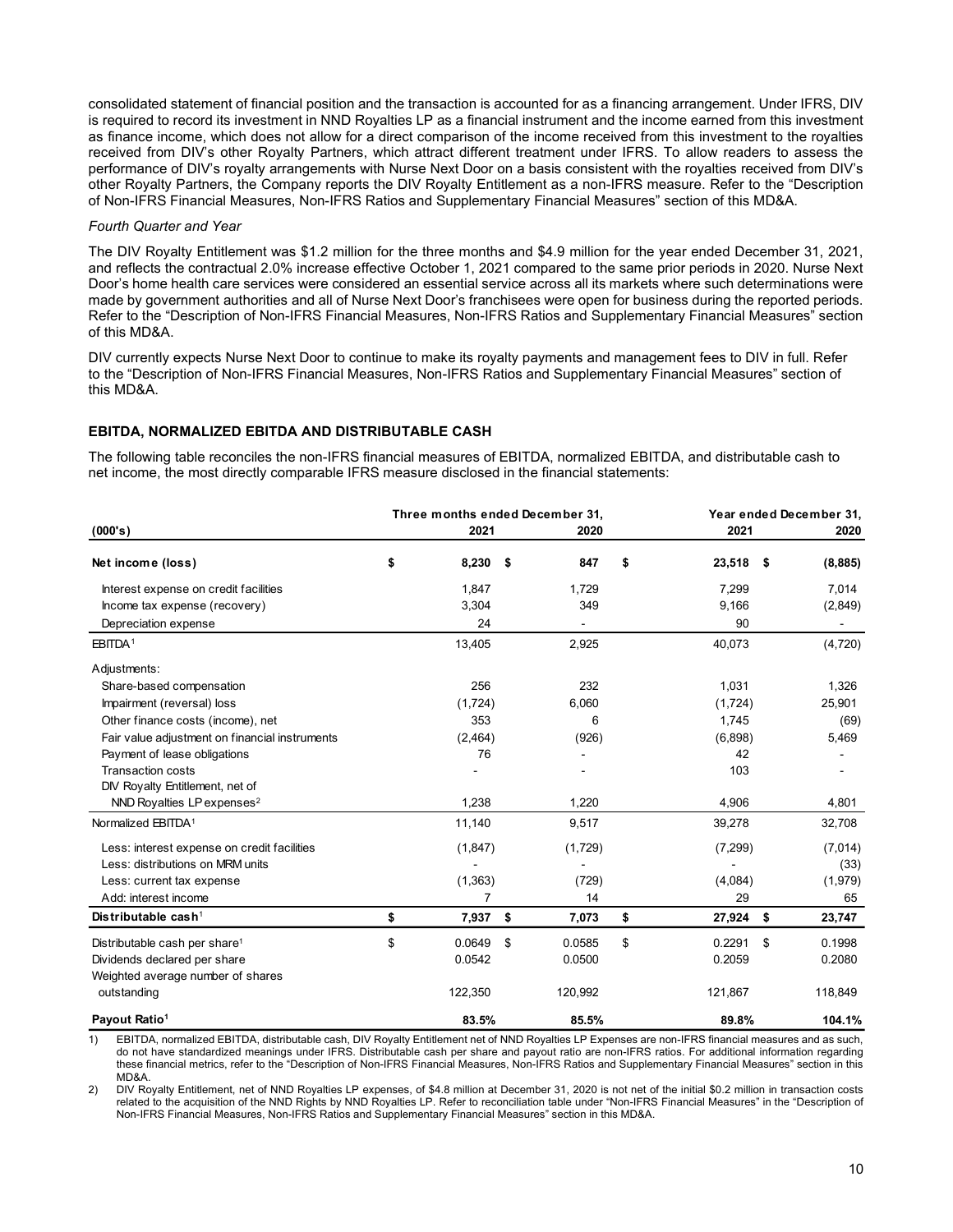| The following table reconciles the non-IFRS financial measure distributable cash to cash flows generated from operating |                                 |                    |                      |                         |
|-------------------------------------------------------------------------------------------------------------------------|---------------------------------|--------------------|----------------------|-------------------------|
| activities, the most directly comparable IFRS measure disclosed in the financial statements:                            |                                 |                    |                      |                         |
|                                                                                                                         |                                 |                    |                      | Year ended December 31, |
|                                                                                                                         |                                 |                    |                      |                         |
|                                                                                                                         | Three months ended December 31, |                    |                      |                         |
| (000's)                                                                                                                 | 2021                            | 2020               | 2021                 | 2020                    |
| Cash flows generated from operating activities                                                                          | \$<br>7,646                     | \$<br>4,985        | \$<br>27,815         | 22,102<br>\$            |
|                                                                                                                         | 293                             |                    |                      |                         |
| Changes in w orking capital                                                                                             |                                 | 831                | 1,331                | 963                     |
| Current tax expense                                                                                                     | (1, 363)<br>530                 | (729)              | (4,084)              | (1,979)<br>2,447        |
| Taxes paid                                                                                                              |                                 | 1,224              | 2,717<br>$\sim$      |                         |
| Accrued interest on convertible debentures                                                                              | 756                             | 756                | $\blacksquare$       |                         |
| Foreign exchange loss                                                                                                   |                                 | 6                  |                      |                         |
| Transaction costs                                                                                                       |                                 |                    | 104                  | in 1919.                |
| Payment of lease obligations                                                                                            | 76                              |                    | 42                   |                         |
| Accrued DIV Royalty Entitlement, net of distributions                                                                   | 3                               | $\overline{7}$     | 18                   | 248                     |
| NND LP expenses<br>Distributable cash <sup>1</sup>                                                                      | \$<br>(4)<br>7,937              | \$<br>(7)<br>7,073 | \$<br>(19)<br>27,924 | (35)<br>23,747<br>\$    |

# Distributable Cash

In the fourth quarter of 2021, distributable cash, a non-IFRS measure, increased to \$7.9 million compared to \$7.1 million in the prior period (an increase of \$0.0064 per share). The increase in distributable cash was primarily due to higher adjusted revenue, a non-IFRS measure (see "Revenue" below), partially offset by higher current tax expense, salaries and benefits and interest expense. The increase in distributable cash per share, a non-IFRS ratio, was primarily due to the increase in distributable cash, partially offset by a higher weighted average number of common shares outstanding.

For the year ended December 31, 2021, distributable cash increased by \$4.2 million (increase of \$0.0293 per share) compared to the prior year. The increase in distributable cash was due to higher adjusted revenue (see "Revenue" below), partially offset by higher current tax expense and salaries and benefits. The increase in distributable cash per share was primarily due to an increase in distributable cash partially offset by a higher weighted average number of common shares outstanding for the year ended December 31, 2021. Refer to the "Description of Non-IFRS Financial Measures, Non-IFRS Ratios and Supplementary Financial Measures" section of this MD&A.

# Dividends Declared

In the fourth quarter of 2021, the Company declared dividends in the aggregate amount of \$6.6 million (\$0.0542 per share), compared to \$6.1 million (\$0.0500 per share) in the fourth quarter of 2020. The increase in the total amount of dividends declared was due to a higher weighted average number of common shares outstanding in the fourth quarter of 2021 and the increases in the dividend per share in August and November 2021.

For the year ended December 31, 2021, the Company declared dividends in the aggregate amount of \$25.1 million (\$0.2059 per share), compared to \$24.7 million (\$0.2080 per share) in the prior year. The increase was due to a lower monthly dividend rate effective April 2020, partially offset by a higher weighted average number of common shares outstanding and the increases in the dividend per share in August and November 2021.

# Payout Ratio

The payout ratio, a non-IFRS ratio, is calculated by dividing the dividends paid in that period by the distributable cash, a non-IFRS measure, generated in that period. In the fourth quarter of 2021, the payout ratio was 83.5%, a decrease when compared to the payout ratio in the fourth quarter of 2020 of 85.5%. The decrease was primarily due to higher distributable cash, partially offset by higher dividends declared per share.

For the year ended December 31, 2021, the payout ratio was 89.8%, a decrease when compared to the payout ratio for the year ended December 31, 2020 of 104.1%. The decrease was primarily due to higher distributable cash and lower dividends declared per share.

The Board approved the temporary suspension of the DRIP starting with the April 2020 monthly dividend. The DRIP was subsequently reinstated with the January 2021 monthly dividend. The payout ratio does not factor in any cash savings to the Company as a result of the DRIP. Payout ratio is a non-IFRS ratio and as such, does not have a standardized meaning under IFRS. For additional information, refer to the "Description of Non-IFRS Financial Measures, Non-IFRS Ratios and Supplementary Financial Measures" section in this MD&A.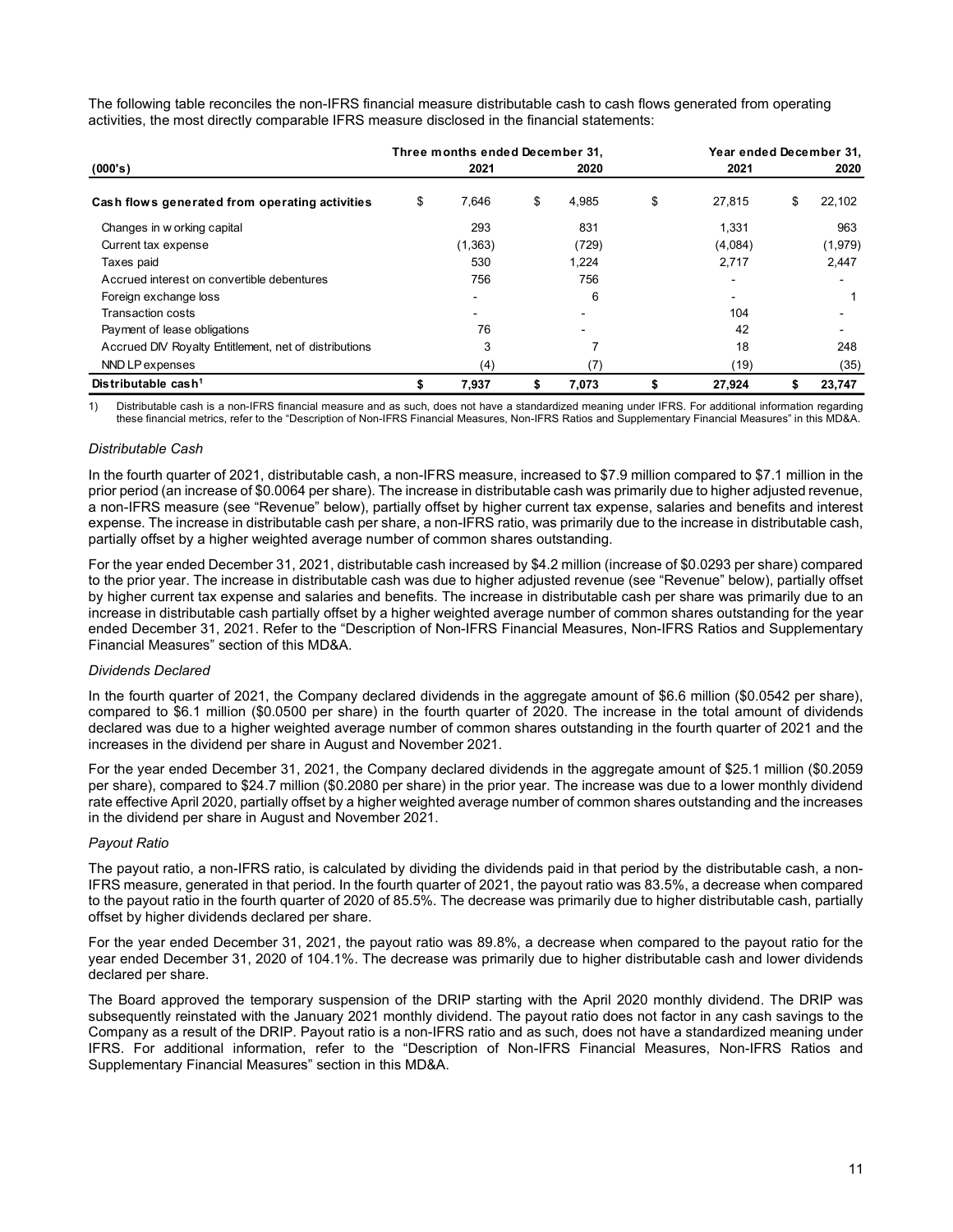# RESULTS OF OPERATIONS

| <b>RESULTS OF OPERATIONS</b>                                                                                                                                                                   |              |                                 |               |          |                         |
|------------------------------------------------------------------------------------------------------------------------------------------------------------------------------------------------|--------------|---------------------------------|---------------|----------|-------------------------|
|                                                                                                                                                                                                |              |                                 |               |          |                         |
| The following table sets out select information from the financial statements of the Company together with other data and<br>should be read in conjunction with the 2021 Financial Statements: |              |                                 |               |          |                         |
|                                                                                                                                                                                                |              |                                 |               |          |                         |
|                                                                                                                                                                                                |              |                                 |               |          |                         |
|                                                                                                                                                                                                |              | Three months ended December 31, |               |          | Year ended December 31, |
| (000's)                                                                                                                                                                                        | 2021         | 2020                            |               | 2021     | 2020                    |
| Royalty income                                                                                                                                                                                 | \$<br>10,511 | \$<br>8,804                     | \$            | 36,818   | 30,074<br>\$            |
| Management fees                                                                                                                                                                                | 125          | 111                             |               | 463      | 422                     |
|                                                                                                                                                                                                | 10,636       | 8,915                           |               | 37,281   | 30,496                  |
|                                                                                                                                                                                                |              |                                 |               |          |                         |
| Expenses                                                                                                                                                                                       |              |                                 |               |          |                         |
| Salaries and benefits                                                                                                                                                                          | 596          | 377                             |               | 1,968    | 1,493                   |
| Share-based compensation                                                                                                                                                                       | 256          | 232                             |               | 1,031    | 1,326                   |
| General and administration                                                                                                                                                                     | 169          | 157                             |               | 713      | 621                     |
| Professional fees                                                                                                                                                                              | 69           | 84                              |               | 463      | 475                     |
| Impairment (reversal) loss                                                                                                                                                                     | (1, 724)     | 6,060                           |               | (1, 724) | 25,901                  |
|                                                                                                                                                                                                |              |                                 |               |          |                         |
| Income from operations                                                                                                                                                                         | 11,270       | 2,005                           |               | 34,830   | 680                     |
| Interest expense on credit facilities                                                                                                                                                          | (1, 847)     | (1,729)                         |               | (7, 299) | (7,014)                 |
| Other finance (costs) income, net                                                                                                                                                              | (353)        | (6)                             |               | (1,745)  | 69                      |
| Fair value adjustment on financial instruments                                                                                                                                                 | 2,464        | 926                             |               | 6,898    | (5, 469)                |
|                                                                                                                                                                                                |              |                                 |               |          |                         |
| Income (loss) before income taxes                                                                                                                                                              | 11,534       | 1,196                           |               | 32,684   | (11, 734)               |
|                                                                                                                                                                                                |              |                                 |               |          |                         |
| Income tax expense (recovery)                                                                                                                                                                  | 3,304        | 349                             |               | 9,166    | (2,849)                 |
|                                                                                                                                                                                                |              |                                 |               |          |                         |
|                                                                                                                                                                                                |              |                                 |               |          |                         |
| Net income (loss) and comprehensive<br>income (loss)                                                                                                                                           | \$<br>8,230  | \$<br>847                       | $\frac{1}{2}$ | 23,518   | (8,885)<br>\$           |

# Revenue

#### Fourth Quarter

Revenue in the fourth quarter of 2021 was \$10.6 million compared to \$8.9 million in the prior year. After taking into account the DIV Royalty Entitlement, a non-IFRS measure, related to Nurse Next Door, adjusted revenue, a non-IFRS measure, was \$11.9 million in the fourth quarter of 2021 and \$10.1 million in the fourth quarter of 2020. Adjusted revenue increased in the fourth quarter due to Mr. Lube's positive SSSG, a supplementary financial measure , the addition of 13 stores to the Mr. Lube Royalty Pool along with the increase in the Mr. Lube Royalty Rate, higher royalty income from Mr. Mikes, positive SSSG at Oxford, the contractual 2% increase in the DIV Royalty Entitlement from Nurse Next Door and the contractual 2% increase in the Sutton Royalty Rate. The increase in adjusted revenue was partially offset by a decrease in royalty income from the AIR MILES® licenses.

#### Year

Revenue for the year ended December 31, 2021 was \$37.3 million compared to \$30.5 million in the prior year. After taking into account the DIV Royalty Entitlement related to Nurse Next Door, adjusted revenue was \$42.2 million for the year ended December 31, 2021 and \$35.3 million in the prior year. The increase in adjusted revenue was due to Mr. Lube's positive SSSG, the addition of 13 stores to the Mr. Lube Royalty Pool along with the increase in the Mr. Lube Royalty Rate on non-Tire Sales on May 1, 2021, incremental revenues from Oxford in connection with the acquisition of the Oxford Rights in February 2020 as well as positive SSSG at Oxford, and higher royalty income from Mr. Mikes and Sutton, as DIV granted royalty and management fee relief to Mr. Mikes and Sutton in the prior period. The increase was partially offset by lower royalty income from the AIR MILES® licenses. Refer to the "Description of Non-IFRS Financial Measures, Non-IFRS Ratios and Supplementary Financial Measures" section of this MD&A.

# Salaries and Benefits

#### Fourth Quarter and Year

Salaries and benefits expense increased by \$0.2 million for the three months and \$0.5 million for the year ended December 31, 2021, when compared to the same prior periods. The increase was primarily due additional employees and a higher incentive amount recorded in the current periods.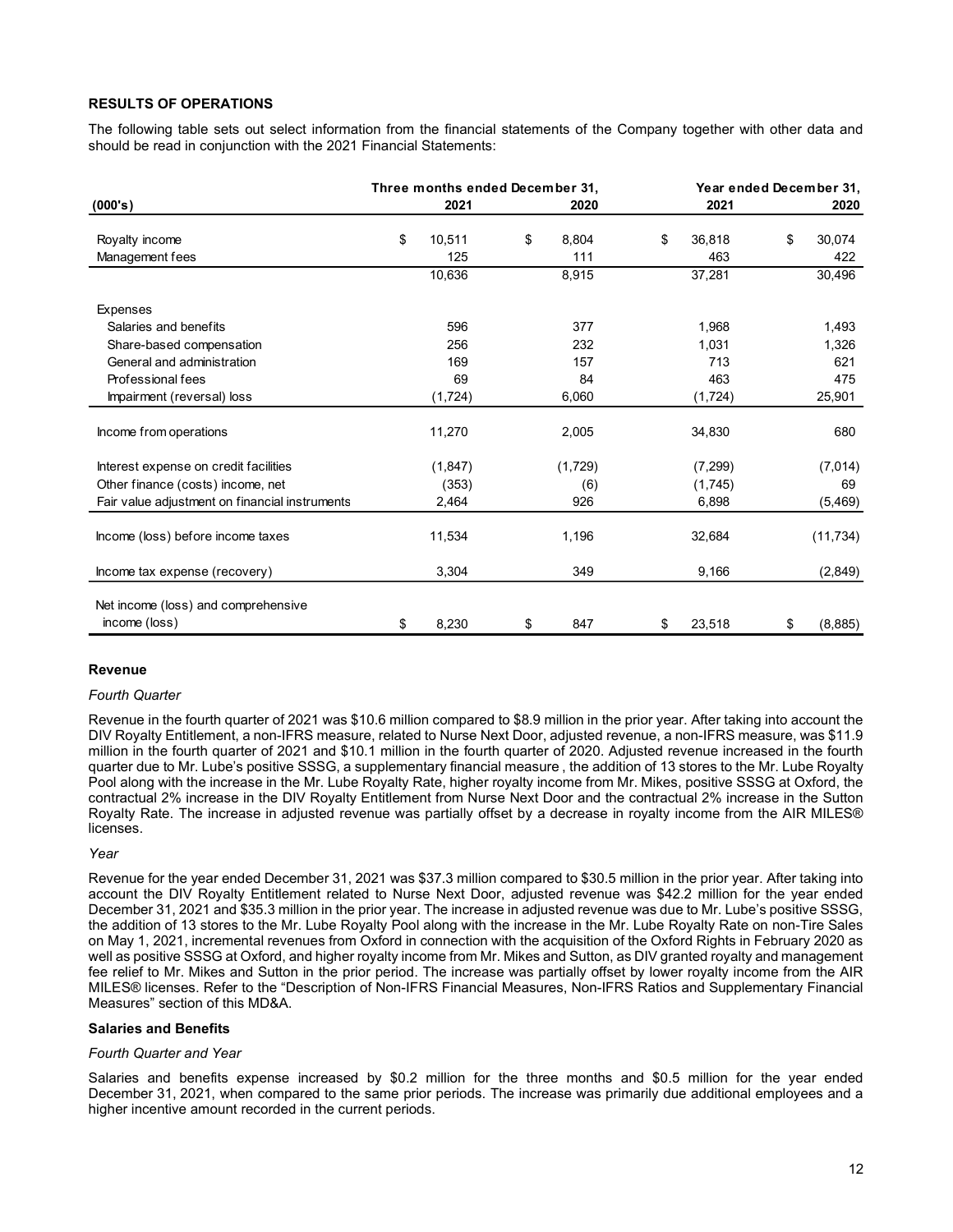### Share-based Compensation

### Fourth Quarter and Year

Share-based compensation was comparable for the three months and decreased by \$0.3 million for the year ended December 31, 2021, when compared to the same prior periods. The decrease was due to the full amortization of certain restricted share units and stock options in 2020, partially offset by additional restricted share units granted in 2021.

### General and Administration

#### Fourth Quarter and Year

General and administration expense was comparable for the three months and increased by \$0.1 million for year ended December 31, 2021 when compared to the same prior periods. The increase was primarily due to higher investor relations expenses, filing fees and a higher insurance premium.

# Professional Fees

#### Fourth Quarter and Year

Professional fees are comprised of legal, audit, tax, and advisory services. Professional fee expense for the three months and year ended December 31, 2021 were comparable to the same prior periods.

### Impairment of Intangible Assets

### Fourth Quarter and Year

In 2020, based on the assessments performed, the Company recorded an impairment loss of \$19.8 million and \$6.1 million in connection with the MRM Rights and OX Rights respectively for the year ended December 31, 2020.

The MRM Rights 2020 impairment was due to the impact of the COVID-19 pandemic on Mr. Mikes' restaurants and the company's ability to pay the fixed royalty payment to DIV in full. In 2021, Mr. Mikes saw a general recovery in the restaurant industry as compared to 2020. However, the Company continued to experience challenges in the latter part of 2021 as new restrictions were implemented in various regions to combat the Delta and Omicron variants. The Company concluded that the recoverable amount for the MRM Rights exceeded the carrying amount, resulting in a non-cash accounting partial reversal of the 2020 impairment charge recorded as a gain of \$5.7 million through profit or loss. DIV continues discussions with its lenders and Mr. Mikes about whether additional royalty relief is required for subsequent periods.

The OX Rights 2020 impairment was due to negative impacts of the COVID-19 pandemic, resulting in reduced capacity for incentre services and temporary closures of in-person tutoring at various locations. The royalty generated by Oxford was less than the original estimates when the acquisition of the OX Rights was completed in February 2020 and there was significant uncertainty surrounding the timing of the recovery of Oxford's operations to pre-COVID levels. In 2021, Oxford saw a consistent recovery due to the relaxing of government restrictions, the transition back to in-person tutoring (albeit still at reduced capacity in various jurisdictions) and the continued offering of virtual tutoring for most locations. The Company concluded that the recoverable amount for the OX Rights exceeded the carrying amount, resulting in a non-cash accounting partial reversal of the 2020 impairment charge, recorded as a gain of \$1.2 million through profit or loss.

In 2021, LoyaltyOne saw the non-renewal and loss of two sponsors from the AIR MILES Program, and the emergence of the COVID-19 Omicron variant in November 2021, which negatively impacted results. Based on the assessments performed, the Company concluded that the carrying amount for the AIR MILES Rights exceeded the recoverable amount. As a result, the Company recorded an impairment loss of \$5.2 million in connection with the AIR MILES Rights for the year ended December 31, 2021.

# Interest Expense on Credit Facilities

#### Fourth Quarter and Year

Interest expense on credit facilities increased by \$0.1 million for the three months and \$0.3 million for the year ended December 31, 2021 when compared to the same prior periods. The increase was primarily due to an increase in ML LP's debt in connection with the acquisition of incremental royalties from Mr. Lube through the addition of 13 stores to the Mr. Lube Royalty Pool along with the increase in the Mr. Lube Royalty Rate on non-Tire Sales on May 1, 2021.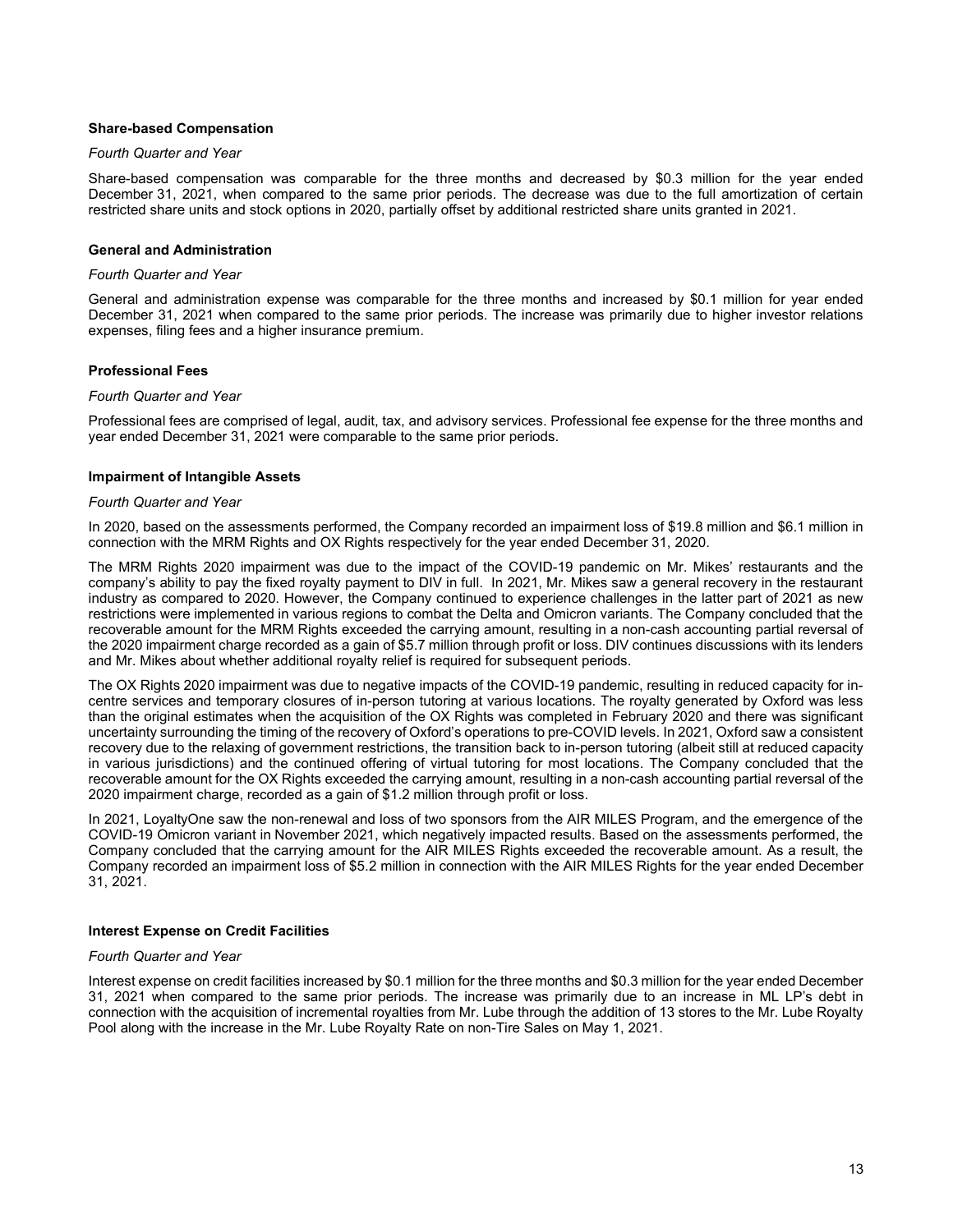# Other Finance (Costs) Income, Net

# Fourth Quarter

Other finance costs, net of income, increased by \$0.3 million for the three months ended December 31, 2021, compared to the same prior period. The increase was primarily due to a higher non-cash gain related to the Mr. Mikes promissory note recorded during the three months ended December 31, 2020 compared to 2021, which was calculated as the difference between the carrying value of the promissory note and the revised present value.

### Year

Other finance costs, net of income, increased by \$1.8 million for the year ended December 31, 2021, compared to the same prior period. The increase was primarily due to a higher non-cash gain related to the Mr. Mikes promissory note recorded during the year ended December 31, 2020 compared to 2021.

# Fair Value Adjustment on Financial Instruments

The fair value adjustment on financial instruments consists of fair value changes on the Company's interest rate swaps, the Company's investment in NND Royalties LP, the MRM LP exchangeable units and ML LP exchangeable units.

#### Fourth Quarter

The fair value gain on financial instruments in the fourth quarter of 2021 consists of a \$2.2 million gain on the Company's investment in NND Royalties LP and a \$1.0 million gain on the Company's interest rate swaps.

The fair value gain on financial instruments for the three months ended December 31, 2020 consists of a \$1.1 million gain on the Company's investment in NND Royalties LP and a \$0.3 million gain on the interest rate swaps, partially offset by a \$0.2 million loss on the MRM LP exchangeable units and a \$0.2 million loss on the ML LP exchangeable units..

### Year

The fair value gain on financial instruments for the year ended December 31, 2021 consists of a \$5.7 million gain on the Company's investment in NND Royalties LP, a \$2.0 million gain on interest rate swaps, partially offset by a \$0.2 million loss on the MRM LP exchangeable units.

The fair value loss on financial instruments for the year ended December 31, 2020 consists of a \$3.6 million loss on the Company's investment in NND Royalties LP, a \$2.0 million loss on interest rate swaps and a \$0.2 million loss on the ML LP exchangeable units, partially offset by a \$0.3 million gain on the MRM LP exchangeable units.

# Income Tax Expense

#### Fourth Quarter and Year

The income tax expense increased by \$3.0 million for the three months and \$12.0 million during the year ended December 31, 2021, respectively, when compared to the prior periods. The increase was primarily due to higher income before taxes.

#### Undepreciated Capital Cost Allowance

The Company has intangible assets related to the SGRS Rights, ML Rights, AIR MILES® Rights, MRM Rights and Oxford Rights, which have an undepreciated capital cost allowance of approximately \$199.2 million at December 31, 2021. In addition, pursuant to NND Royalties LP's limited partnership agreement, its undepreciated capital cost allowance of approximately \$46.5 million at December 31, 2021 is allocated to the Company for tax purposes.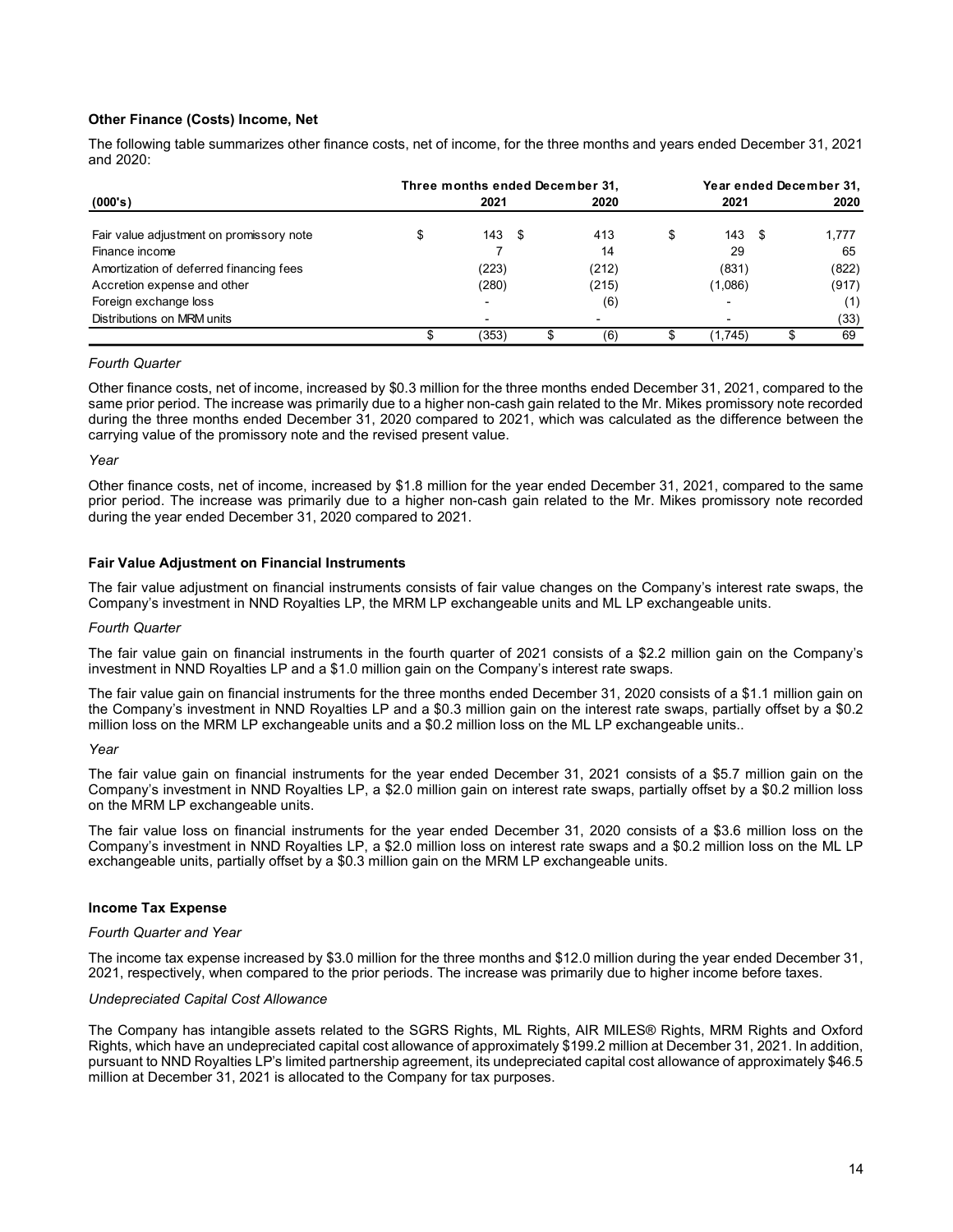### SELECTED ANNUAL INFORMATION

| <b>SELECTED ANNUAL INFORMATION</b>                      |              |              |              |
|---------------------------------------------------------|--------------|--------------|--------------|
|                                                         | 2021         | 2020         | 2019         |
| Revenue                                                 | \$<br>37,281 | \$<br>30,496 | \$<br>30,463 |
|                                                         |              | (8,885)      | 14,044       |
|                                                         |              |              |              |
| Net income (loss)                                       | 23,518       |              |              |
| Total assets<br>Total non-current financial liabilities | 380,764      | 358,396      | 345,266      |
|                                                         | 114,900      | 158,236      | 141,999      |
|                                                         | \$<br>0.19   | \$           | \$<br>0.13   |
| Basic income (loss) per share                           |              | (0.07)       |              |
|                                                         |              |              |              |
| Diluted income (loss) per share                         | 0.19         | (0.07)       | 0.13         |
| Dividends declared per share                            | 0.21         | 0.21         | 0.22         |

Net income, basic income per share and diluted income per share reflect the trend in revenues, which includes fluctuations associated with the impairment reversal of the MRM Rights and the OX Rights, and the impairment loss of the AM Rights (see "Results of Operation – Impairment of Intangible Assets"), fair value adjustments (including with respect to DIV's investment in NND Royalties LP, interest rate swaps and exchangeable partnership units) and income tax expense.

The increase in total assets from 2020 to 2021 was primarily due to the addition of 13 stores to the Mr. Lube Royalty Pool in May 2021, the impairment reversals related to the MRM Rights and OX Rights, as well as the increase in fair value related to the investment in NND Royalties LP, partially offset by the impairment loss related to the AM Rights.

# SUMMARY OF QUARTERLY RESULTS

| Non-current financial liabilities decreased from 2020 to 2021 primarily due the current portion of convertible debentures, offset<br>by ML LP amending its credit facility agreement to increase its non-amortizing term facility from \$41.6 million to \$53.0 million.                                                                                                                                                                                                                                                                             |          |      |                |     |                     |      |          |      |          |      |             |                     |     |            |
|------------------------------------------------------------------------------------------------------------------------------------------------------------------------------------------------------------------------------------------------------------------------------------------------------------------------------------------------------------------------------------------------------------------------------------------------------------------------------------------------------------------------------------------------------|----------|------|----------------|-----|---------------------|------|----------|------|----------|------|-------------|---------------------|-----|------------|
| Revenues increased slightly from 2019 to 2020 due to the incremental revenues related to the acquisition of the Oxford Rights<br>in February 2020, the acquisition of the MRM Rights in May 2019 and the addition of four locations to the Mr. Lube Royalty<br>Pool in May 2019. The increase was partially offset by the impact of the COVID-19 pandemic, which included negative SSSG <sup>1</sup><br>at Mr. Lube, lower royalty income from the AIR MILES® Licenses and the royalty and management fee relief granted to Mr.<br>Mikes and Sutton. |          |      |                |     |                     |      |          |      |          |      |             |                     |     |            |
| Net income (loss), basic earnings (loss) per share and diluted earnings (loss) per share reflect the trend in revenues, offset by<br>fluctuations associated with the impairment of the MRM Rights and the OX Rights (see "Results of Operation – Impairment of<br>Intangible Assets"), fair value adjustments (including with respect to DIV's investment in NND Royalties LP, interest rate swaps<br>and exchangeable partnership units) and income tax expense.                                                                                   |          |      |                |     |                     |      |          |      |          |      |             |                     |     |            |
| The increase in total assets from 2019 to 2020 was primarily due to the acquisition of the OX Rights in February 2020, largely<br>offset by the impairment loss related to the MRM Rights and OX Rights, as well as the decrease in fair value related to the<br>investment in NND Royalties LP.                                                                                                                                                                                                                                                     |          |      |                |     |                     |      |          |      |          |      |             |                     |     |            |
| The non-current financial liabilities increased from 2019 to 2020 primarily due to: (i) the drawdown of the remaining \$7.0 million<br>balance under NND Holdings LP's term loan facility; (ii) OX LP's \$9.0 million term loan facility obtained in connection with the                                                                                                                                                                                                                                                                             |          |      |                |     |                     |      |          |      |          |      |             |                     |     |            |
| acquisition of the OX Rights; and (iii) the increase in the fair value of the interest rate swap liabilities. Refer to the "Description<br>of Non-IFRS Financial Measures, Non-IFRS Ratios and Supplementary Financial Measures" section of this MD&A.                                                                                                                                                                                                                                                                                               |          |      |                |     |                     |      |          |      |          |      |             |                     |     |            |
| <b>SUMMARY OF QUARTERLY RESULTS</b>                                                                                                                                                                                                                                                                                                                                                                                                                                                                                                                  |          |      |                |     |                     |      |          |      |          |      |             |                     |     |            |
|                                                                                                                                                                                                                                                                                                                                                                                                                                                                                                                                                      |          |      |                |     |                     |      |          |      |          |      |             |                     |     |            |
|                                                                                                                                                                                                                                                                                                                                                                                                                                                                                                                                                      |          |      | $\overline{2}$ |     | 3                   |      |          |      |          |      | 6           | 7                   |     | 8          |
| (000's except per share                                                                                                                                                                                                                                                                                                                                                                                                                                                                                                                              | Q4 2021  |      | Q3 2021        |     | Q <sub>2</sub> 2021 |      | Q1 2021  |      | Q4 2020  |      | Q3 2020     | Q <sub>2</sub> 2020 |     | Q1 2020    |
| Revenue                                                                                                                                                                                                                                                                                                                                                                                                                                                                                                                                              | \$10,636 | \$   | 9,861          | \$  | 9,174               | \$   | 7,610 \$ |      | 8,915 \$ |      | 8,023       | \$<br>6,294         |     | \$7,264    |
| The following table discloses certain unaudited financial data for the eight most recently completed quarters:<br>Net income (loss)                                                                                                                                                                                                                                                                                                                                                                                                                  | 8,230    | \$   | 5,943          | \$  | 5,209               | - \$ | 4,136    | \$   | 847      | - \$ | $(882)$ \$  | 2,881               |     | \$(11,731) |
| Income (loss) per common share                                                                                                                                                                                                                                                                                                                                                                                                                                                                                                                       |          |      |                |     |                     |      |          |      |          |      |             |                     |     |            |
| Basic                                                                                                                                                                                                                                                                                                                                                                                                                                                                                                                                                | 0.07     | - \$ | 0.05           | -95 | 0.04                | -95  | 0.03     | - \$ | 0.01     | \$   | $(0.01)$ \$ | 0.02                | -95 | (0.10)     |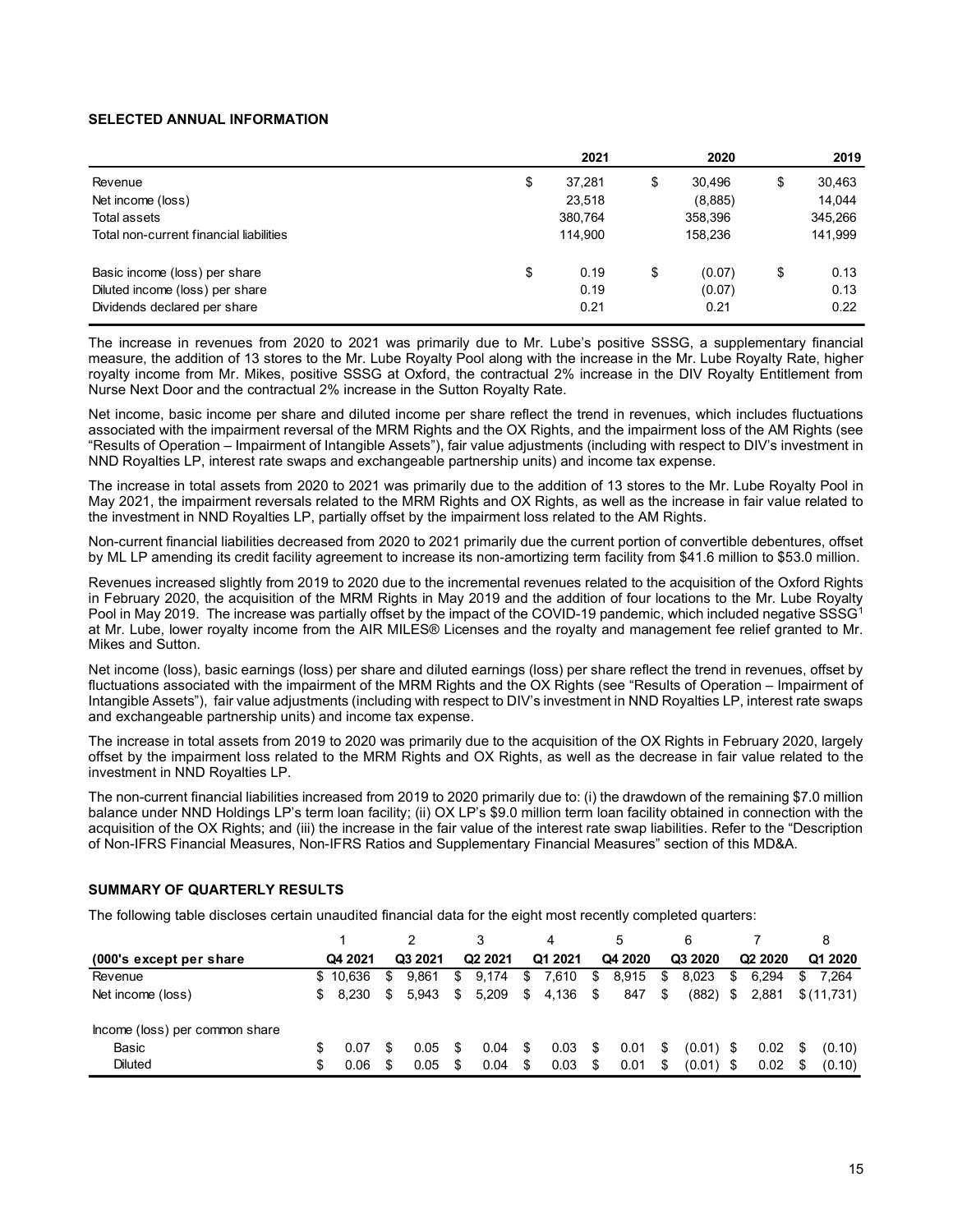# Revenue

The second, third and fourth quarter of 2021 reflect the positive trends being experienced by DIV's Royalty Partners, driven primarily by the relaxing of COVID-19 restrictions across Canada. In addition, on May 1, 2021, Mr. Lube added 13 locations to the Mr. Lube Royalty Pool, and increased the Mr. Lube Royalty Rate on non-Tire Sales, which resulted in incremental revenue to the Company.

The first quarter of each year is impacted by seasonality in both AIR MILES® and Mr. Lube, as both businesses typically see lower sales in the first quarter of the year. In the first quarter of 2021, government restrictions were re-implemented to combat the second and third waves of COVID-19 in various regions. This resulted in the renewed temporary suspension of in-centre services at the majority of Oxford locations and the temporary closure of in-restaurant dining at Mr. Mikes restaurants. In addition, restrictions aimed to reduce travel and encourage or mandate work from home arrangements negatively impacted sales at Mr. Lube locations.

In the third quarter and fourth quarter of 2020, the Company's Royalty Partners experienced encouraging trends in their businesses as various governments temporarily eased certain restrictions put in place to fight the COVID-19 pandemic. Overall, DIV's Royalty Partners contributed higher royalty income in the third quarter and fourth quarter of 2020 compared to the second quarter of 2020. However, due to a growing number of COVID-19 cases in the fourth quarter of 2020, certain governments reimposed certain restrictions and added new restrictions to fight the COVID-19 pandemic, which started to negatively impact the performance of DIV's Royalty Partners in the second half of the fourth quarter of 2020.

The second quarter of 2020 reflects the impact of the COVID-19 pandemic, which resulted in negative SSSG, a supplementary financial measure, for Mr. Lube, lower royalty income from the AIR MILES® Licenses, the waiver of 100% of the Mr. Mikes' royalty and management fees payable in the quarter and the waiver of 75% of Sutton's April and May 2020 royalty and management fees. This was partially offset by incremental revenue contribution from Oxford.

On February 20, 2020, the Company acquired the Oxford Rights through OX LP. The first quarter of 2020 reflects the incremental revenue contribution from Oxford largely offset by the impact of the COVID-19 pandemic. The COVID-19 pandemic resulted in negative SSSG for Mr. Lube, the waiver of 100% of the Mr. Mikes' royalty and management fees for the period from February 24 to March 31, 2020 and the waiver of 50% of Sutton's March 2020 royalty and management fees. Refer to the "Description of Non-IFRS Financial Measures, Non-IFRS Ratios and Supplementary Financial Measures" section of this MD&A.

### Net Income (Loss)

Net income (loss) reflects the trend in quarterly revenue, offset by fluctuations associated with the impairment of intangible assets, fair value adjustments (including with respect to DIV's investment in NND Royalties LP, interest rate swaps and exchangeable partnership units) and income tax expense.

# FINANCIAL AND OTHER INSTRUMENTS

In the normal course of business, the Company is exposed to financial risks, including credit risk, liquidity risk, currency risk, and interest risk. The Board of Directors of the Company, in consultation with management, has responsibility for the oversight of the Company's risk management framework and closely monitor the Company's internal controls and ability to pay future dividends.

# Credit risk

Credit risk is associated with the Company's cash, royalties and management fees receivable, amounts receivable and investment in NND Royalties LP. Credit risk on the Company's cash and cash equivalents is mitigated by holding these amounts with Canadian chartered banks of high creditworthiness. Credit risk on the royalties and management fees receivable and the investment in NND Royalties LP is monitored through regular review of the Company's Royalty Partners.

DIV's Royalty Partners have had, and may continue to have, significant interruptions to their respective businesses. In response to the financial difficulty that Mr. Mikes and Sutton experienced, DIV granted certain royalty and management fee relief to each of Mr. Mikes and Sutton during the year ended December 31, 2020 (see "Royalty Pools"). DIV continued to provide royalty and management fee relief to Mr. Mikes during the year ended December 31, 2021. In addition, at the request of Oxford, DIV waived the make-whole payments for 2020 and 2021 in respect to two Oxford Locations that permanently closed. The impact of COVID-19 continues to evolve, and management, in consultation with the Board, continues to monitor developments and the impact on DIV and its Royalty Partners' businesses.

#### Liquidity risk

Liquidity risk is the risk that the Company will encounter difficulty in meeting the obligations associated with its financial liabilities and other contractual obligations. The Company monitors its consolidated cash flow to ensure that there is sufficient liquidity to meet liabilities when due. In addition, the Company manages its liquidity risk by preparing rolling cash flow forecasts, taking into consideration various scenarios and assumptions, monitoring the business operations of its Royalty Partners, and monitoring compliance with the terms of financing arrangements. Given the economic uncertainty facing DIV and its Royalty Partners as a result of the COVID-19 pandemic, the Company decreased the monthly dividend from \$0.01958 per share to \$0.01667 per share effective with the dividend declared in the month of April 2020. On July 29, 2021, the Board of Directors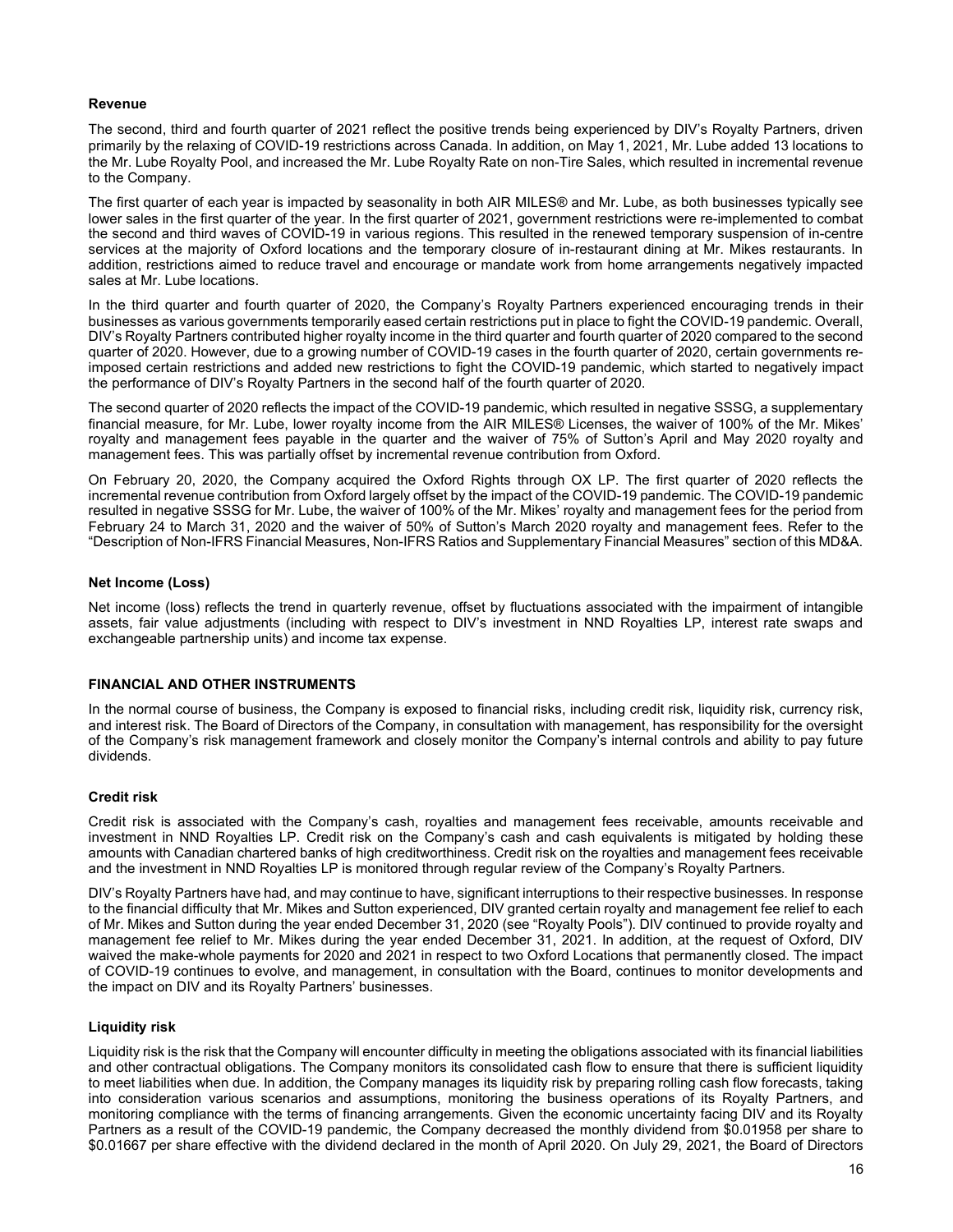As at December 31, 2021, the Company had a cash balance of \$8.9 million (December 31, 2020 - \$9.2 million) and a working capital deficit of \$47.5 million (December 31, 2020 - working capital of \$10.2 million). The decrease in cash was primarily related to the cash consideration paid to Mr. Lube on May 1, 2021 in connection with the Mr. Lube Royalty Rate increase on non-Tire Sales and the additions to the Mr. Lube Royalty Pool. The working capital deficit includes the current portion of the Convertible Debentures (defined below) which mature on December 31, 2022. The Company plans to refinance the Convertible Debentures before the maturity date and expects that it will be able to complete the refinancing transaction in 2022. Upon completion of the refinancing transaction, the Company expects that future operating and debt settlement requirements will be satisfied from operating cash flows. 6.0.1667 per share (\$0.20 per share on an annualized basis) to \$0.0175<br>
decity with the dividend decitared in the month of August 2021. On<br>
increase to DIV's monthly dividend from \$0.0175 per share (\$0.21 per<br>
22 per shar

| approved an increase to DIV's monthly dividend from \$0.01667 per share (\$0.20 per share on an annualized basis) to \$0.0175<br>per share (\$0.21 per share on an annual basis) effective with the dividend declared in the month of August 2021. On<br>October 29, 2021, the Board of Directors approved an increase to DIV's monthly dividend from \$0.0175 per share (\$0.21 per<br>share on an annual basis) to \$0.01833 per share (\$0.22 per share on an annual basis) effective with the dividend declared in<br>the month of November 2021.                                                                                                                                                                                                                                 |                                             |                                    |                                                              |                                |                     |                                                 |                              |
|---------------------------------------------------------------------------------------------------------------------------------------------------------------------------------------------------------------------------------------------------------------------------------------------------------------------------------------------------------------------------------------------------------------------------------------------------------------------------------------------------------------------------------------------------------------------------------------------------------------------------------------------------------------------------------------------------------------------------------------------------------------------------------------|---------------------------------------------|------------------------------------|--------------------------------------------------------------|--------------------------------|---------------------|-------------------------------------------------|------------------------------|
| As at December 31, 2021, the Company had a cash balance of \$8.9 million (December 31, 2020 - \$9.2 million) and a working<br>capital deficit of \$47.5 million (December 31, 2020 - working capital of \$10.2 million). The decrease in cash was primarily<br>related to the cash consideration paid to Mr. Lube on May 1, 2021 in connection with the Mr. Lube Royalty Rate increase on<br>non-Tire Sales and the additions to the Mr. Lube Royalty Pool. The working capital deficit includes the current portion of the<br>Convertible Debentures (defined below) which mature on December 31, 2022. The Company plans to refinance the Convertible<br>Debentures before the maturity date and expects that it will be able to complete the refinancing transaction in 2022. Upon |                                             |                                    |                                                              |                                |                     |                                                 |                              |
|                                                                                                                                                                                                                                                                                                                                                                                                                                                                                                                                                                                                                                                                                                                                                                                       |                                             |                                    |                                                              |                                |                     |                                                 |                              |
| completion of the refinancing transaction, the Company expects that future operating and debt settlement requirements will be<br>satisfied from operating cash flows.<br>As at December 31, 2021, the following table summarizes the Company's contractual obligations, including estimated interest<br>payments and the interest rate swap arrangements, on a consolidated basis:<br>(000's)                                                                                                                                                                                                                                                                                                                                                                                         | <b>Carrying Contractual</b><br>amount       | cash flow                          | 2022                                                         | 2023                           | 2024                |                                                 | 2025 Thereafter              |
| Accounts payable and<br>accrued liabilities<br>Promissory note<br>Lease obligation<br>Long-term bank loans <sup>1</sup>                                                                                                                                                                                                                                                                                                                                                                                                                                                                                                                                                                                                                                                               | \$<br>$2,544$ \$<br>3,109<br>829<br>109,750 | 2,544<br>4,952<br>1,085<br>123,074 | \$<br>$2,544$ \$<br>$\overline{\phantom{a}}$<br>104<br>3,897 | $\blacksquare$<br>107<br>3,663 | \$<br>110<br>28,192 | \$<br>$\overline{\phantom{a}}$<br>112<br>63,270 | \$<br>4,952<br>652<br>24,052 |
| Convertible debentures<br>Exchangeable ML LP units                                                                                                                                                                                                                                                                                                                                                                                                                                                                                                                                                                                                                                                                                                                                    | 55,968<br>974                               | 60,519<br>974                      | 60,519<br>974                                                |                                |                     |                                                 |                              |

It is not expected that the cash flows included in the maturity analysis could occur significantly earlier, or at significantly different amounts.

The extension of the maturity dates for the ML LP, SGRS LP and AM LP credit facilities (see "Capital Resources – Long-Term Debt") reduces the Company's liquidity risk.

As at December 31, 2021, the Company was in compliance with all financial covenants associated with its Acquisition Facility (defined below) and other credit facilities.

AM LP obtained waivers from the lender with respect to certain financial covenants in respect of the period from July 1, 2020 to September 30, 2020 and the period from October 1, 2020 to December 31, 2020, and the AM Credit Agreement was amended and restated in March 2021 in order to, among other things, amend the financial covenants for the first three fiscal quarters of 2021, and subsequently amended in September 2021 in order to, among other things, amend the financial covenants for the last fiscal quarter of 2021 and for the first two fiscal quarters of 2022. If AM LP had not received such waivers or entered into such amendment, AM LP would have been in breach of its financial covenants as of September 30, 2020, December 31, 2020, March 31, 2021, June 30, 2021, September 30, 2021 and December 31, 2021.

In February 2021, MRM LP negotiated a covenant amendment to its credit agreement, which included a suspension to its financial covenants for the quarters ended December 31, 2020, March 31, 2021 and June 30, 2021; and in September 2021, MRM LP negotiated a similar covenant amendment that contained the same suspension for the quarters ended September 30, 2021 and December 31, 2021. If MRM LP had not entered into such covenant amendment, MRM LP would have been in breach of its financial covenants as of such dates. DIV is in regular discussions with its lending partners about the impact of COVID-19 on its business including covenant relief, which may be required in the months ahead.

In December 2020, DIV signed a ten-year lease agreement for its new head office and obtained possession in January 2021. Under IFRS Leases ("IFRS 16"), DIV recognized a right-of-use asset representing its right to use the underlying asset and a lease liability representing its obligation to make lease payments. The Company's annual fixed lease payments are approximately \$0.1 million over the 10 year term of the lease.

# Currency risk

Currency risk is the risk that the fair value of future cash flows will fluctuate due to changes in foreign exchange rates. During the fourth quarter of 2021, the Company was exposed to currency risk arising from cash denominated in U.S. dollars. As at December 31, 2021, cash denominated in U.S. dollars was less than US\$0.1 million.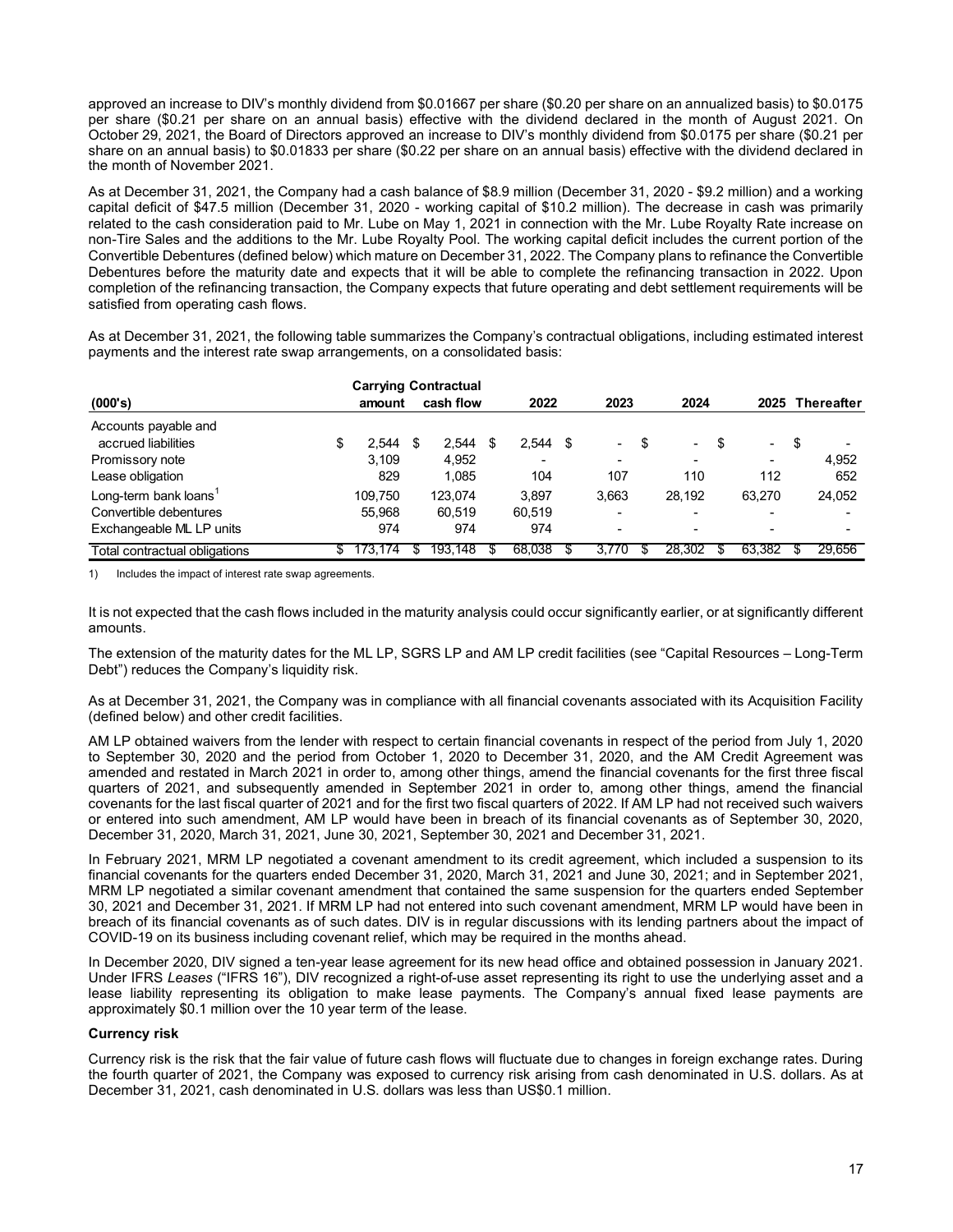# Interest rate risk

The investment in NND Royalties LP is a financial asset measured at fair value. The valuation of this financial asset includes an estimate of the discounted cash flow receivable from Nurse Next Door and takes into consideration the likelihood of Nurse Next Door exercising the NND Buy-Out Option and the NND Exchange Mechanism (defined below). The NND Buy-Out Option and NND Exchange Mechanism are embedded derivatives with a negligible value at December 31, 2021. The contractual cash flows receivable from Nurse Next Door were discounted at a rate of 13.9% (December 31, 2020 – 14.0%). Although the cash flows are fixed and contractual, the fair value of the investment in NND Royalties LP will fluctuate because of changes in interest rates. As at December 31, 2021, the investment in NND Royalties LP was valued at \$44.5 million and a fair value gain of \$5.7 million was recorded for the year ended December 31, 2021. structure cash flows of a financial instrument will fluctuate because of changes in<br>subject to floating interest rates. As at December 31, 2021, the interest rate<br>bland is mean angements that fix the interest rates on \$72. nterest rate risk<br>
therest rate risk that the fair value of future cash flows of a financial instrument will fluctuate because of changes in<br>
therest rate risk that the fair value of future cash flows of a financial instru

# CASH FLOWS

| Interest rate risk is the risk that the fair value of future cash flows of a financial instrument will fluctuate because of changes in                                                                                                                                                                                                                                                                                                                                                                                                                                                                                                                                                                                                   |                                                                                                                              |                        |                                       |                                     |
|------------------------------------------------------------------------------------------------------------------------------------------------------------------------------------------------------------------------------------------------------------------------------------------------------------------------------------------------------------------------------------------------------------------------------------------------------------------------------------------------------------------------------------------------------------------------------------------------------------------------------------------------------------------------------------------------------------------------------------------|------------------------------------------------------------------------------------------------------------------------------|------------------------|---------------------------------------|-------------------------------------|
| interest rates.                                                                                                                                                                                                                                                                                                                                                                                                                                                                                                                                                                                                                                                                                                                          |                                                                                                                              |                        |                                       |                                     |
| The Company has long-term bank loans that are subject to floating interest rates. As at December 31, 2021, the interest rate<br>risk related to long-term bank loans is mitigated by interest rate swap arrangements that fix the interest rates on \$72.6 million<br>of the Company's \$110.5 million floating rate term loan facilities. The interest rate swaps are re-measured at fair value at the<br>end of each reporting period with fair values calculated as the present value of contractual cash flows based on quoted forward<br>curves and discount rates incorporating the applicable yield curve. For the year ended December 31, 2021, the Company<br>recorded a \$2.0 million gain related to the interest rate swaps. |                                                                                                                              |                        |                                       |                                     |
|                                                                                                                                                                                                                                                                                                                                                                                                                                                                                                                                                                                                                                                                                                                                          | an estimate of the discounted cash flow receivable from Nurse Next Door and takes into consideration the likelihood of Nurse |                        |                                       |                                     |
| Next Door exercising the NND Buy-Out Option and the NND Exchange Mechanism (defined below). The NND Buy-Out Option<br>and NND Exchange Mechanism are embedded derivatives with a negligible value at December 31, 2021. The contractual cash<br>flows receivable from Nurse Next Door were discounted at a rate of 13.9% (December 31, 2020 - 14.0%). Although the cash<br>flows are fixed and contractual, the fair value of the investment in NND Royalties LP will fluctuate because of changes in<br>interest rates. As at December 31, 2021, the investment in NND Royalties LP was valued at \$44.5 million and a fair value gain<br>of \$5.7 million was recorded for the year ended December 31, 2021.<br><b>CASH FLOWS</b>      |                                                                                                                              |                        |                                       |                                     |
|                                                                                                                                                                                                                                                                                                                                                                                                                                                                                                                                                                                                                                                                                                                                          | Three months ended December 31,                                                                                              |                        | Year ended December 31.               |                                     |
| (000's)                                                                                                                                                                                                                                                                                                                                                                                                                                                                                                                                                                                                                                                                                                                                  | 2021                                                                                                                         | 2020                   | 2021                                  | 2020                                |
| Cash generated from operating activities<br>Cash (used in) generated from financing activities<br>Cash used in investing activities                                                                                                                                                                                                                                                                                                                                                                                                                                                                                                                                                                                                      | \$<br>7,646<br>(5,867)<br>(4)                                                                                                | \$<br>4,985<br>(6,050) | \$<br>27,815<br>(11, 138)<br>(16,956) | \$<br>22,102<br>28,469<br>(44, 321) |
| Increase (decrease) in cash                                                                                                                                                                                                                                                                                                                                                                                                                                                                                                                                                                                                                                                                                                              | 1,775                                                                                                                        | (1,065)                | (279)                                 | 6,250                               |
| Cash, beginning of period                                                                                                                                                                                                                                                                                                                                                                                                                                                                                                                                                                                                                                                                                                                | 7,164                                                                                                                        | 10,283                 | 9,218                                 | 2,968                               |

### Cash From Operating Activities

Cash from operating activities for the year ended December 31, 2021 increased by \$5.7 million compared to the prior year. The increase was primarily due to higher income from operations, after adjusting for the impairment loss recorded during the year ended December 31, 2020, the increase in the distributions received from NND Royalties LP and fluctuations in working capital.

#### Cash From Financing Activities

Cash used in financing activities for the year ended December 31, 2021 was primarily related to dividends paid net of the DRIP and proceeds from issuance of debt.

Cash from financing activities for the year ended December 31, 2020 was related to proceeds from the public offering of common shares, the issuance of debt and the receipt of a related party receivable from NND Royalties LP, which received the GST refund related to the NND Rights transaction in March 2020. These items were partially offset by the repayment of debt, dividends paid net of the DRIP and equity issuance costs.

#### Cash Used in Investing Activities

Cash used in investing activities for the year ended December 31, 2021 was primarily related to the Mr. Lube Royalty Rate increase, the addition of 13 locations to the Mr. Lube Royalty Pool, both on May 1, 2021, as well as the payment of the remaining consideration to Mr. Lube related to the addition of four locations to the Mr. Lube Royalty Pool on May 1, 2019.

Cash used in investing activities for the year ended December 31, 2020 was related to the acquisition of the Oxford Rights.

# CAPITAL RESOURCES

The Company's capital includes shareholders' equity, the Company's acquisition facility, long-term debt and the Convertible Debentures, net of cash and cash equivalents. In managing its capital, the Company may issue new common shares, issue warrants, issue new debt, draw on its operating line of credit, purchase common shares for cancellation pursuant to normal course issuer bids, temporarily suspend the DRIP, reduce the monthly dividend or reduce debt.

# Long-Term Debt

As at December 31, 2021, the Company's subsidiaries had term loan facilities with a total drawn amount of \$110.5 million. These term loan facilities have floating interest rates equal to the Bankers' Acceptance Rate plus a credit spread ranging from 1.90% to 2.50%. The Company has interest rate swap arrangements that fix the interest rates on \$72.6 million of the Company's \$110.5 million floating rate term loan facilities with interest rates ranging from 2.96% to 4.72%.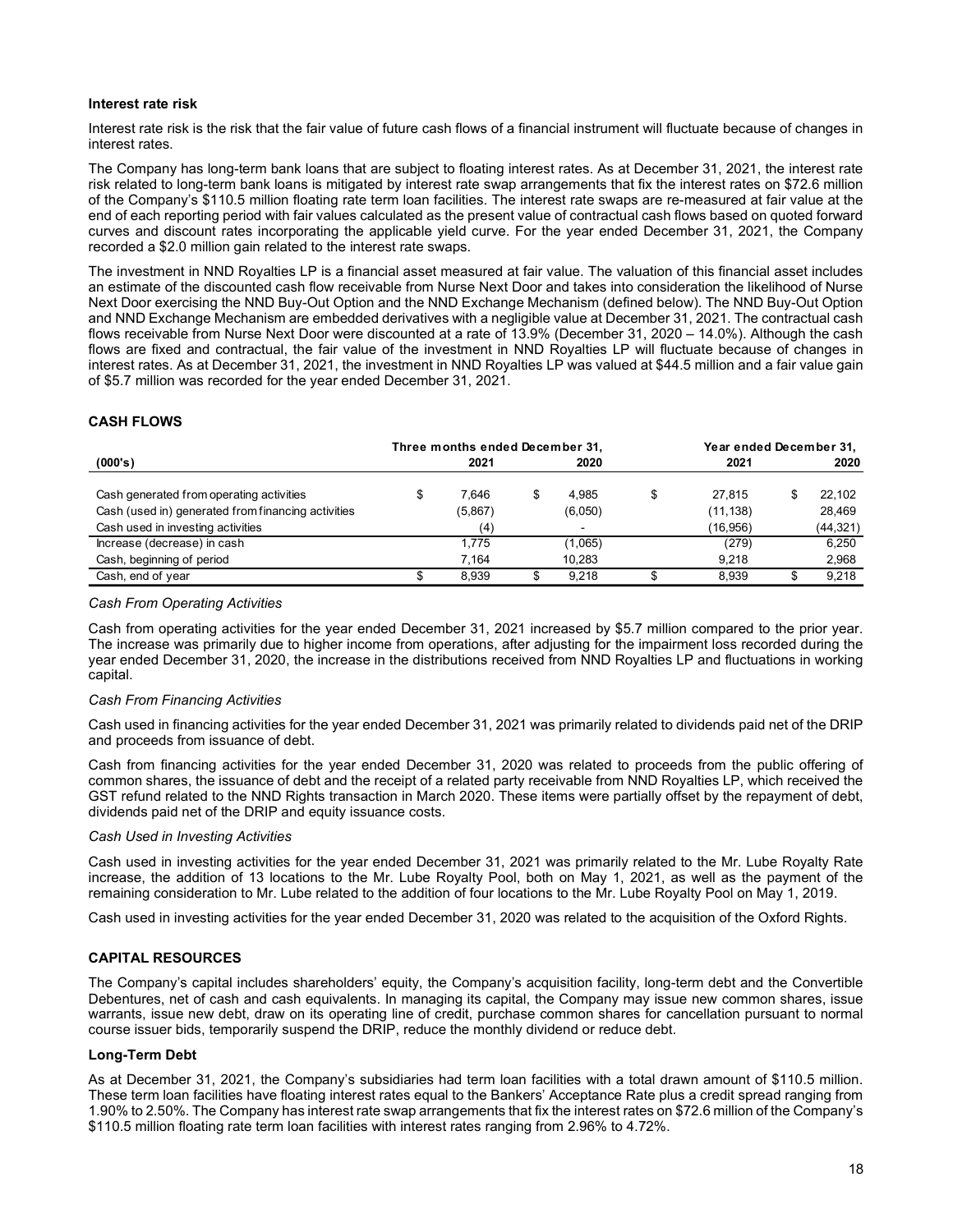The Company's subsidiaries also have operating lines of credit with a total value of \$5.5 million that had an undrawn balance of \$5.4 million at December 31, 2021 and March 10, 2022.

Management plans to refinance the non-amortizing loans before their respective maturity dates.

On May 1, 2021, ML LP amended its credit facility agreement to increase its non-amortizing term facility from \$41.6 million to \$53.0 million. The increase in the term loan facility was used to partially finance the consideration paid to Mr. Lube for the increase in the Mr. Lube Royalty Rate on non-Tire Sales and the 13 locations added to the Mr. Lube Royalty Pool on May 1, 2021. Effective May 1, 2021, the ML LP term loan facility bears interest at the banker's acceptance rate plus 2.5%, an increase of 0.55%. In addition, the maturity date was extended from July 31, 2022 to May 1, 2025.

On June 11, 2021, SGRS LP amended the terms of its credit agreement to extend the maturity date to June 30, 2026, from June 30, 2022. Effective June 11, 2021, the SGRS term loan facility bears interest at the banker's acceptance rate plus 1.95%, a decrease of 0.05%.

On September 13, 2021, AM LP amended the terms of its credit agreement to extend the maturity date to September 30, 2026, from September 6, 2022. Effective September 13, 2021, the AM term loan facility bears interest at the banker's acceptance rate plus 1.95%, a decrease of 0.30%.

It is the Company's intention to acquire future royalty streams in separate legal entities without cross-collateralization so that, to the maximum extent possible, any liability exposure in one legal entity does not affect the balance sheet of any other legal entity. However, there can be no assurance that this will be achieved.

# Convertible Debentures

DIV has convertible unsecured subordinated debentures with an aggregate principal amount of \$57.5 million (the "Convertible Debentures"). The Convertible Debentures mature on December 31, 2022 and bear interest at 5.25% per annum, payable on June 30th and December 31st of each year. As at December 31, 2021 and March 10, 2022, there was \$57.5 million aggregate principal amount of Convertible Debentures issued and outstanding, which are convertible by their terms for an aggregate of 12,637,362 common shares at a conversion price of \$4.55 per share as of such date. The Company plans to refinance the Convertible Debentures before the maturity date and expects that it will be able to complete the refinancing transaction in 2022.

# Acquisition Facility

DIV has a \$50.0 million senior secured credit facility (the "Acquisition Facility") with a Canadian chartered bank that matures on November 30, 2022. The Acquisition Facility has a term of three years, and each draw is interest only for the first six months and then amortizes over sixty months. The Acquisition Facility is subject to a customary annual standby fee, and draws under the facility are subject to prevailing market interest rates at the time of the draw. The Acquisition Facility is secured by a general security interest over the assets of the Company and, if requested by the lender, may be secured by specific assignments of certain material agreements entered into by the Company from time to time.

As at December 31, 2021, and March 10, 2022, the Acquisition Facility was undrawn.

# Common Shares

On March 5, 2020, the Company completed a bought-deal public offering of 10,810,000 of common shares (the "Offering"), including 1,410,000 common shares issued pursuant to the full exercise of the over-allotment option, at a price of \$3.20 per share, for gross proceeds of approximately \$34.6 million. On March 10, 2020, the Company used approximately \$30.7 million of the net proceeds from the Offering to repay approximately \$30.7 million of the amount outstanding under the Acquisition Facility.

The table below compares the estimated and actual use of proceeds from the Offering for the specific uses identified in the final prospectus. DIV elected to apply a greater portion of the proceeds from the Offering to pay down the Acquisition Facility due to a delay in completing of th OX Credit Facility:

| Item                                                                           | <b>Estimated Use of</b><br>Proceeds (\$000s) | <b>Actual Use of</b><br>Proceeds (\$000s) | Variance (\$000) |
|--------------------------------------------------------------------------------|----------------------------------------------|-------------------------------------------|------------------|
| Equity proceeds to repay outstanding amounts under<br>the Acquisition Facility | \$28.700                                     | \$30.700                                  | \$ (2,000)       |
| Equity issuance costs                                                          | 2.130                                        | 2,129                                     |                  |
| Equity proceeds to fund working capital                                        | 3.762                                        | 1,763                                     | 1,999            |
| Total gross proceeds                                                           | \$34.592                                     | \$34,592                                  |                  |

As at March 10, 2022, there were 122,752,736 common shares issued and outstanding.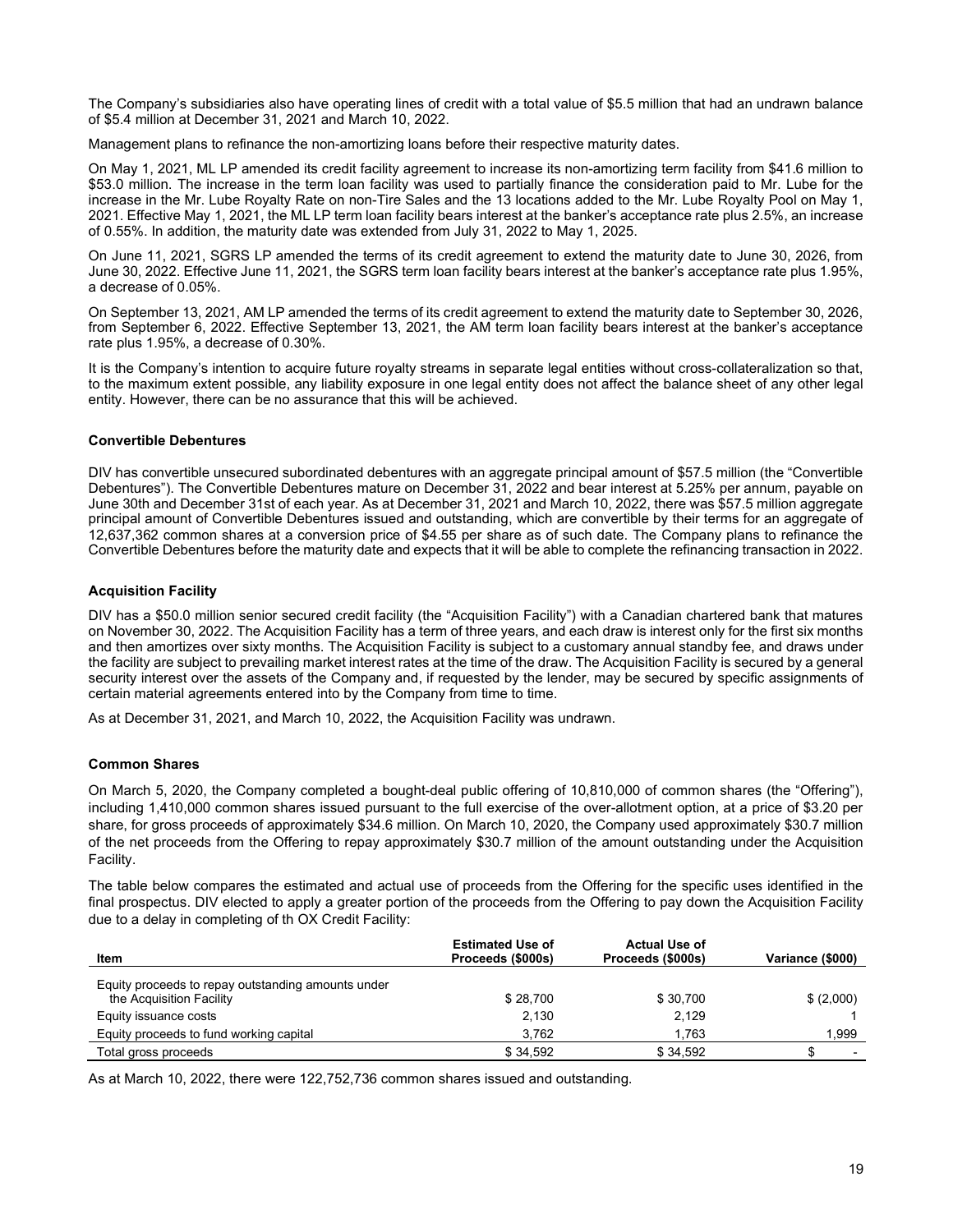# Share Options

As at March 10, 2022, there were 3,833,334 options outstanding, which may be exercised to purchase an equivalent number of common shares at exercise prices ranging between \$2.52 per share to \$3.53 per share.

# Restricted Share Units

As at March 10, 2022, there were 690,372 RSUs outstanding, which may be settled for an equivalent number of common shares upon vesting.

# Short Form Base Shelf Prospectus

# DIVIDENDS TO SHAREHOLDERS

The determination to declare and pay dividends is at the discretion of the Board of Directors, and until declared payable, the Company has no requirement to pay cash dividends to its shareholders. The Board of Directors reviews this dividend policy on an ongoing basis and may amend the policy at any time in light of the Company's then current financial position, profitability, cash flow, applicable legal requirements and other factors considered relevant by the Board of Directors. In addition, the Company is prohibited from paying dividends or making other distributions to its shareholders pursuant to the terms of the Acquisition Facility agreement if the Company is not in compliance with certain financial covenants set forth therein. The Company monitors the financial covenants under its and its subsidiaries' credit facilities closely in order to ensure compliance therewith prior to the payment of any distributions by its subsidiaries to the Company and the payment of any dividends by the Company to its shareholders. Short Form Base Shelf Prospectus<br>
Dn May 11, 2021, the Company filed a short form base shelf prospectus that is valid for a 25-month period during which time<br>
DN May, from time to time, issue common shares, warrants, subsc Short Form Base Shelf Prospectus<br>
Dh May 11, 2021, the Company filled a short form base shelf prospectus that is valid for a 25-month period during which time<br>
DiV may, from time to time, issue common shares, warrants, sub

| SHOTLE OTHE Base SHEIL FLOSPECTUS |                                       |                                |                                                                                                                                                                                                                                                                                                                                                                                                                                                                                                                                                                                                                                                           |                                                                                                                                  |     |                    |
|-----------------------------------|---------------------------------------|--------------------------------|-----------------------------------------------------------------------------------------------------------------------------------------------------------------------------------------------------------------------------------------------------------------------------------------------------------------------------------------------------------------------------------------------------------------------------------------------------------------------------------------------------------------------------------------------------------------------------------------------------------------------------------------------------------|----------------------------------------------------------------------------------------------------------------------------------|-----|--------------------|
|                                   |                                       |                                | On May 11, 2021, the Company filed a short form base shelf prospectus that is valid for a 25-month period during which time<br>DIV may, from time to time, issue common shares, warrants, subscription receipts, debt securities, convertible securities or<br>rights or any combination hereof, including in the form of units, having an aggregate offering price of up to \$200 million.                                                                                                                                                                                                                                                               |                                                                                                                                  |     |                    |
|                                   | <b>DIVIDENDS TO SHAREHOLDERS</b>      |                                |                                                                                                                                                                                                                                                                                                                                                                                                                                                                                                                                                                                                                                                           |                                                                                                                                  |     |                    |
| Board of Directors.               |                                       |                                | The Company currently has a dividend policy providing for the payment of a monthly dividend, subject to the approval of the                                                                                                                                                                                                                                                                                                                                                                                                                                                                                                                               |                                                                                                                                  |     |                    |
|                                   |                                       |                                | Company has no requirement to pay cash dividends to its shareholders. The Board of Directors reviews this dividend policy<br>on an ongoing basis and may amend the policy at any time in light of the Company's then current financial position, profitability,<br>cash flow, applicable legal requirements and other factors considered relevant by the Board of Directors. In addition, the<br>Company is prohibited from paying dividends or making other distributions to its shareholders pursuant to the terms of the<br>Acquisition Facility agreement if the Company is not in compliance with certain financial covenants set forth therein. The | Company monitors the financial covenants under its and its subsidiaries' credit facilities closely in order to ensure compliance |     |                    |
| Company to its shareholders.      |                                       |                                | therewith prior to the payment of any distributions by its subsidiaries to the Company and the payment of any dividends by the<br>The Company's dividends are deemed eligible dividends for Canadian tax purposes. Dividends declared in 2021 and 2020                                                                                                                                                                                                                                                                                                                                                                                                    |                                                                                                                                  |     |                    |
| are as follows:<br>2021           | Payment date                          | Dividend / share               | 2020                                                                                                                                                                                                                                                                                                                                                                                                                                                                                                                                                                                                                                                      | Payment date                                                                                                                     |     | Dividend / share   |
| December 2021                     | December 31, 2021                     | \$<br>0.01833                  | December 2020                                                                                                                                                                                                                                                                                                                                                                                                                                                                                                                                                                                                                                             | December 31, 2020                                                                                                                | \$  | 0.01667            |
| November 2021                     | November 30, 2021                     | 0.01833<br>\$                  | November 2020                                                                                                                                                                                                                                                                                                                                                                                                                                                                                                                                                                                                                                             | November 30, 2020                                                                                                                | S   | 0.01667            |
| October 2021                      | October 29, 2021                      | 0.01750<br>\$                  | October 2020                                                                                                                                                                                                                                                                                                                                                                                                                                                                                                                                                                                                                                              | October 30, 2020                                                                                                                 | \$  | 0.01667            |
| September 2021                    | September 29, 2021                    | 0.01750<br>\$                  | September 2020                                                                                                                                                                                                                                                                                                                                                                                                                                                                                                                                                                                                                                            | September 30, 2020                                                                                                               | S   | 0.01667            |
| August 2021                       | August 31, 2021                       | 0.01750                        | August 2020                                                                                                                                                                                                                                                                                                                                                                                                                                                                                                                                                                                                                                               | August 31, 2020                                                                                                                  |     | 0.01667            |
| <b>July 2021</b>                  | July 31, 2021                         | 0.01667                        | <b>July 2020</b>                                                                                                                                                                                                                                                                                                                                                                                                                                                                                                                                                                                                                                          | July 31, 2020                                                                                                                    |     | 0.01667            |
| <b>June 2021</b>                  | June 30, 2021                         | 0.01667                        | <b>June 2020</b>                                                                                                                                                                                                                                                                                                                                                                                                                                                                                                                                                                                                                                          | June 30, 2020                                                                                                                    |     | 0.01667            |
| May 2021                          | May 31, 2021                          | 0.01667                        | May 2020                                                                                                                                                                                                                                                                                                                                                                                                                                                                                                                                                                                                                                                  | May 29, 2020                                                                                                                     |     | 0.01667            |
| April 2021                        | April 30, 2021                        | 0.01667                        | April 2020                                                                                                                                                                                                                                                                                                                                                                                                                                                                                                                                                                                                                                                | April 30, 2020                                                                                                                   |     | 0.01667            |
| March 2021                        | March 31, 2021                        | 0.01667                        | March 2020                                                                                                                                                                                                                                                                                                                                                                                                                                                                                                                                                                                                                                                | March 31, 2020                                                                                                                   |     | 0.01958            |
| February 2021<br>January 2021     | February 26, 2021<br>January 29, 2021 | 0.01667<br>\$<br>\$<br>0.01667 | February 2020<br>January 2020                                                                                                                                                                                                                                                                                                                                                                                                                                                                                                                                                                                                                             | February 28, 2020<br>January 31, 2020                                                                                            | \$. | 0.01917<br>0.01917 |

On March 1, 2020, the amount payable under Company's annual dividend policy was increased from \$0.23 per share to \$0.235 per share, in connection with the acquisition of the Oxford Rights. As announced on March 31, 2020, given the economic uncertainty facing DIV and its Royalty Partners as a result of the COVID-19 pandemic, the Board of Directors approved changing the monthly dividend from \$0.01958 per share (\$0.235 per share on an annualized basis) to \$0.01667 per share (\$0.20 per share on an annualized basis) effective with the dividend declared in the month of April 2020.

The positive trends in DIV's Royalty Partners and the May 1, 2021 accretive incremental royalty purchases from Mr. Lube resulted in an increase to DIV's distributable cash, a non-IFRS measure. As a result, on July 29, 2021, the Board of Directors approved an increase to DIV's monthly dividend from \$0.01667 per share (\$0.20 per share on an annualized basis) to \$0.0175 per share (\$0.21 per share on an annual basis) effective with the dividend declared in the month of August 2021. The positive trends experienced by certain of DIV's Royalty Partners continued into the fourth quarter of 2021. Accordingly, the Board of Directors approved an increase to DIV's monthly dividend from \$0.0175 per share (\$0.21 per share on an annual basis) to \$0.01833 per share (\$0.22 per share on an annual basis) effective with the dividend declared in the month of November 2021. Refer to the "Description of Non-IFRS Financial Measures, Non-IFRS Ratios and Supplementary Financial Measures" section of this MD&A.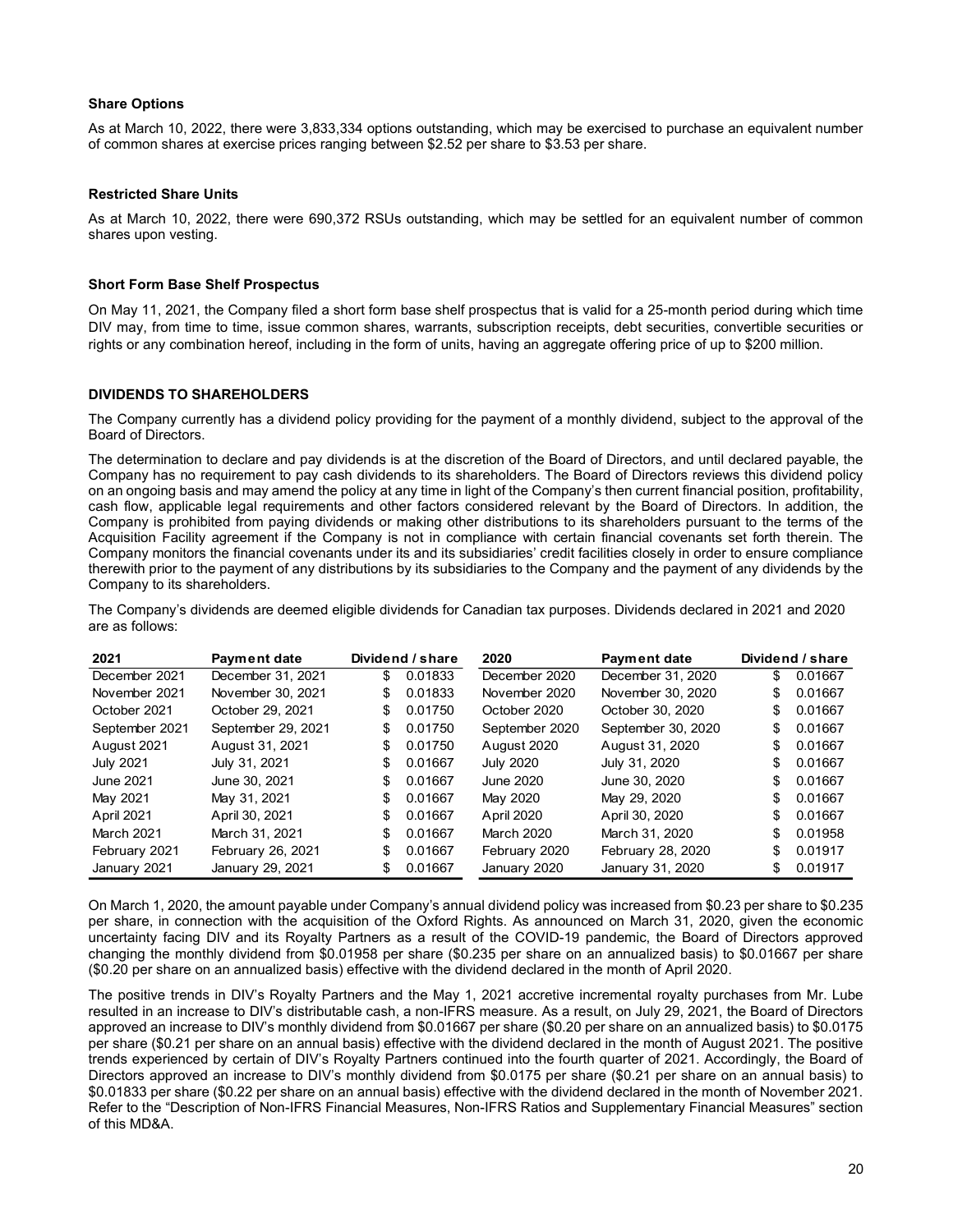# Dividend Reinvestment Plan

When active, the DRIP allows eligible holders of the Company's common shares to reinvest some or all cash dividends paid in respect of their common shares in additional common shares of the Company. At the Company's election, these additional common shares may be issued from treasury or purchased on the open market. If the Company elects to issue common shares from treasury, the common shares will be purchased under the DRIP at a 3% discount to the volume weighted average of the closing price for the common shares on the TSX for the five trading days immediately preceding the relevant dividend payment date. The Company may, from time to time, change or eliminate the discount applicable to common shares issued from treasury.

The Board approved the temporary suspension of the DRIP starting with the April 2020 monthly dividend. The DRIP was subsequently reinstated with the January 2021 monthly dividend.

# TRANSACTIONS WITH RELATED PARTIES

In addition to information disclosed elsewhere in this MD&A, the Company had the following related party transactions during the year ended December 31, 2021. These transactions were in the normal course of operations and were measured at the exchange amount, which is the amount of consideration established and agreed to by the related parties.

# Maxam Services Agreement

The Company's President and CEO, Sean Morrison, and one of the Company's directors, Johnny Ciampi, are co-founders and managing partners of Maxam Capital Corp. ("Maxam"). The Company had a services agreement with Maxam (the "Maxam Services Agreement") whereby Maxam provided office space and administrative services to the Company. The Maxam Services Agreement was terminated on May 31, 2021. In May 2021, DIV entered into a services agreement and cost sharing agreement with Maxam Capital Management Ltd. ("MCM"), an entity in respect of which Mr. Morrison is a director, and Mr. Morrison and Mr. Ciampi are minority shareholders, through which DIV provides certain office space and certain administrative services to MCM (the "MCM Agreements"). The transactions under the Maxam Services Agreement and the MCM Agreements are not material to DIV, Maxam, MCM, Mr. Morrison or Mr. Ciampi but are identified here for purposes of full disclosure. party transactions during<br>
al were measured at the<br>
rties.<br>
Impli, are co-founders and<br>
example and cost sharing<br>
son is a director, and Mr.<br>
and certain administrative<br>
and the MCM Agreements<br>
so full disclosure.<br>
dent an **ITRANSACTIONS WITH RELATED PARTIES**<br>
In addition to information disclosed elsewhere in this MD&A, the Company had the following related party transactions during<br>
the year ended December 31, 2021. These transactions were **TRANSACTIONS WITH RELATED PARTIES**<br>
The addition to information disclosed electwhere in this MD&A, the Company had the following related party transactions during<br>
the year ended December 31, 2021. These transactions were

### Key Management Compensation

Key management personnel of the Company includes Members of the Board of Directors, the President and CEO, and CFO. The table below summarizes the compensation of key management personnel included in net income:

|                          | 2021  | 2020  |
|--------------------------|-------|-------|
| Short-term benefits      | .622  | ,269  |
| Share-based compensation | 1,005 | 1,326 |
|                          | 2,627 | 2,595 |

# SIGNIFICANT ACCOUNTING POLICIES

The Company's 2021 Financial Statements accompanying this MD&A were prepared in accordance with IFRS. The Company's significant accounting policies are described in note 3 of the Company's 2021 Financial Statements.

#### CRITICAL JUDGMENTS AND KEY ESTIMATES

The preparation of the Company's consolidated financial statements in conformity with IFRS requires estimates and judgments to be made that affect the reported amounts of assets and liabilities, income and expenses, and related disclosures. These estimates are based on historical experience and knowledge of economics, market factors, and the industries that the Company's Royalty Partners operate in, along with various other assumptions that are believed to be reasonable under the circumstances.

Significant estimates and judgments made by management in the application of IFRS that have a significant effect on the amounts recognized in its consolidated financial statements are as follows:

#### Critical Judgments

#### Consolidation

In applying the criteria outlined in IFRS 10 Consolidated Financial Statements ("IFRS 10") judgment is required in determining whether DIV controls SGRS LP, ML LP, MRM LP, NND Royalties LP and OX LP. Making this judgment involves taking into consideration the concepts of power over these entities, exposure and rights to variable returns, and the ability to use power to direct the relevant activities of these entities to generate economic returns.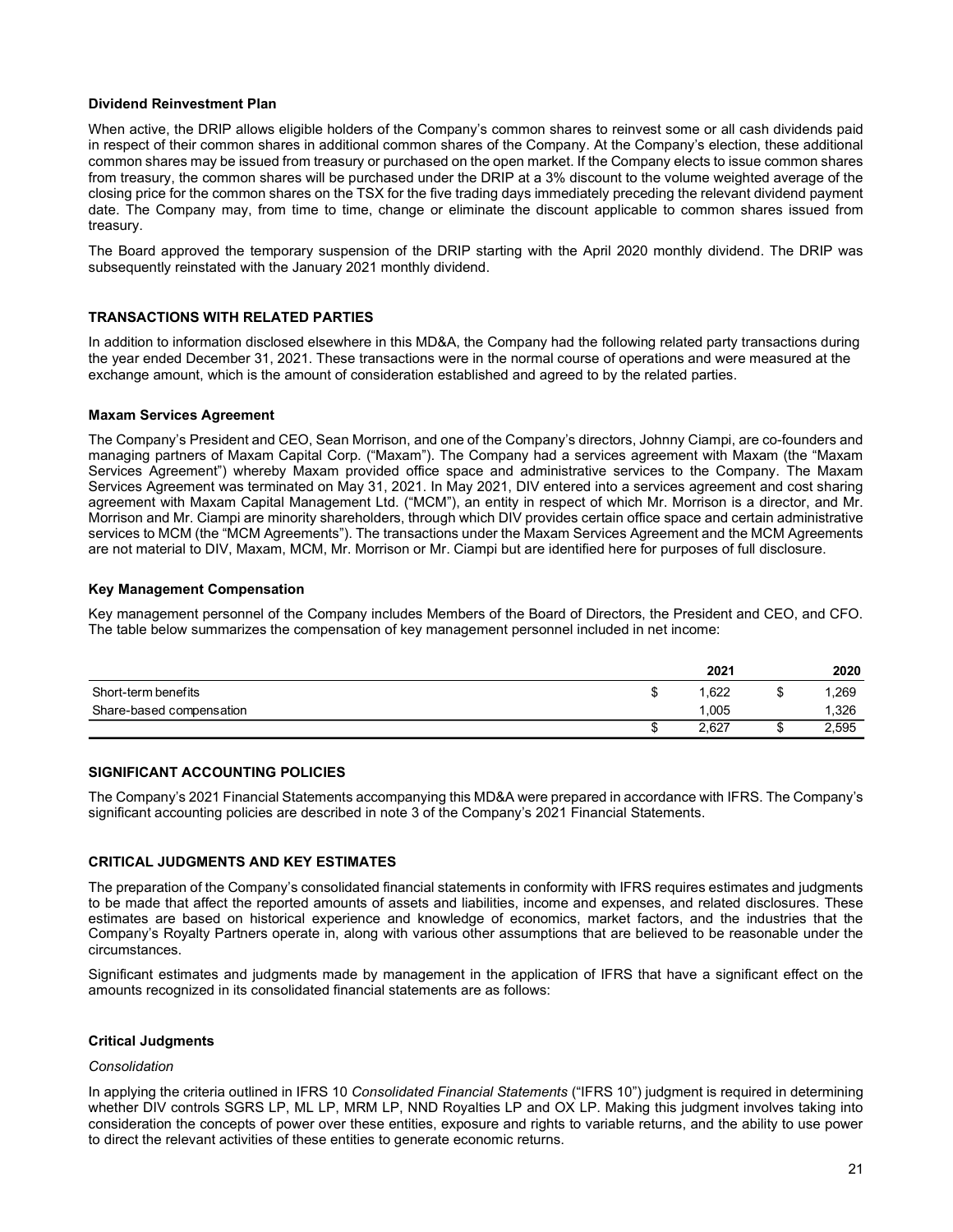Using these criteria, management has determined that DIV ultimately controls SGRS LP, ML LP, MRM LP and OX LP through its majority ownership of the respective general partners.

Although DIV has 99% ownership over the general partner of NND Royalties LP, management has determined that the definition of control pursuant to IFRS 10 is not met with respect to NND Royalties LP as DIV does not have the ability to direct the activities that most significantly affect the returns of NND Royalties LP for the reasons disclosed under the section "Control of NND Rights" below.

### Control of NND Rights

In determining whether the Company controls an asset, the Company takes into consideration the control model in IFRS 15 Revenues ("IFRS 15"), and if there is an agreement to repurchase the asset. If an entity has a right to repurchase the asset, the buyer does not obtain control of the asset because the buyer is limited in its ability to direct the use of, and obtain substantially all of the remaining benefits from, the assets even though the buyer may have physical possession of the asset.

Nurse Next Door has the ability to repurchase the NND Rights from NND Royalties LP at any time after November 15, 2026 pursuant to the NND Buy-Out Option. Due to the NND Buy-Out Option, in accordance with IFRS 15, NND Royalties LP does not have control over the NND Rights and the Company cannot recognize the NND Rights as an intangible asset on its consolidated statement of financial position. Instead, the transaction is accounted for as a financing arrangement.

### Capitalization of Acquisition Costs

At the time of acquisition, the Company considers whether or not it represents a business combination or an asset acquisition. This requires the Company to make certain judgments as to whether or not the assets acquired include the inputs, processes and outputs necessary to constitute a business. Under a business combination, acquisition-related costs are recognized as an expense. When the acquisition does not represent a business combination, it is accounted as an asset acquisition, where the costs are capitalized to the respective asset. The Company has determined that the transactions related to the SGRS Rights, ML Rights, AM Rights, MRM Rights and Oxford Rights were asset acquisitions and the acquisition-related costs were capitalized to the intangible asset.

# Fair Value of Exchangeable Partnership Units in SGRS LP and OX LP ("Exchangeable Partnership Units")

The Company does not assign any value to the Exchangeable Partnership Units if they do not currently meet the relevant criteria for exchange into common shares of DIV (see note 8 in the Company's financial statements for the year ended December 31, 2021 for further information).

# Key Estimates and Assumptions

#### Intangible Assets

The Company carries the intangible assets at cost and are not amortized as they have an indefinite life.

The Company tests intangible assets for impairment annually or when there is any indication that an asset may be impaired. This requires the Company to use a valuation technique, which is dependent on a number of different assumptions that requires management to exercise judgment, to determine if impairment exists. These assumptions include the projected sales underlying the royalty payment, as well as the pre-tax discount rate used to determine the value-in-use. As a result, the estimated cash flows the intangible assets are expected to generate could differ materially from actual results. The significant estimates and assumptions used in the impairment tests are disclosed in the Company's financial statements for the year ended December 31, 2021.

### Valuation of the Investment in NND Royalties LP

The Company's investment in NND Royalties LP is a financial instrument recorded at fair value. The valuation of NND Royalties LP includes an estimate of the discounted cash flows receivable from Nurse Next Door and takes into consideration a number of different variables that requires management to exercise judgment. These judgments include the discount rate used to calculate the fair value of the contractual cash flows receivable, the likelihood of Nurse Next Door exercising the NND Buy-Out Option and the likelihood of Nurse Next Door exercising its right to exchange NND Royalties LP Class B units for common shares of DIV, subject to meeting certain criteria (the "NND Exchange Mechanism"). As a result, the estimated cash flows that the investment in NND Royalties LP are expected to generate could differ materially from actual results.

# RISK FACTORS

On March 11, 2020, the World Health Organization expanded its classification of COVID-19 to a worldwide pandemic. In response, federal, state, provincial and municipal governments and health authorities in North America legislated numerous measures to combat the spread of COVID-19. DIV and its Royalty Partners (including their respective franchisees) have, and are expected to continue to, experience material short/medium term negative impacts from the COVID-19 outbreak; however, the full extent of such future impacts is currently unquantifiable. Such impacts include, without limitation, reduced willingness of the general population to travel, government restrictions on travel and hours and manner of store operations (including, among other things, required closures in certain jurisdictions, maximum customer capacities, physical distancing requirements and increased sanitation requirements) and other increased government regulations, reduced customer traffic and sales,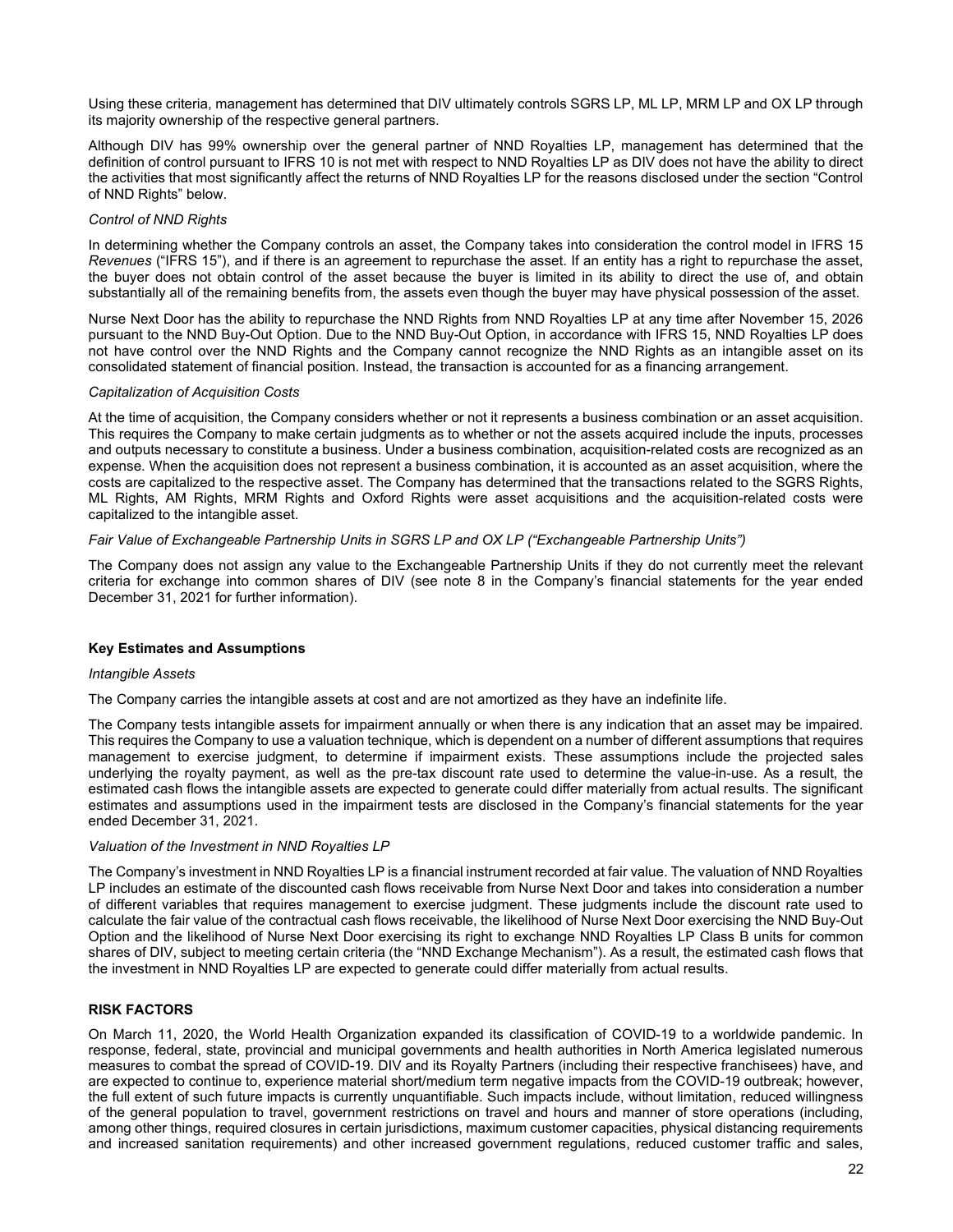supply shortages, staff shortages, all of which may, and in certain cases have and may continue to, negatively impact the business, financial condition and results of operations of DIV and its Royalty Partners (including their respective franchisees) and thus the ability of the Royalty Partners to satisfy their financial obligations including their obligations to make royalty and other payments to DIV, which in turn may adversely impact DIV's ability to satisfy its financial obligations to its lenders and trade creditors and its ability to pay dividends to shareholders and make interest and principal payments to holders of the Convertible Debentures, and may cause DIV and its Royalty Partners to be in non-compliance with one or more of their covenants under their respective credit facilities. Further discussion with respect to the impacts of COVID-19 on DIV and its Royalty Partners is included throughout this MD&A, including under "COVID-19" above.

Investing in securities of DIV involves a high degree of risk. In addition to the risks identified elsewhere in this MD&A, investors should carefully consider all of the risk factors associated with the Company and its business, identified in the Company's Annual Information Form dated March 10, 2022, a copy of which is available on SEDAR at www.sedar.com. The occurrence of any of such risks, or other risks not presently known to DIV or that DIV currently believes are immaterial, could materially and adversely affect DIV's investments, prospects, cash flows, results of operations or financial condition, DIV's ability to pay cash dividends to its shareholders and DIV's ability to make principal and interest payments to holders of Convertible Debentures. In that event, the value of DIV's common shares, Convertible Debentures and any other securities it may have issued and outstanding from time to time, could decline and investors may lose all or part of their investment.

### DISCLOSURE CONTROLS AND PROCEDURES AND INTERNAL CONTROLS OVER FINANCIAL REPORTING

The Chief Executive Officer ("CEO") and Chief Financial Officer ("CFO") are responsible for establishing and maintaining disclosure controls and procedures ("DC&P") and internal controls over financial reporting ("ICFR"), as such terms are defined in National Instrument 52-109 – Certification of Disclosure in Issuers' Annual and Interim Filings ("NI 52-109").

DC&P are those controls and other procedures that are designed to provide reasonable assurance that all material information required to be disclosed by the Company in annual filings, interim filings or other reports filed or submitted under securities legislation is recorded, processed, summarized and reported within the time periods specified in the securities legislation. Furthermore, DC&P are those controls and other procedures that are designed to ensure that material information required to be disclosed by the Company in annual filings, interim filings or other reports filed or submitted under securities legislation is accumulated and communicated to the CEO and CFO, as appropriate, to allow timely decisions regarding required disclosure.

ICFR is designed to provide reasonable assurance regarding the reliability of financial reporting and the preparation of financial statements for external purposes in accordance with IFRS. The Company has adopted the Internal Control – Integrated Framework (2013) published by the Committee of Sponsoring Organizations of the Treadway Commission for the three months ended December 31, 2021.

No changes were made in the Company's design of ICFR during the three months ended December 31, 2021, that have materially affected, or are reasonably likely to materially affect, the Company's ICFR.

In designing such controls, it should be recognized that due to inherent limitations, any controls or control systems, no matter how well designed and operated, can provide only reasonable, and not absolute, assurance that the objectives of the control system are met. As a result of the inherent limitations in all control systems, no evaluation of controls can provide absolute assurance that all control issues, including instances of fraud, if any, have been detected or prevented. These inherent limitations include, without limitation: (i) the possibility that management's assumptions and judgments may ultimately prove to be incorrect under varying conditions and circumstances; or (ii) the impact of isolated errors.

Additionally, controls may be circumvented by unauthorized acts of individuals, by collusion of two or more people, or by management override. The design of any control system is also based in part upon certain assumptions about the likelihood of future events, and there can be no assurance that any design will succeed in achieving its stated goals under all potential conditions. Projections of any evaluations of effectiveness to future periods are subject to the risk that controls may become inadequate because of changes in conditions, or that the degree of compliance with the policies or procedures may deteriorate.

# FORWARD LOOKING STATEMENTS

Certain statements in this MD&A, and documents referred to herein, may constitute "forward-looking information" within the meaning of applicable securities laws. Such statements involve known and unknown risks, uncertainties and other factors which may cause actual results, performance or achievements or industry results, to be materially different from any future results, performance or achievements or industry results expressed or implied by such forward-looking information. Forwardlooking information is generally identified by the use of terms and phrases such as "anticipate", "continue", "believe", "could", "estimate", "expect", "intend", "may", "plan", "predict", "project", "will", "would", "should" and similar terms and phrases, including references to assumptions. Such information includes, but is not limited to, statements with respect to expectations, projections or other characterizations of future events or circumstances, and DIV's objectives, goals, strategies, beliefs, intentions, plans, estimates, projections and outlook, including statements relating to the estimates or predictions of actions of customers, competitors or regulatory authorities, and statements regarding DIV's future economic performance. DIV has based the forward-looking information contained herein on DIV's current expectations about future events. Some of the specific forwardlooking information in this MD&A includes, but is not limited to, statements with respect to: DIV's objective to purchase additional stable and growing royalty streams from growing multi-location businesses and franchisors; DIV's objective to increase distributable cash per share, a non-IFRS measure, by making accretive royalty purchases; DIV's Royalty Partners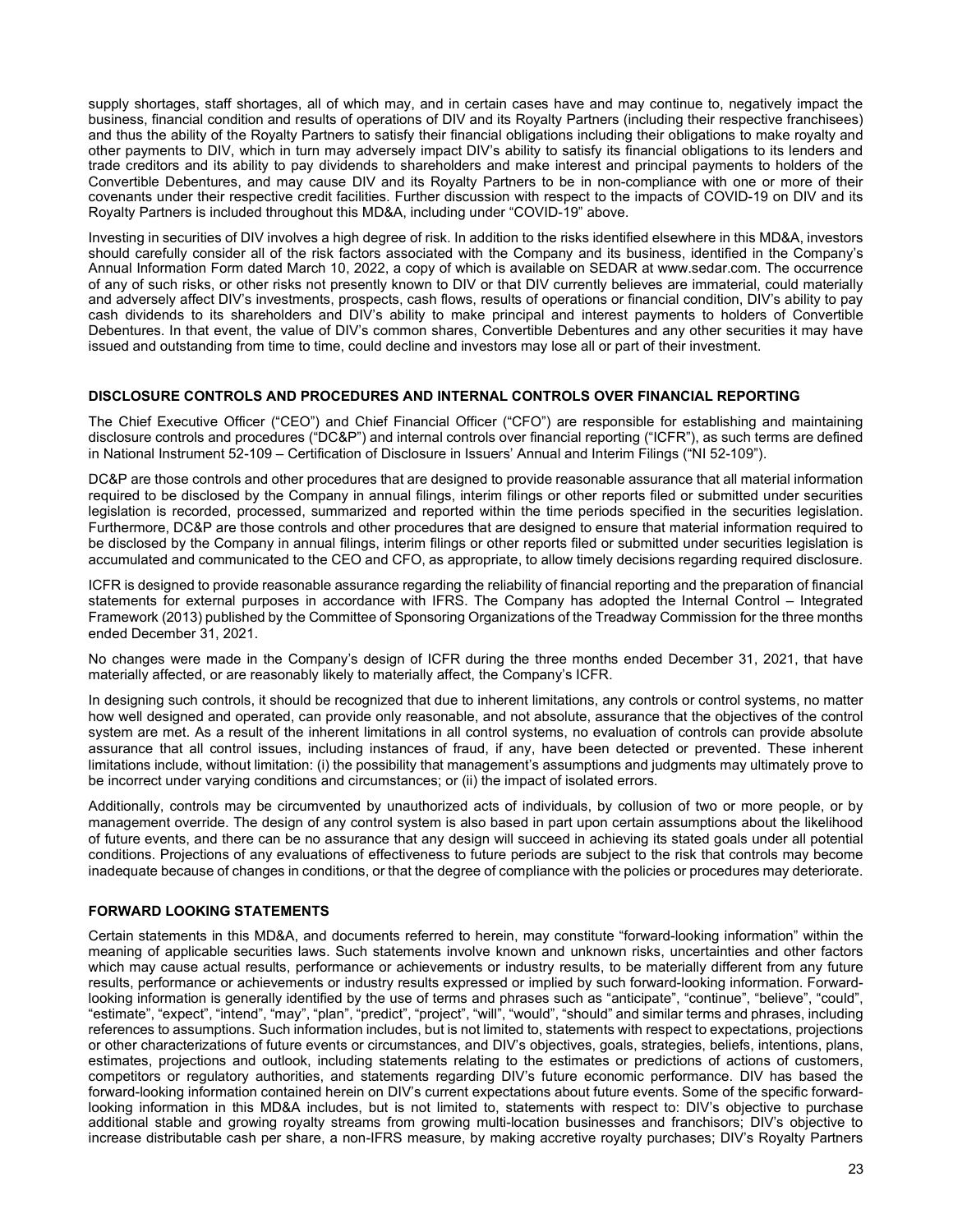(including their respective franchisees) may continue to have significant interruptions to their respective businesses in the months ahead; DIV does not know the full extent of the financial impact of such interruptions going forward, what the timeline will be for restoring normal operations for its Royalty Partners (including their respective franchisees), or the potential changes in consumer behaviours as a result of the COVID-19 pandemic; recently experienced improvement trends by certain of DIV's Royalty Partners (including their respective franchisees) may not continue and may regress; governments may continue to reimpose previously eased restrictions and add new restrictions to combat the spread of COVID-19; remaining government support programs that have been helpful to DIV's Royalty Partners, their respective franchisees and the general population may be modified or terminated at any time; if such programs were terminated, or if the amounts available such programs were reduced, then Royalty Partners and franchisees currently receiving support under those programs may need to find alternative sources of financial support and may make requests for such support from, among other parties, DIV and its Royalty Partners, as applicable; the risk that certain Royalty Partner franchise locations that temporarily closed may not reopen, and those that are open may be forced to close in the future as a direct or indirect result of the impacts of COVID-19 and related government restrictions; the ongoing effects of COVID-19 could impact DIV's and its Royalty Partners' (as well as their respective franchisees') ability to obtain debt and equity financing, and result in an impairment in the value of long-lived assets, or decreases in revenue or the profitability of ongoing operations; the rates of recovery for DIV's Royalty Partners will be dependent upon, among other things, the availability and effectiveness of vaccines for the COVID-19 virus, government responses, rates of economic recovery, precautionary measures taken by consumers and the rate at which social restrictions will be lifted; the remaining consideration payable to Mr. Lube for the 13 Mr. Lube locations added to the Mr. Lube Royalty Pool on May 1, 2021; ADS' belief that increased investment by LoyaltyOne amid post-pandemic recovery tailwinds creates significant upside potential for Loyalty Ventures; the details of LoyaltyOne's further investment in the AIR MILES® reward program and the expected impacts thereof on the AIR MILES® reward program; DIV's belief that the refresh of the AIR MILES® brand and the recent improvements to the AIR MILES® reward program could result in increased top-line growth at LoyaltyOne, which would be beneficial to DIV's royalty; LoyaltyOne remaining optimistic on the long-term outlook for AIR MILES® as travel returns to steady-state levels; Oxford management is optimistic about a stronger recovery in the first quarter of 2022; Mr. Mikes' expectation that it will continue to experience a protracted recovery; DIV's expectation that Mr. Mikes will continue to require royalty and management fee relief until such time as as all government restrictions impacting the operation of Mr. Mikes restaruants are lifted and the business stabalizes; DIV's expectation that Nurse Next Door will continue to make its royalty and management fee payments in full; management, in consultation with the Board, continues to monitor developments and the impact on DIV and its Royalty Partners' (including their respective franchisees') businesses; DIV being in regular discussions with its lending partners about the impact of COVID-19 on its business, including covenant relief which may be required in the months ahead; DIV's intention to pay regular monthly cash dividends to shareholders; the Company's Board of Directors reviewing the Company's dividend on an ongoing basis and the possibility that the DIV Board of Directors may amend the dividend policy at any time; when the DRIP is in place, DIV may, from time to time, change or eliminate the discount applicable to common shares issued from treasury under the DRIP; DIV's intention to acquire future royalty streams in separate legal entities without cross-collateralization; management's expectation that it will refinance its non-amortizing loans as they become due; the expected implications of new and proposed accounting standards and practices on DIV and the dates of such proposed standards and practices are expected to come into effect; the expected tax treatment of DIV's dividends to shareholders; DIV's access to available sources of debt and equity financing; the possibility of future increases in the royalty payments made by DIV's Royalty Partners to DIV; the expectation that the cash flows included in the maturity analysis in the table under the heading "Liquidity Risk" would not occur significantly earlier than as presented or in significantly different amounts than as presented; and DIV may in managing its capital to issue new common shares, issue new debt, adjust the amount of dividends paid to its shareholders, pursue a normal course issuer bid, temporarily suspend the DRIP, reduce the monthly dividend or reduce debt; and DIV issuing securities under the short form base shelf prospectus having an aggregate offering price of up to \$200 million.

Forward-looking information contained in this MD&A is based on certain key expectations and assumptions made by the Company, including, without limitation, expectations and assumptions respecting: the general economy; the payment of royalties and management fees from Sutton, Mr. Lube, Mr. Mikes, Nurse Next Door and Oxford and adjustments thereto; the payment of royalties from LoyaltyOne; the ability to acquire and effect of additional royalties; the business strategy, growth opportunities, budgets, projected costs, goals, plans and objectives of the Company, Sutton, Mr. Lube, LoyaltyOne, Mr. Mikes, Nurse Next Door and Oxford; COVID-19 will have a material impact on DIV's Royalty Partners (including their respective franchisees) in the short to medium term; DIV will generate sufficient cash flows from its royalties to service its debt and pay dividends to shareholders; lenders will provide any necessary waivers required in order to allow DIV to continue to pay dividends; lenders will provide any necessary covenant waivers to DIV and its Royalty Partners; the impacts of COVID-19 on DIV and its Royalty Partners (including their respective franchisees) will be consistent with DIV's expectations and the expectations of management of each of its Royalty Partners, both in extent and duration; DIV and its Royalty Partners (including their respective franchisees) will be able to reasonably manage the impacts of the COVID-19 pandemic and related government regulations on their respective businesses; vaccination programs will be successful and vaccines effective, and the expected positive impacts thereof on DIV and the businesses of its Royalty Partners (including their respective franchisees) will be consistent with DIV's expectations; recent investments by LoyaltyOne in the AIR MILES® reward program will achieve their intended strategic and financial impacts; the separation of the LoyaltyOne segment into Loyalty Ventures will not have any adverse impact on the AIR MILES® reward program or DIV's royalty; DIV will be able to obtain debt financing for such transactions on reasonable terms; recent positive trends for certain of DIV's Royalty Partners (including their respective franchisees) will continue and not regress; the ability to receive equity and/or debt financing on acceptable terms; tax laws not being changed so as to adversely affect DIV's financing capability, operations, activities, structure or dividends; the ability to retain and continue to attract qualified and knowledgeable personnel; no material changes to government and environmental regulations adversely affecting DIV's operations; and competition for acquisitions, will be consistent with the economic climate. Although the forward-looking information contained in this MD&A is based upon what the Company's management believes to